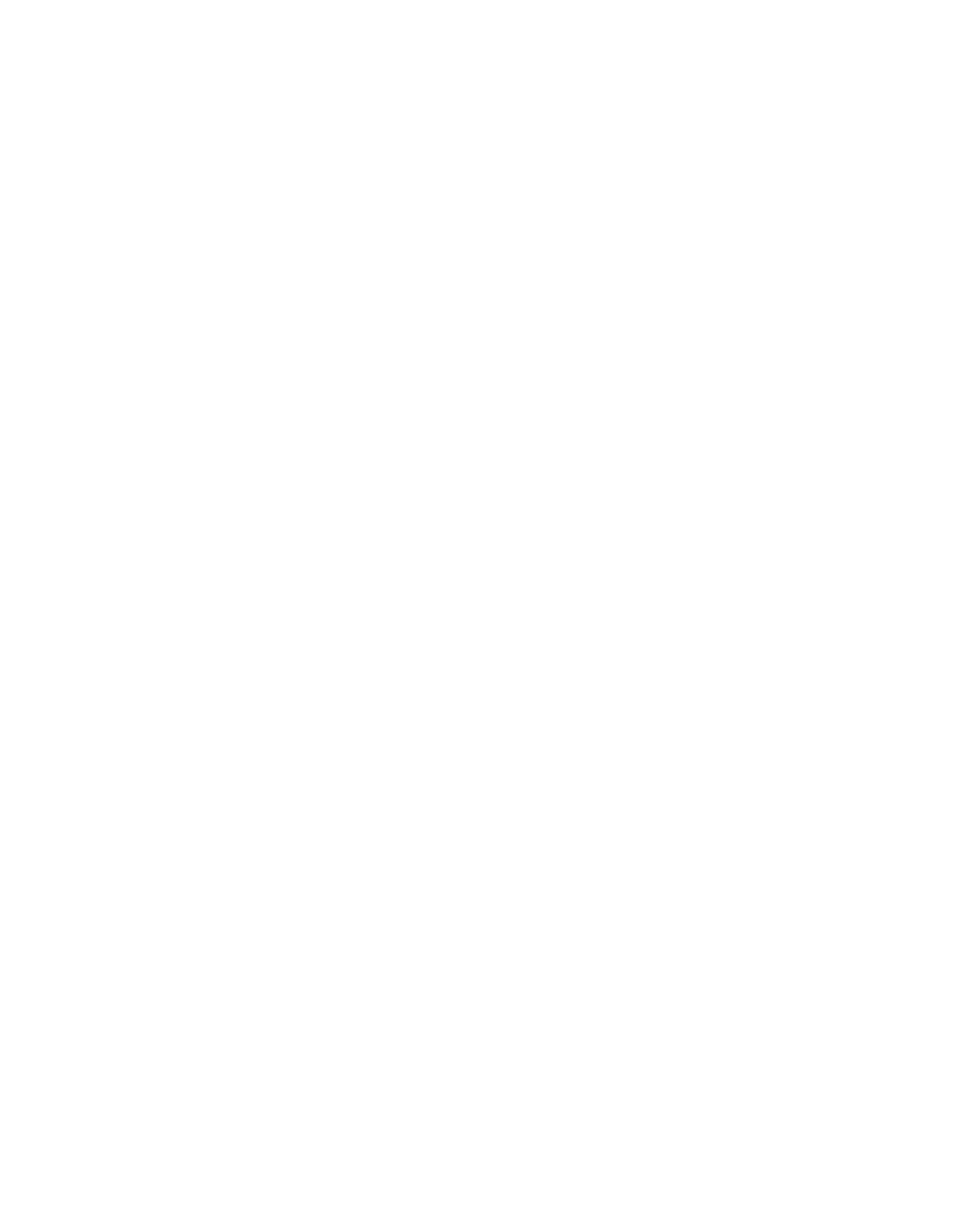# **LOCKSS 2.0-ALPHA5 SYSTEM MANUAL**

|                         |                                          | 3<br>1 Introduction                          |  |  |  |  |
|-------------------------|------------------------------------------|----------------------------------------------|--|--|--|--|
|                         | 1.1                                      | $\overline{3}$                               |  |  |  |  |
|                         | 1.2                                      | $\overline{4}$                               |  |  |  |  |
|                         | 1.3                                      | 5                                            |  |  |  |  |
| $\overline{2}$          |                                          | 7<br><b>Upgrading From LOCKSS 2.0-alpha4</b> |  |  |  |  |
|                         | 2.1                                      | $\overline{7}$                               |  |  |  |  |
|                         | 2.2                                      | $\overline{7}$                               |  |  |  |  |
|                         | 2.3                                      | 8                                            |  |  |  |  |
|                         | 2.4                                      | 8                                            |  |  |  |  |
|                         | 2.5                                      | 8                                            |  |  |  |  |
| $3^{\circ}$             | 9<br><b>Installing the LOCKSS System</b> |                                              |  |  |  |  |
|                         | 3.1                                      | 9                                            |  |  |  |  |
|                         | 3.2                                      | 10                                           |  |  |  |  |
|                         | 3.3                                      | 11                                           |  |  |  |  |
|                         |                                          |                                              |  |  |  |  |
| $\overline{\mathbf{4}}$ |                                          | 25<br><b>Configuring the LOCKSS System</b>   |  |  |  |  |
|                         | 4.1                                      | 25                                           |  |  |  |  |
|                         | 4.2                                      | 26                                           |  |  |  |  |
|                         | 4.3                                      | 27                                           |  |  |  |  |
|                         | 4.4                                      | 28                                           |  |  |  |  |
|                         | 4.5                                      | 29                                           |  |  |  |  |
|                         | 4.6                                      | 29                                           |  |  |  |  |
|                         | 4.7                                      | 32                                           |  |  |  |  |
|                         | 4.8                                      | 32                                           |  |  |  |  |
|                         | 4.9                                      | 33                                           |  |  |  |  |
| 5                       | 35<br><b>Running the LOCKSS System</b>   |                                              |  |  |  |  |
|                         | 5.1                                      | 35                                           |  |  |  |  |
|                         | 5.2                                      | 35                                           |  |  |  |  |
|                         | 5.3                                      | 35                                           |  |  |  |  |
|                         | 5.4                                      | 36                                           |  |  |  |  |
| 6                       | 37<br><b>Using the LOCKSS System</b>     |                                              |  |  |  |  |
|                         | 6.1                                      | 37                                           |  |  |  |  |
|                         | 6.2                                      | 38                                           |  |  |  |  |
|                         | 6.3                                      | 40                                           |  |  |  |  |
|                         | 6.4                                      | 40                                           |  |  |  |  |
|                         | 6.5                                      | 41                                           |  |  |  |  |
|                         | 6.6                                      | 41                                           |  |  |  |  |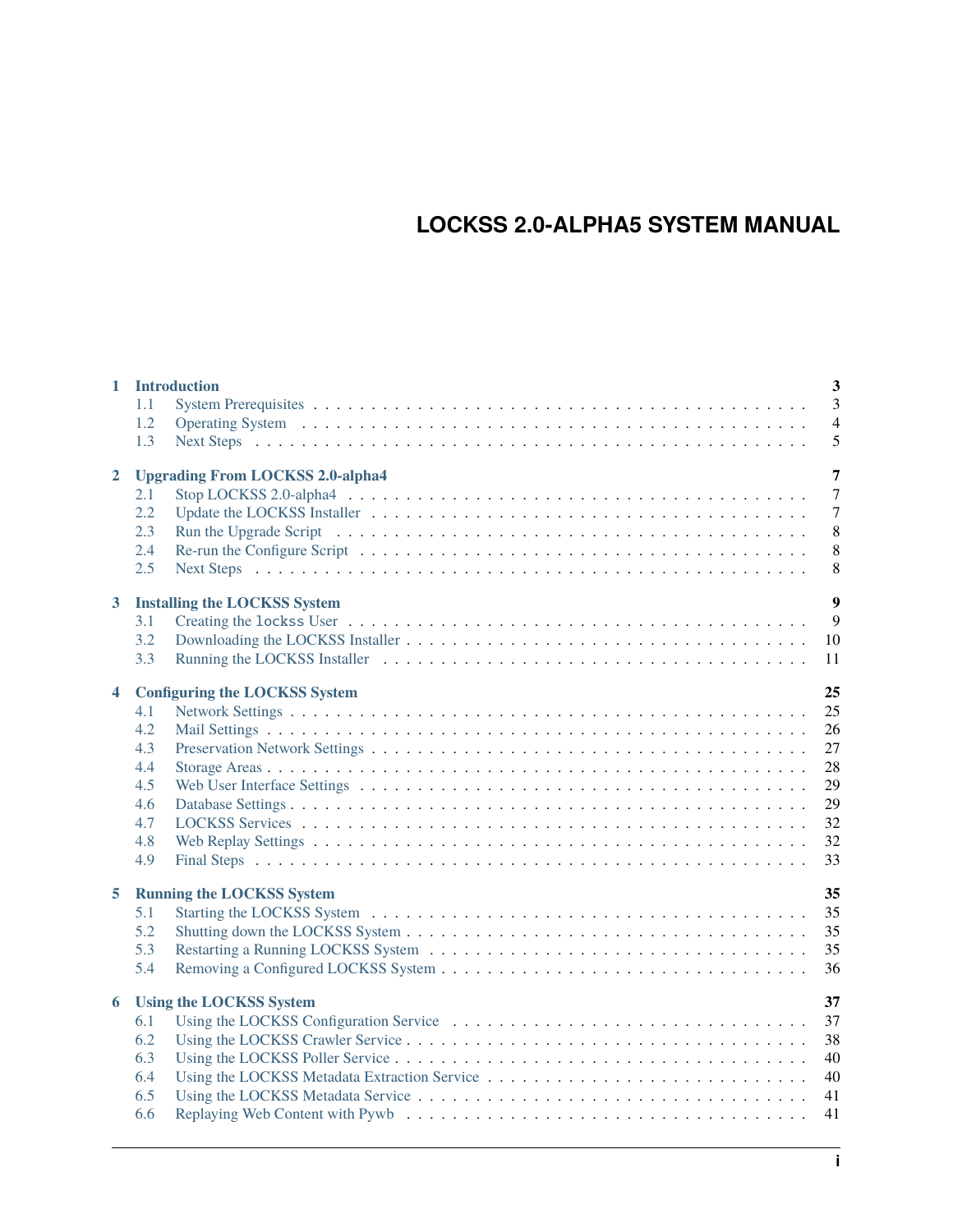|   | 6.7                                      | 42 |  |  |  |  |
|---|------------------------------------------|----|--|--|--|--|
|   | 6.8                                      | 43 |  |  |  |  |
| 7 | <b>Troubleshooting the LOCKSS System</b> |    |  |  |  |  |
|   | 7.1                                      | 45 |  |  |  |  |
|   | 7.2                                      | 46 |  |  |  |  |
|   | 7.3                                      | 47 |  |  |  |  |
|   | 7.4                                      | 48 |  |  |  |  |
|   | 7.5                                      | 49 |  |  |  |  |
|   | 7.6                                      | 49 |  |  |  |  |
|   | 7.7                                      | 50 |  |  |  |  |
| 8 | 55<br><b>System Administration Tasks</b> |    |  |  |  |  |
|   | 8.1                                      | 55 |  |  |  |  |
|   | 8.2                                      | 56 |  |  |  |  |
|   | 8.3                                      | 56 |  |  |  |  |
|   | 8.4                                      | 57 |  |  |  |  |
|   | 8.5                                      | 60 |  |  |  |  |
|   | 8.6                                      | 64 |  |  |  |  |
| 9 | <b>Appendix</b>                          | 69 |  |  |  |  |
|   | 9.1                                      | 69 |  |  |  |  |
|   | 9.2                                      | 69 |  |  |  |  |
|   | 9.3                                      | 70 |  |  |  |  |
|   | 9.4                                      | 71 |  |  |  |  |
|   | 9.5                                      | 73 |  |  |  |  |
|   | 9.6                                      | 73 |  |  |  |  |
|   | 9.7                                      | 74 |  |  |  |  |
|   | 9.8                                      | 75 |  |  |  |  |
|   | 9.9                                      | 76 |  |  |  |  |
|   |                                          |    |  |  |  |  |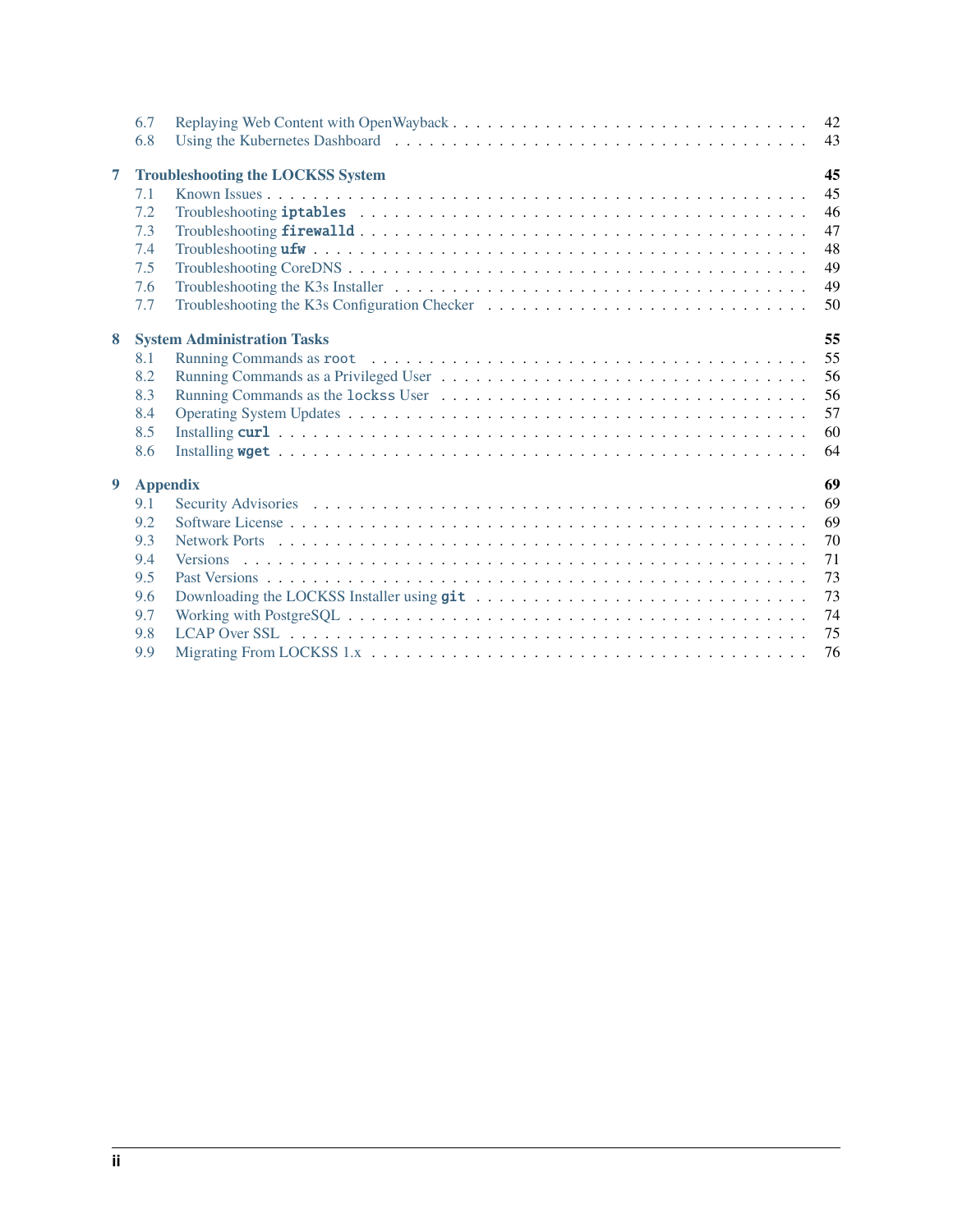**Welcome to the LOCKSS 2.0-alpha5 System Manual.**

Released: 2021-12-17 Last modified: 2022-04-15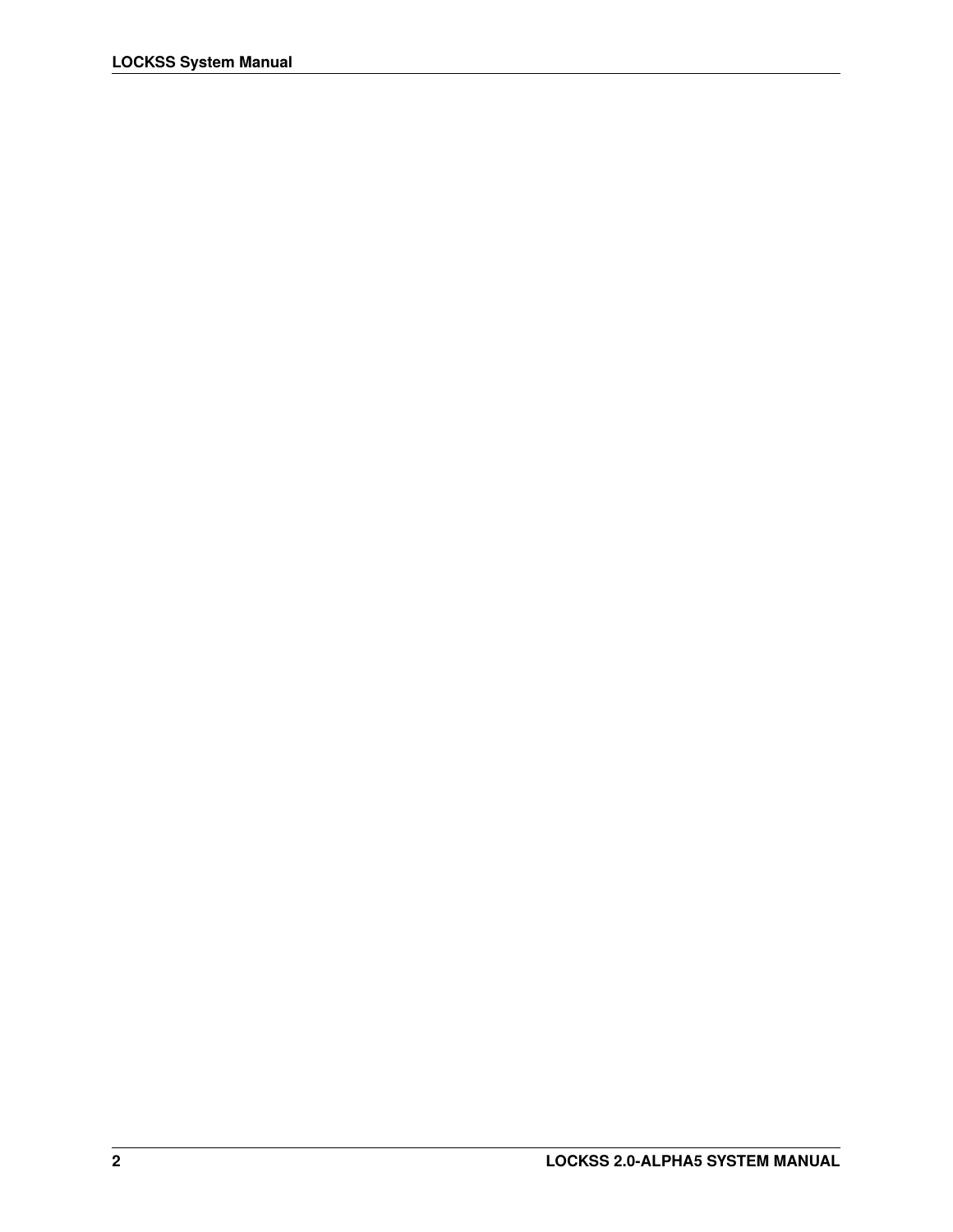### **CHAPTER**

# **INTRODUCTION**

<span id="page-6-0"></span>The LOCKSS system is a distributed digital preservation software system developed by the [LOCKSS Program,](https://www.lockss.org/) a division of the [Digital Library Systems and Services](https://library.stanford.edu/department/digital-library-systems-and-services-dlss) department at [Stanford University Libraries.](https://library.stanford.edu/)

The 2.x series of the LOCKSS system stems from the LAAWS (LOCKSS Architected As Web Services) initiative, an ambitious modernization project that includes rewriting the classic LOCKSS daemon as a suite of containerized components, funded in part by a grant from the [Andrew W. Mellon Foundation.](https://mellon.org/)

This version, LOCKSS 2.0-alpha5, is the fifth preview release on the road to LOCKSS 2.0.

# <span id="page-6-1"></span>**1.1 System Prerequisites**

# **1.1.1 Host**

The LOCKSS system runs in a **64-bit Linux** host (physical or virtual).

See the next section (*[Operating System](#page-7-0)*) for operating system choices.

# **1.1.2 CPU**

The CPU requirements depend on which components of the LOCKSS system you choose to run. We recommend at least **4 CPU cores**, preferably 8.

# **1.1.3 Memory**

Likewise, the memory requirements also depend on which components of the LOCKSS system you choose to run. We recommend at least **8 GB** of memory, preferably 16 GB.

# **1.1.4 Storage**

LOCKSS makes use of several storage areas. During configuration, the administrator must specify the location of these storage areas by supplying one or more directory paths. The default is to put all storage under a single directory, but different types of storage have different size and performance requirements and on a large system, if different types of storage are available it may be advantageous to place the storage areas on different devices:

• **Content data storage:** This is where all the preserved content is stored, along with an index and several databases<sup>[1](#page-6-2)</sup>. Many LOCKSS systems preserve a large amount of content and it has become common to use network-attached storage for this. LOCKSS' audit activities result in nearly continuous reading of content from

<span id="page-6-2"></span><sup>&</sup>lt;sup>1</sup> Unless using external Solr and/or PostgreSQL servers.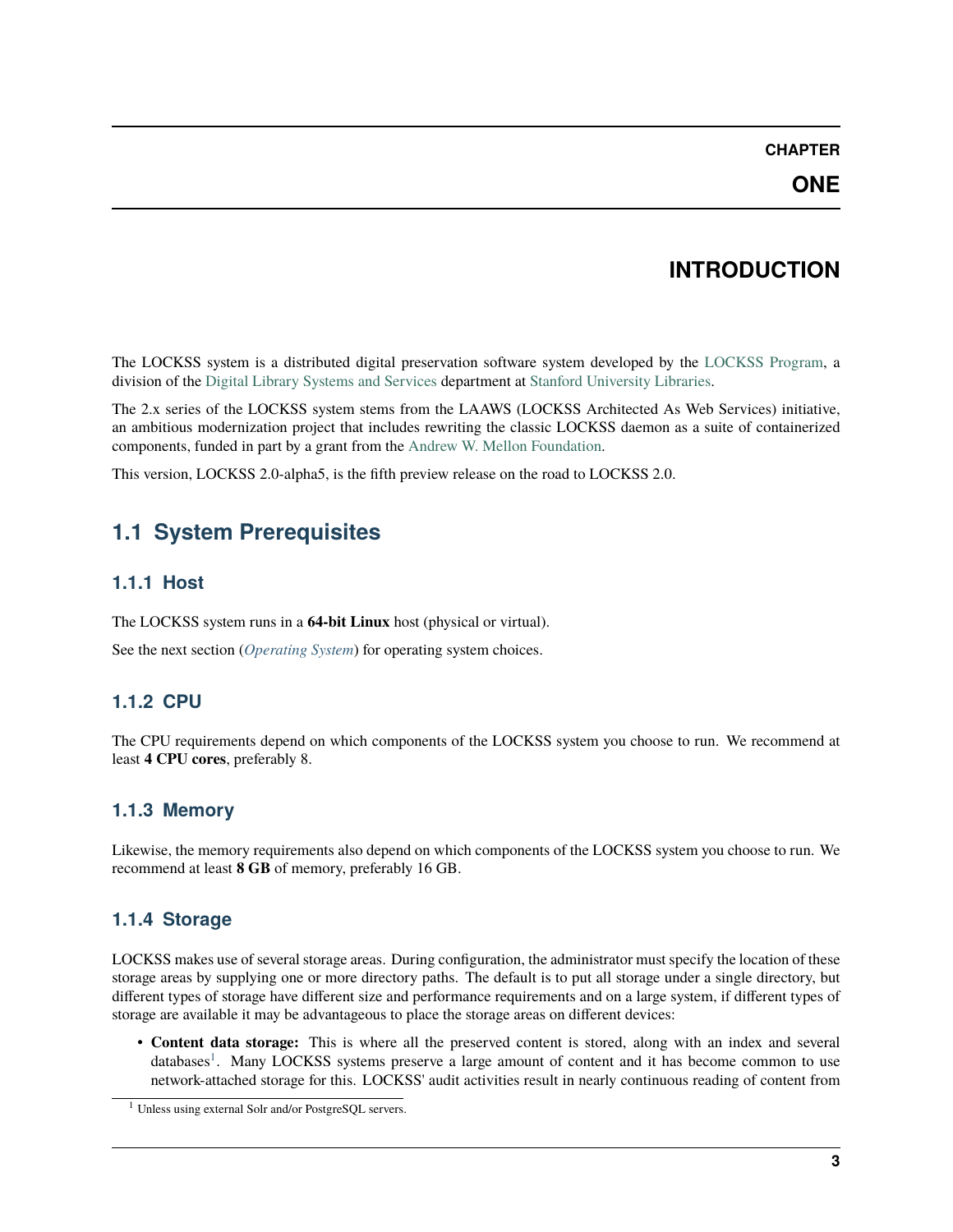storage; this may impact the storage server's performance, and a busy or non-performant storage server may impact LOCKSS' performance. For the repository service, multiple storage areas may be specified, and more can be added later.

The amount of space required depends on the amount of content that will be preserved. The content is efficiently stored in large, compressed WARC files. Unlike LOCKSS 1.x, inode usage is very low.

- **Log data storage:** Service logs will be written to subdirectories of this path. There is usually no reason to enter a different path unless you have specific logging requirements.
- **Temporary data storage:** The LOCKSS software makes heavy use of temporary storage, and we recommend that temporary directories be placed on a filesystem with relatively low latency. If the content storage directories are on network storage (for example NFS), system performance may be improved by using a local directory.

**Caution:** Depending on the characteristics of the preservation activities undertaken by the system, in some circumstances content processing may require a substantial amount of temporary space, up to tens of gigabytes. Do not use a RAM-based tmpfs volume, or a directory in a space-constrained partition, for temporary data storage.

#### **What's the Minimum for Experimentation?**

To review the installation instructions and test the installation of K3s in various operating systems, we routinely install and bring up minimal LOCKSS 2.0-alpha5 systems, with no metadata services or Web replay engines, and with empty embedded Postgres and Solr databases, in Vagrant virtual machines with Virtualbox using 2 CPU cores and 3 GB of memory. These minimal VMs would not support a production load, but it can be a useful tool to try out the installation instructions or evaluate the system.

# <span id="page-7-0"></span>**1.2 Operating System**

The LOCKSS system requires a **64-bit Linux** host (physical or virtual) compatible with [K3s,](https://k3s.io/) a lightweight Kubernetes distribution by [Rancher.](https://rancher.com/)

Rancher states<sup>[1](#page-7-1)</sup> that "K3s is expected to work on most modern Linux systems", and that "Some OSs have specific requirements" (which are documented here and integrated into the **lockss-installer** scripts).

Flavors of Linux we have successfully tested include:

- [AlmaLinux](https://almalinux.org/) 8.4, 8.3.
- [Arch Linux](https://archlinux.org/) (rolling release).
- [CentOS](https://www.centos.org/) 8.4, 8.3, 8.2, 8.1, 8.0, 7.9, 7.8, 7.7, 7.6, 7.5, 7.4, 7.3, and CentOS Stream (rolling release).
- [Debian](https://www.debian.org/) 11.1, 11.0, 10.10, 10.9, 10.8, 10.7, 10.6, 10.5, 10.4, 10.3, 10.2, 10.1, 10.0, 9.13, 9.12, 9.11, 9.9, 9.8, 9.7, 9.6, 9.5, 9.4, 9.3, 9.2, 9.1, 9.0.
- [EuroLinux](https://en.euro-linux.com/) 8.4, 8.3, 7.9, 7.8, 7.7, 7.6.
- [Fedora](https://getfedora.org/) 34, 33, 32, 31, 30, 29, 28.
- [Linux Mint](https://linuxmint.com/) 20.2, 20.1, 20.0, 19.3, 19.2, 19.1, 19.0.

<span id="page-7-1"></span><sup>1</sup> Reference: <https://rancher.com/docs/k3s/latest/en/installation/installation-requirements/#operating-systems>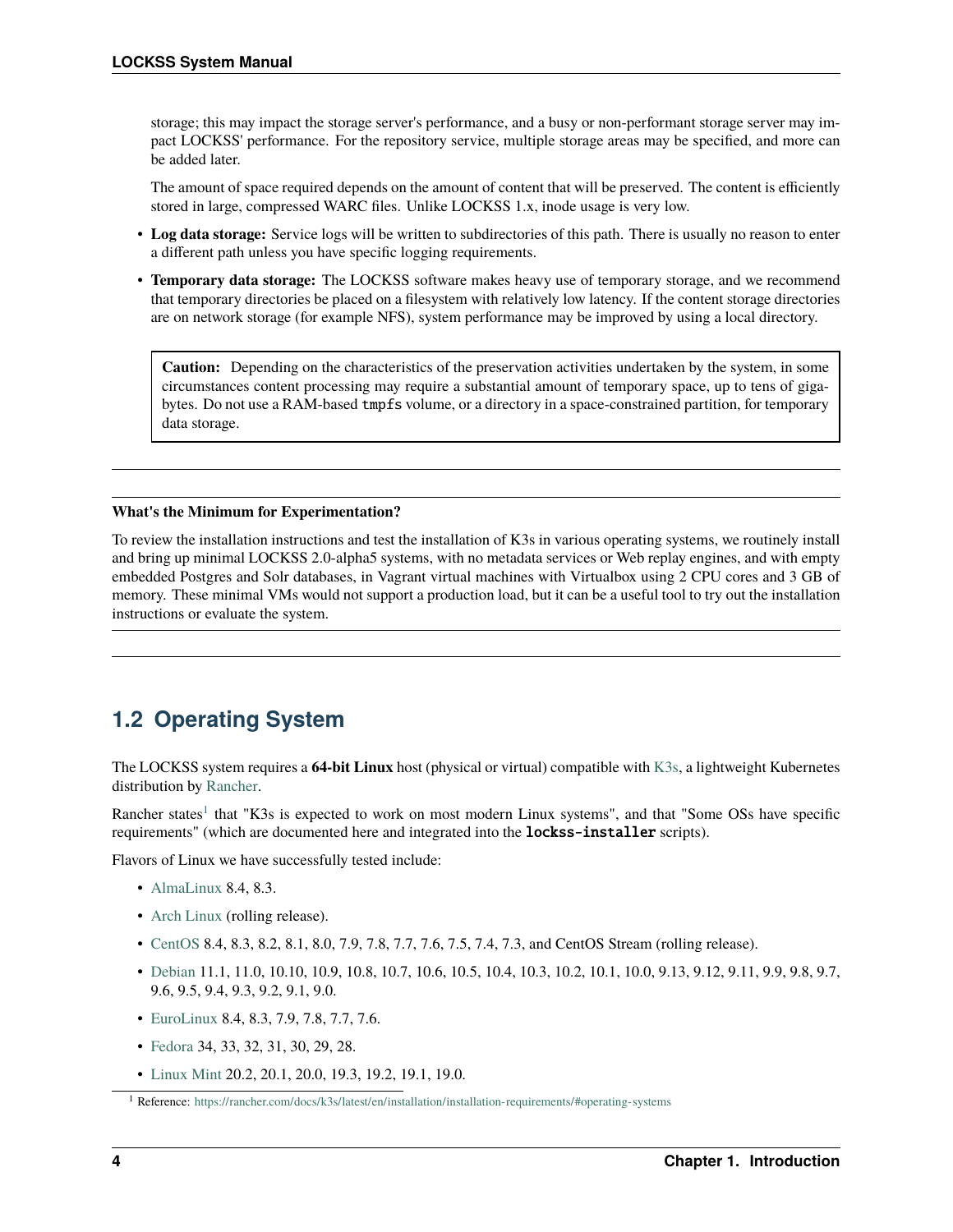- [OpenSUSE](https://www.opensuse.org/) Leap 15.3, 15.2, 15.1, 15.0, and OpenSUSE Tumbleweed (rolling release)
- [Oracle Linux](https://www.oracle.com/linux/) 8.4, 8.3, 8.2, 8.1, 7.9, 7.8, 7.7, 7.6.
- [RHEL](https://www.redhat.com/) 8.3.
- [Rocky Linux](https://rockylinux.org/) 8.4.
- [Scientific Linux](https://scientificlinux.org/) 7.9, 7.8, 7.7, 7.6.
- [Ubuntu](https://ubuntu.com/) 21.10, 21.04, 20.10, 20.04 LTS, 19.10, 19.04, 18.10, 18.04 LTS.

The LOCKSS system can likely be installed successfully on slightly different versions of the Linux flavors above, as well as other Linux flavors altogether.

We currently recommend Rocky Linux 8 or alternatively CentOS 7.

# <span id="page-8-0"></span>**1.3 Next Steps**

- **If you are upgrading an existing LOCKSS 2.0-alpha4 system to LOCKSS 2.0-alpha5**, go to *[Upgrading From](#page-10-0) [LOCKSS 2.0-alpha4](#page-10-0)*.
- **If you are migrating an existing LOCKSS 1.x system to LOCKSS 2.0-alpha5**, go to *[Migrating From LOCKSS](#page-79-0) [1.x](#page-79-0)*.
- **If you are installing the LOCKSS system for the first time**, go to *[Installing the LOCKSS System](#page-12-0)*.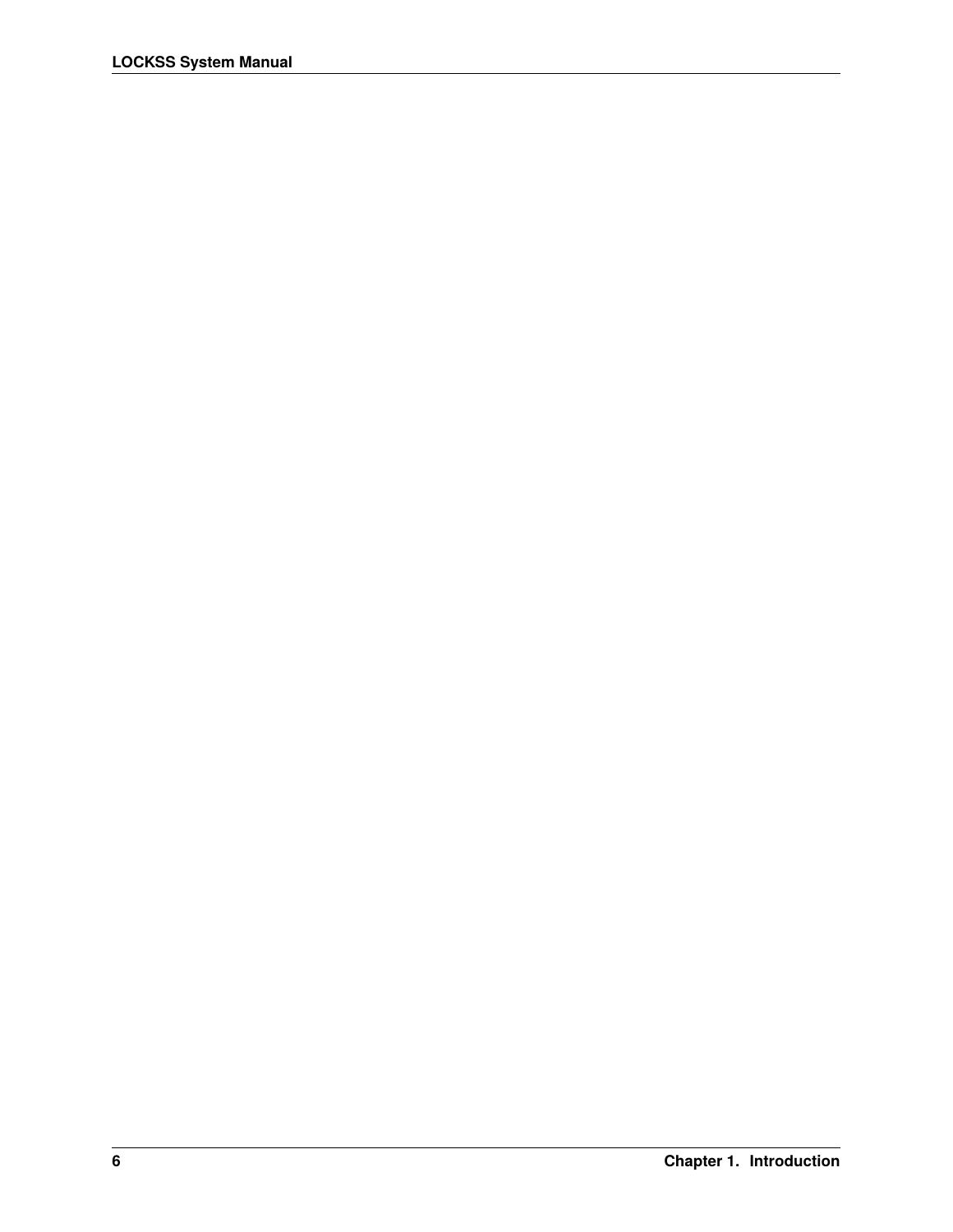**CHAPTER**

**TWO**

# **UPGRADING FROM LOCKSS 2.0-ALPHA4**

<span id="page-10-0"></span>**Note:** This chapter describes how to upgrade an existing LOCKSS 2.0-alpha4 system to 2.0-alpha5.

If you are installing the LOCKSS system for the first time, go to *[Installing the LOCKSS System](#page-12-0)* instead.

**Tip:** Before you begin the upgrade, we strongly recommend you first bring your operating system up to date by applying security updates and upgrading installed packages. Ask your system administrator or see *[Operating System](#page-60-0) [Updates](#page-60-0)* in the appendix.

# <span id="page-10-1"></span>**2.1 Stop LOCKSS 2.0-alpha4**

The first step is to stop the LOCKSS 2.0-alpha4 system.

Log in as the lockss user and run the following command in the lockss-installer directory:

scripts/stop-lockss

# <span id="page-10-2"></span>**2.2 Update the LOCKSS Installer**

The official way to download the LOCKSS Installer is now through the LOCKSS Downloader, rather than cloning the LOCKSS Installer as a Git project as in previous releases. However, advanced users may continue to use git if they wish (see *[Downloading the LOCKSS Installer using git](#page-76-1)* for instructions).

Move the existing 2.0-alpha4 LOCKSS Installer out-of-the-way:

mv lockss-installer lockss-installer.alpha4

Then follow the steps in *[Installing the LOCKSS System](#page-12-0)* to download the 2.0-alpha5 version of the LOCKSS Installer, skipping over the earlier sections of the chapter that are not required in the context of an upgrade (e.g., *[Creating the](#page-12-1) [lockss User](#page-12-1)*).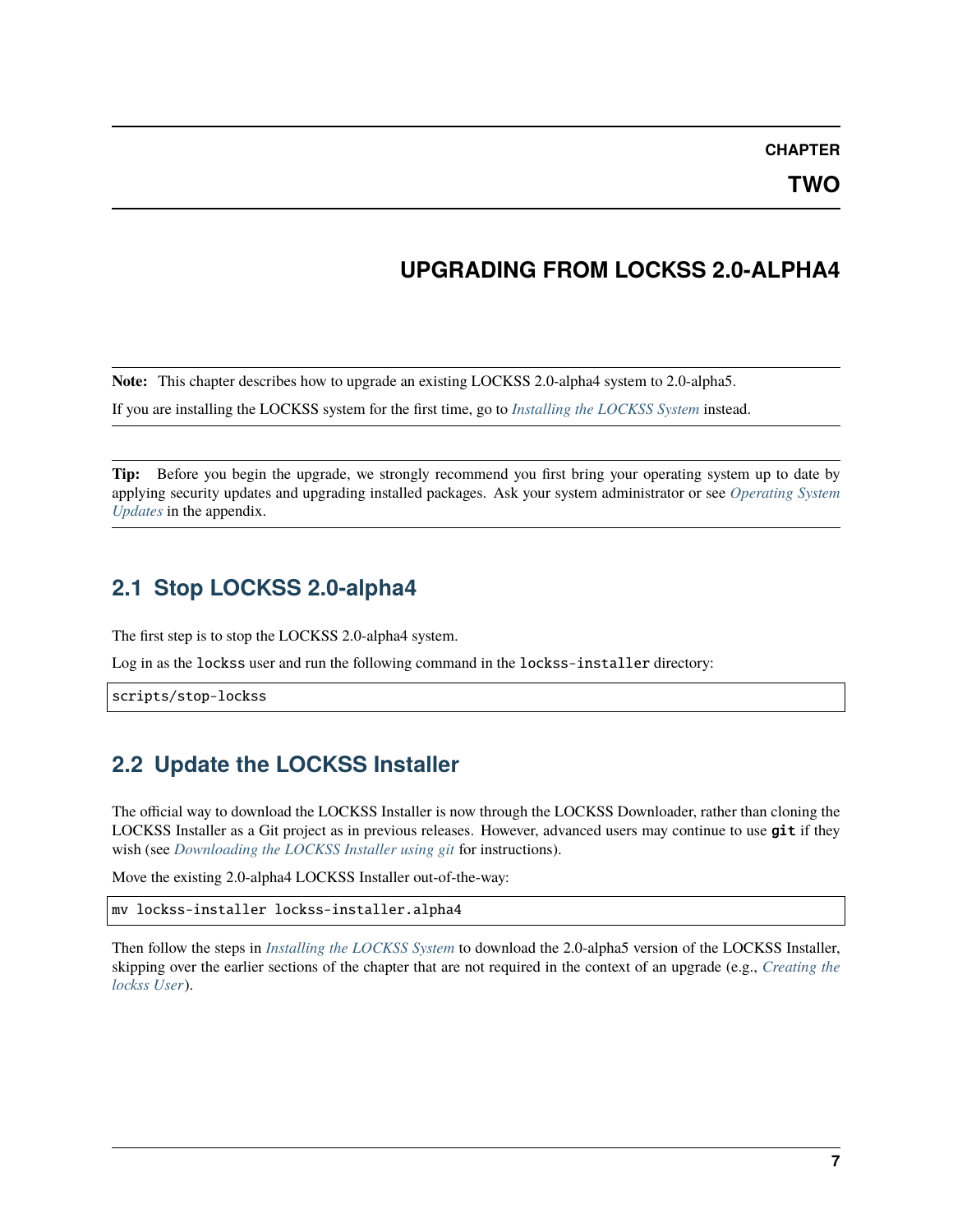# <span id="page-11-0"></span>**2.3 Run the Upgrade Script**

We have provided an upgrade script to upgrade on-disk structures. To run it, log in as the lockss user and run the following command in the lockss-installer directory:

```
scripts/upgrades/upgrade-alpha4-to-alpha5
```
# <span id="page-11-1"></span>**2.4 Re-run the Configure Script**

Copy the existing LOCKSS system configuration into the new 2.0-alpha5 environment:

cp lockss-installer.alpha4/config/system.cfg lockss-installer/config/system.cfg

Then follow the instructions in [Configuring the LOCKSS System](https://lockss.readthedocs.io/projects/manual/en/latest/configuring.html) to ensure all existing configuration parameters are still correct and to configure any new parameters.

# <span id="page-11-2"></span>**2.5 Next Steps**

Follow the instructions in [Running the LOCKSS System](https://lockss.readthedocs.io/projects/manual/en/latest/running.html) to start your LOCKSS 2.0-alpha5 instance.

**Note:** The first time 2.0-alpha5 is started after an upgrade from 2.0-alpha4, it may take several minutes before the system becomes available, while it re-indexes all previously archived content.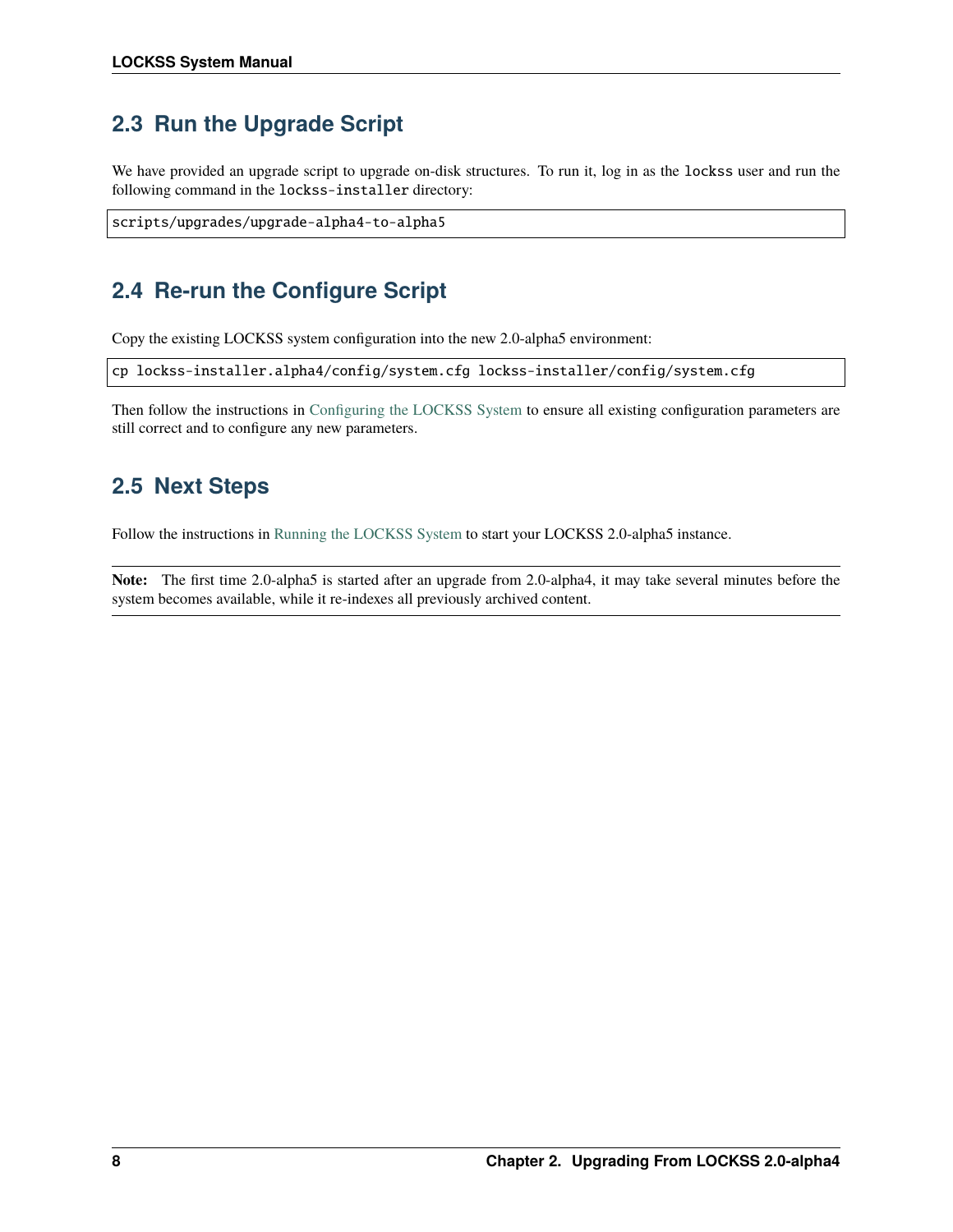**CHAPTER**

**THREE**

# **INSTALLING THE LOCKSS SYSTEM**

<span id="page-12-0"></span>**Note:** This chapter describes how to install the LOCKSS 2.0-alpha5 system.

If you are upgrading an existing LOCKSS 2.0-alpha4 system to 2.0-alpha5, go to *[Upgrading From LOCKSS 2.0-alpha4](#page-10-0)* instead.

**Tip:** Before you begin installing the LOCKSS system, we strongly recommend you first bring your operating system up to date by applying security updates and upgrading installed packages. Ask your system administrator or see *[Operating](#page-60-0) [System Updates](#page-60-0)*.

# <span id="page-12-1"></span>**3.1 Creating the** lockss **User**

**Note:** Commands in this section are run as  $root<sup>1</sup>$  $root<sup>1</sup>$  $root<sup>1</sup>$ .

The first task is to create a system user named lockss, under which the LOCKSS system will run.

Run this **useradd** command as  $root<sup>1</sup>$  $root<sup>1</sup>$  $root<sup>1</sup>$  :

useradd --system --user-group --create-home --shell=/bin/bash lockss

or equivalently:

useradd -rUms /bin/bash lockss

This will create a lockss system user, a lockss system group, and a home directory in /home/lockss.

<span id="page-12-3"></span><span id="page-12-2"></span><sup>1</sup> See *[Running Commands as root](#page-58-1)*.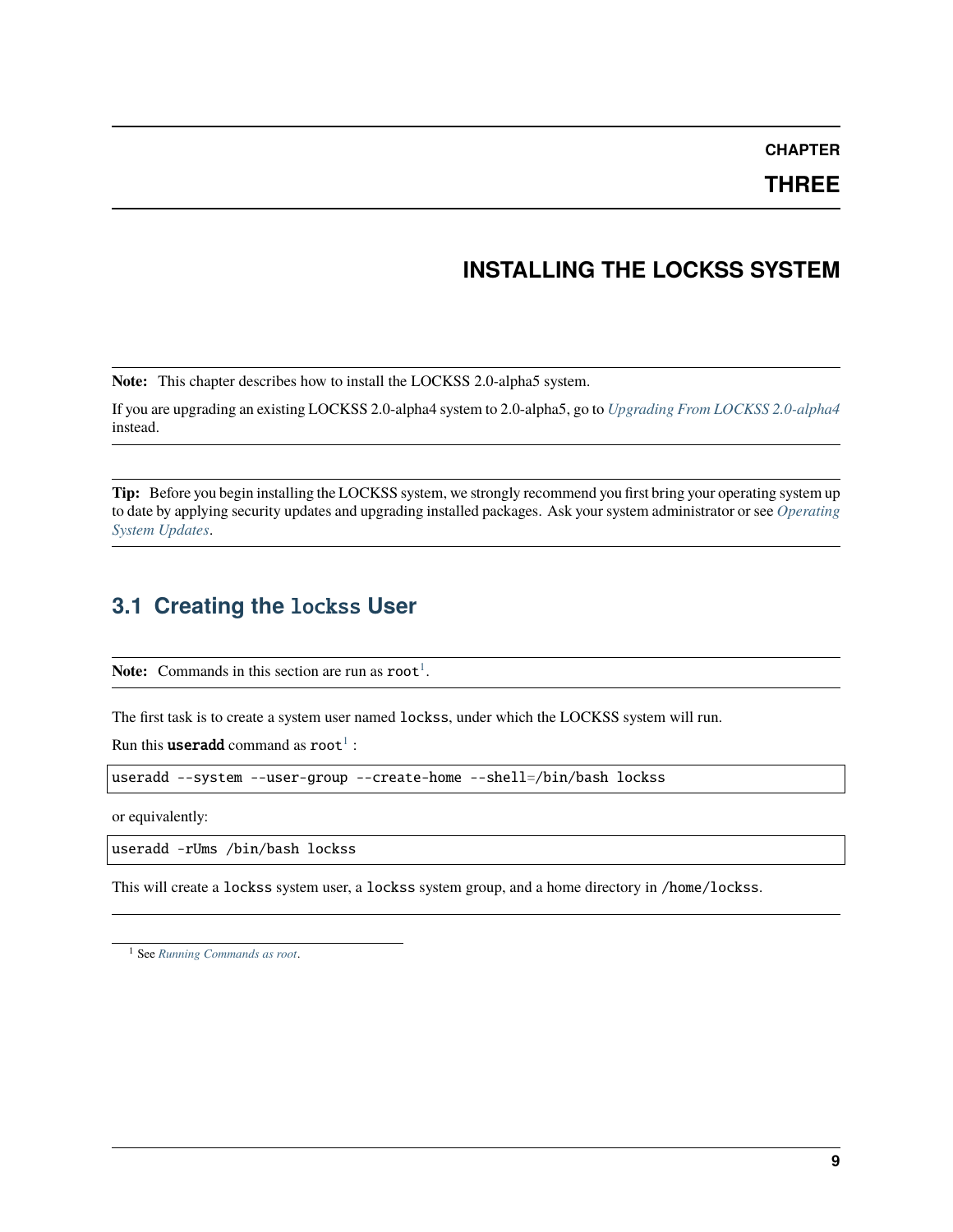# <span id="page-13-0"></span>**3.2 Downloading the LOCKSS Installer**

Note: Commands in this section are run as the lockss user<sup>[1](#page-13-1)</sup>.

The next task is to download the LOCKSS Installer. To do this, you will use **curl** or **wget**<sup>[2](#page-13-2)</sup> to invoke the LOCKSS Downloader<sup>[3](#page-13-3)</sup>. (Alternatively, for security purposes, you can inspect the LOCKSS Downloader before executing it manually $<sup>5</sup>$  $<sup>5</sup>$  $<sup>5</sup>$ .)</sup>

As the lockss user<sup>[1](#page-13-5)</sup>, run either this  $curl$  command:

curl -sSfL https://www.lockss.org/downloader | sh -s -

or this wget command:

wget -qO- https://www.lockss.org/downloader | sh -s -

This will download and invoke the LOCKSS Downloader, which in turn will download the latest version of the LOCKSS Installer into \$HOME/lockss-installer (in this case /home/lockss/lockss-installer).

**Tip:** To install it into another directory DIR, add --download-dir=DIR after sh -s -, like so:

 $| \sh -s - -download-dir=DIR$ 

The **lockss-downloader** script accepts other options after sh  $-s$  -. You can list them by invoking it with the  $-s$ -help option.

#### **Important:**

<span id="page-13-2"></span><span id="page-13-1"></span><sup>2</sup> Most typical Linux systems have at least one of curl or wget installed by default. You can check by typing curl --version or wget -version and verifying that the output is not an error message. If you need to install curl, see *[Installing curl](#page-63-0)*. If you prefer to install wget, see *[Installing wget](#page-67-0)*.

<span id="page-13-3"></span><sup>3</sup> See [https://github.com/lockss/lockss-downloader.](https://github.com/lockss/lockss-downloader)

<span id="page-13-4"></span><sup>5</sup> For security purposes, you may wish to inspect the LOCKSS Downloader before executing it.

One option is to review the contents of the script directly on GitHub to your satisfaction, then execute it as described above. The URL [https:](https://www.lockss.org/downloader) [//www.lockss.org/downloader](https://www.lockss.org/downloader) redirects to [https://github.com/lockss/lockss-downloader/raw/main/lockss-downloader.](https://github.com/lockss/lockss-downloader/raw/main/lockss-downloader)

Another option is to download a copy of the LOCKSS Downloader, review the **lockss-downloader** script, then execute it, all locally. To do so, follow this procedure:

1. Run either:

curl -Lo /tmp/lockss-downloader https://www.lockss.org/downloader

or:

wget -O /tmp/lockss-downloader https://www.lockss.org/downloader

to download the lockss-downloader script to /tmp/lockss-downloader.

- 2. Inspect /tmp/lockss-downloader to your satisfaction.
- 3. Run this command:

chmod +x /tmp/lockss-downloader

to make /tmp/lockss-downloader executable.

4. Type:

/tmp/lockss-downloader

to run the **lockss-downloader** script, appending options like --download-dir=DIR to the end as desired.

<span id="page-13-6"></span><span id="page-13-5"></span><sup>1</sup> See *[Running Commands as the lockss User](#page-59-1)*.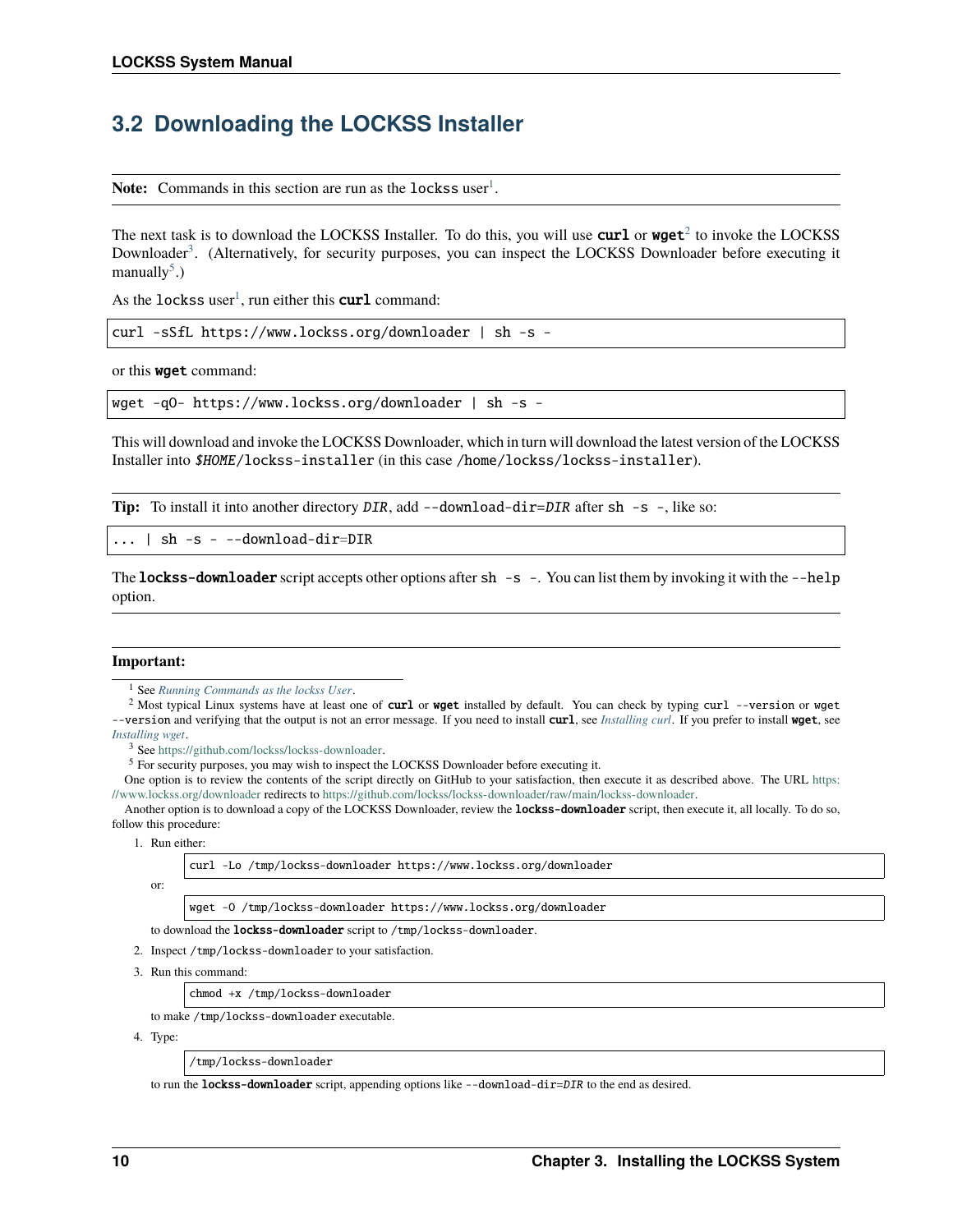### **LOCKSS Installer Directory**

Whether it is the default directory \$HOME/lockss-installer or a custom directory passed to the LOCKSS Downloader via the --download-dir option, make a note of the LOCKSS Installer directory, as many commands in this manual are documented relative to this directory.

# <span id="page-14-0"></span>**3.3 Running the LOCKSS Installer**

Note: Commands in this section are run as a privileged user who can become root or lockss via sudo<sup>[1](#page-14-1)</sup>.

The next task is to run the LOCKSS Installer.

# **3.3.1 Overview of the LOCKSS Installer**

When you invoke the LOCKSS Installer, the installation process goes through various phases:

- Checking that the lockss system user and group exist. No user interaction is expected.
- Configuring iptables, firewalld and ufw for K3s. If applicable, you will be prompted to confirm before your system configuration is modified. You may incidentally be prompted for your sudo password.
- Configuring CoreDNS for K3s. If applicable, you will be prompted to enter non-loopback IP addresses of DNS servers.
- Installing K3s. If applicable, you will be prompted for a Kubernetes state data storage directory.
- Testing the K3s node. No user interaction is expected.

After the LOCKSS Installer succeeds, you can also optionally run the K3s Configuration Checker.

# **3.3.2 Invoking the LOCKSS Installer**

To start the installation process, run this command (relative to the *[LOCKSS Installer Directory](#page-13-6)*) as a privileged user who can become root or lockss via sudo<sup>[1](#page-14-2)</sup>:

#### scripts/install-lockss

The installer will run through its phases, each of which is described in its own section below. The first phase is *[Checking](#page-15-0) [the System User and Group](#page-15-0)*.

<span id="page-14-2"></span><span id="page-14-1"></span><sup>1</sup> See *[Running Commands as a Privileged User](#page-59-0)*.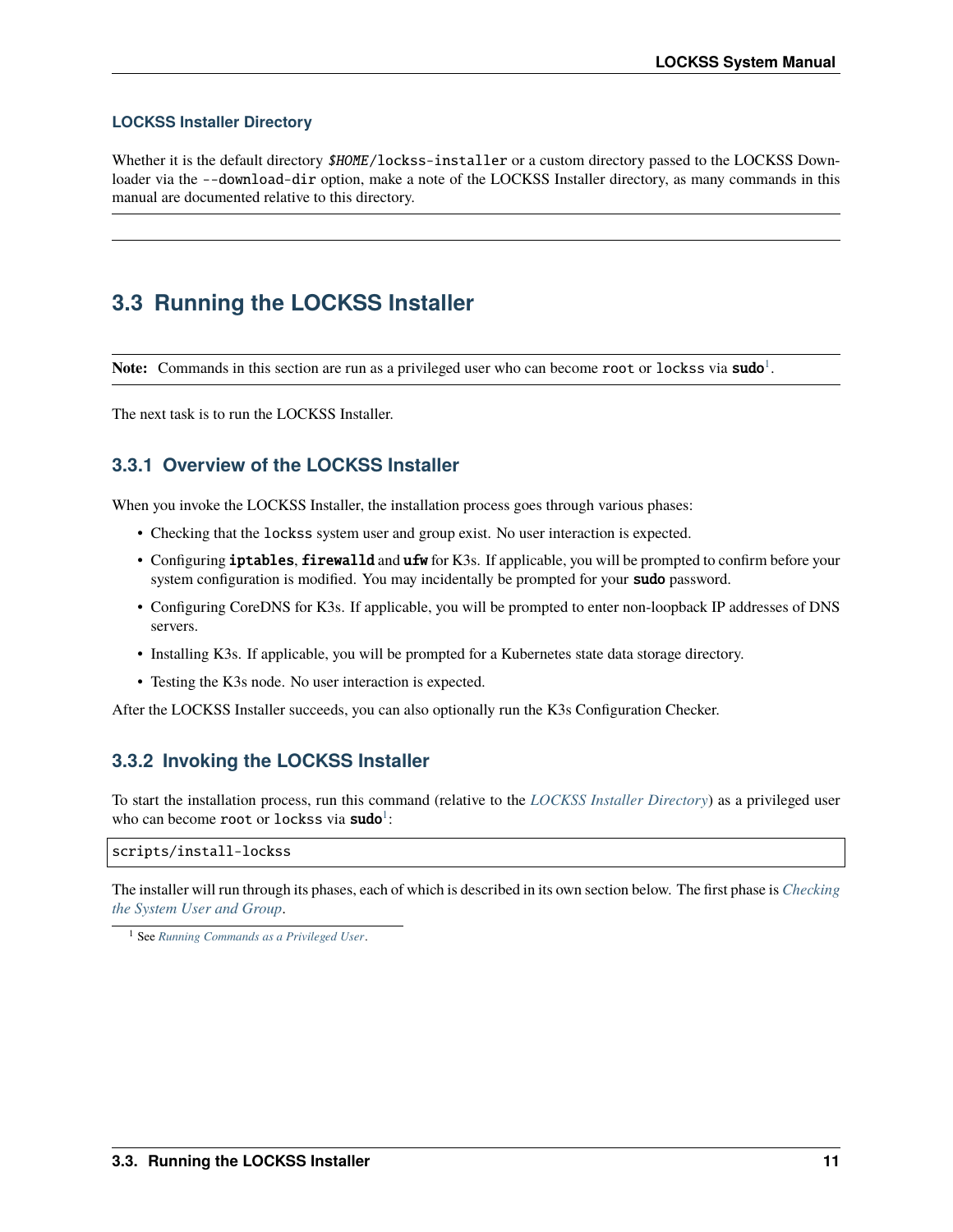# <span id="page-15-0"></span>**3.3.3 Checking the System User and Group**

### **Heading**

This phase begins with the heading *Checking the system user and group...*.

### **Description**

During this phase, **install-lockss** will check that the lockss user and group exist on the host system.

### **Steps**

1. If install-lockss was invoked with the --skip-check-system-user option, you will see the message:

[success] Skipping (--skip-check-system-user)

and install-lockss will successfully proceed to the next phase (*[Configuring iptables for K3s](#page-15-1)*).

2. If the lockss user or group does not exist on the host system, you will see one of these error messages:

[ERROR] The lockss user does not exist

[ERROR] The lockss group does not exist

and install-lockss will fail.

#### **Troubleshooting**

See the *[Creating the lockss User](#page-12-1)* section to create the lockss user and group.

3. Finally, you will see the message:

[success] System user and group present

and install-lockss will successfully proceed to the next phase (*[Configuring iptables for K3s](#page-15-1)*).

# <span id="page-15-1"></span>**3.3.4 Configuring** iptables **for K3s**

### **Heading**

This phase begins with the heading *Configuring iptables for K3s...*.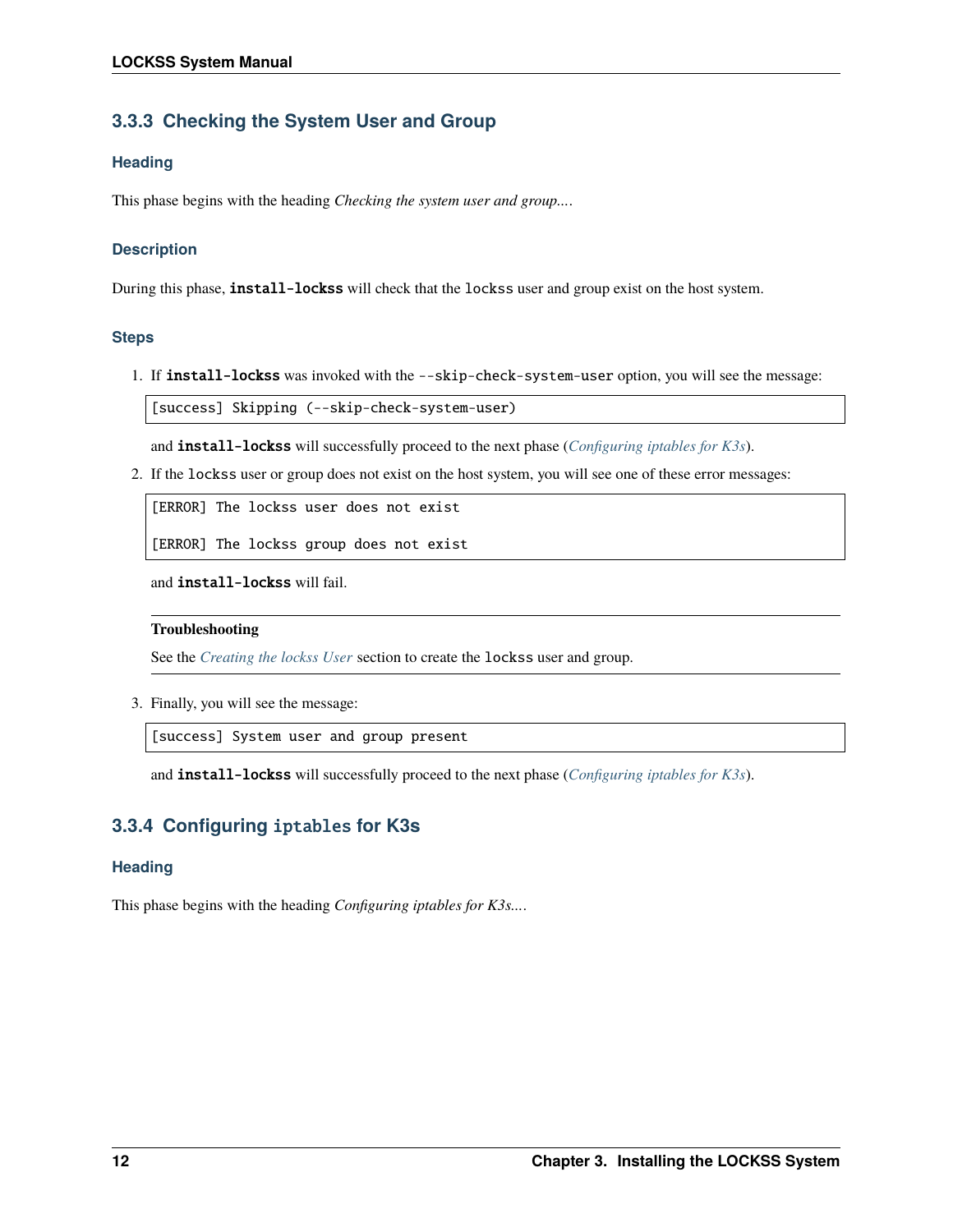#### **Description**

During this phase, install-lockss will configure iptables to work with K3s, if applicable.

#### **Steps**

1. If install-lockss was invoked with the --skip-configure-iptables option (implied by --skip-install-k3s), or if no changes to the configuration of iptables are necessary, you will see one of these messages:

```
[success] Skipping (--skip-install-k3s)
[success] Skipping (--skip-configure-iptables)
[success] Skipping (iptables is not on the PATH nor run via Alternatives)
[success] Skipping (iptables version is older than 1.8.0)
[success] Skipping (iptables version is newer than 1.8.3)
[success] Skipping (iptables is in legacy mode)
[success] Skipping (iptables is not run via Alternatives)
```
and install-lockss will successfully proceed to the next phase (*[Configuring firewalld for K3s](#page-17-0)*).

2. Otherwise, you will receive the following prompt:

*Switch iptables to legacy mode via Alternatives?*

Enter Y to accept the proposed iptables configuration or N to bypass (or hit Enter to accept the default in square brackets).

- If install-lockss was invoked with the --assume-yes option, Y is automatically entered for you.
- You may be prompted for your **sudo** password.

Warning: If you bypass the proposed iptables configuration, you will see the warning:

[Warning] Leaving iptables unchanged; see manual for details

and install-lockss will immediately proceed to the next phase (*[Configuring firewalld for K3s](#page-17-0)*), but K3s may malfunction without further intervention. See *[Troubleshooting iptables](#page-49-0)* for details.

3. If the iptables configuration attempt fails, you will see one of these error messages:

```
[ERROR] Error deactivating ufw
[ERROR] Error applying update-alternatives to iptables
[ERROR] Error applying update-alternatives to ip6tables
[ERROR] Error flushing iptables
[ERROR] Error reactivating ufw
```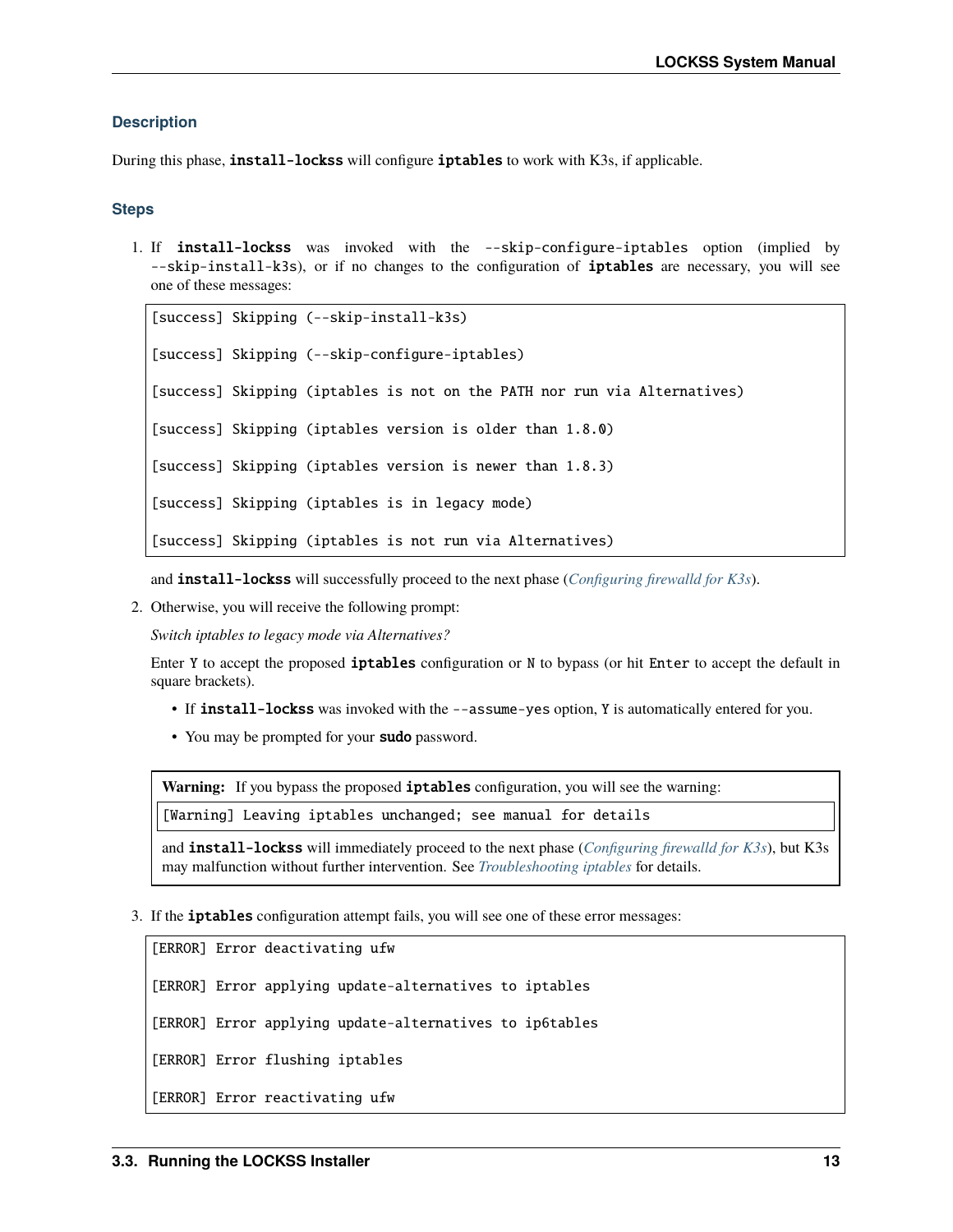and install-lockss will fail.

#### **Troubleshooting**

See *[Troubleshooting iptables](#page-49-0)* for remediation details.

4. Finally, you will see the message:

[success] Configured iptables for K3s

and install-lockss will successfully proceed to the next phase (*[Configuring firewalld for K3s](#page-17-0)*).

# <span id="page-17-0"></span>**3.3.5 Configuring** firewalld **for K3s**

### **Heading**

This phase begins with the heading *Configuring firewalld for K3s...*.

#### **Description**

During this phase, **install-lockss** will configure **firewalld** to work with K3s, if applicable.

#### **Steps**

1. If install-lockss was invoked with the --skip-configure-firewalld option (implied by --skip-install-k3s), or if **firewalld** is not present or is not running, you will see one of these messages:

```
[success] Skipping (--skip-install-k3s)
[success] Skipping (--skip-configure-firewalld)
[success] Skipping (firewall-cmd is not on the PATH)
[success] Skipping (firewalld is not running)
```
and install-lockss will successfully proceed to the next phase (*[Configuring ufw for K3s](#page-18-0)*).

2. If firewalld is running, you will receive the following prompt:

*Add 10.42.0.0/16 and 10.43.0.0/16 to firewalld's trusted zone?*

Enter Y to accept the proposed firewalld configuration or N to bypass (or hit Enter to accept the default in square brackets).

- If install-lockss was invoked with the --assume-yes option, Y is automatically entered for you.
- You may be prompted for your sudo password.

Warning: If you bypass the proposed firewalld configuration, you will see the warning:

[Warning] Leaving firewalld unchanged; see manual for details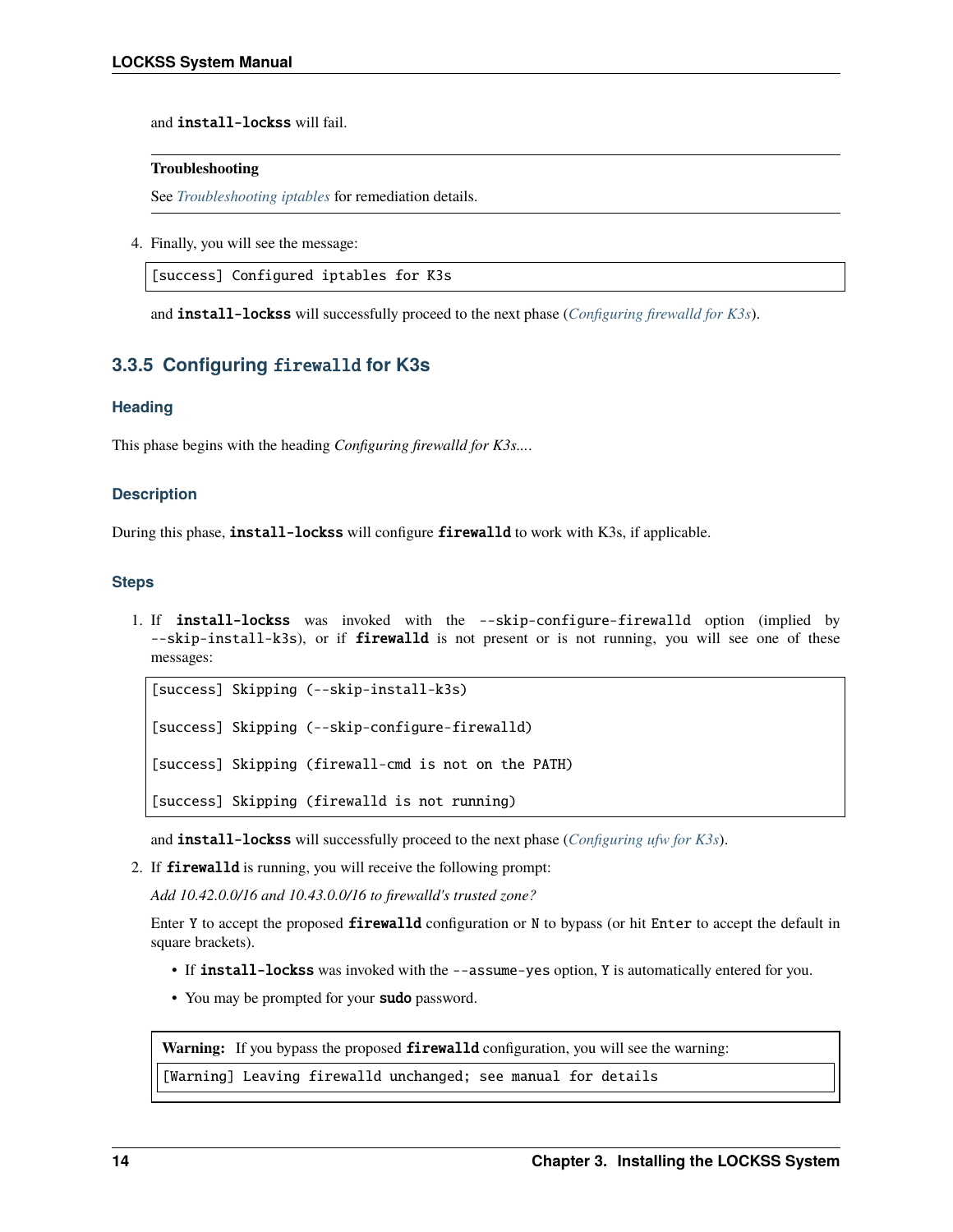and install-lockss will immediately proceed to the next phase (*[Configuring ufw for K3s](#page-18-0)*), but K3s may malfunction without further intervention. See *[Troubleshooting firewalld](#page-50-0)* for details.

3. If the firewalld configuration attempt fails, you will see one of these error messages:

[ERROR] Could not add 10.42.0.0/16 to firewalld's trusted zone

[ERROR] Could not add 10.43.0.0/16 to firewalld's trusted zone

[ERROR] Could not reload firewalld

and install-lockss will fail.

### **Troubleshooting**

See *[Troubleshooting firewalld](#page-50-0)* for remediation details.

4. Finally, you will see the message:

[success] Configured firewalld for K3s

and install-lockss will successfully proceed to the next phase (*[Configuring ufw for K3s](#page-18-0)*).

### <span id="page-18-0"></span>**3.3.6 Configuring** ufw **for K3s**

#### **Heading**

This phase begins with the heading *Configuring firewalld for ufw...*.

#### **Description**

During this phase, **install-lockss** will configure **ufw** to work with K3s, if necessary.

#### **Steps**

1. If install-lockss was invoked with the --skip-configure-ufw option (implied by --skip-install-k3s), or if **ufw** is not present or is not active, you will see one of these messages:

[success] Skipping (--skip-install-k3s) [success] Skipping (--skip-configure-ufw) [success] Skipping (ufw is not on the PATH) [success] Skipping (ufw is not active)

and install-lockss will successfully proceed to the next phase (*[Configuring CoreDNS for K3s](#page-19-0)*).

2. If ufw is active, you will receive the following prompt:

*Allow traffic from 10.42.0.0/16 and 10.43.0.0/16 via ufw?*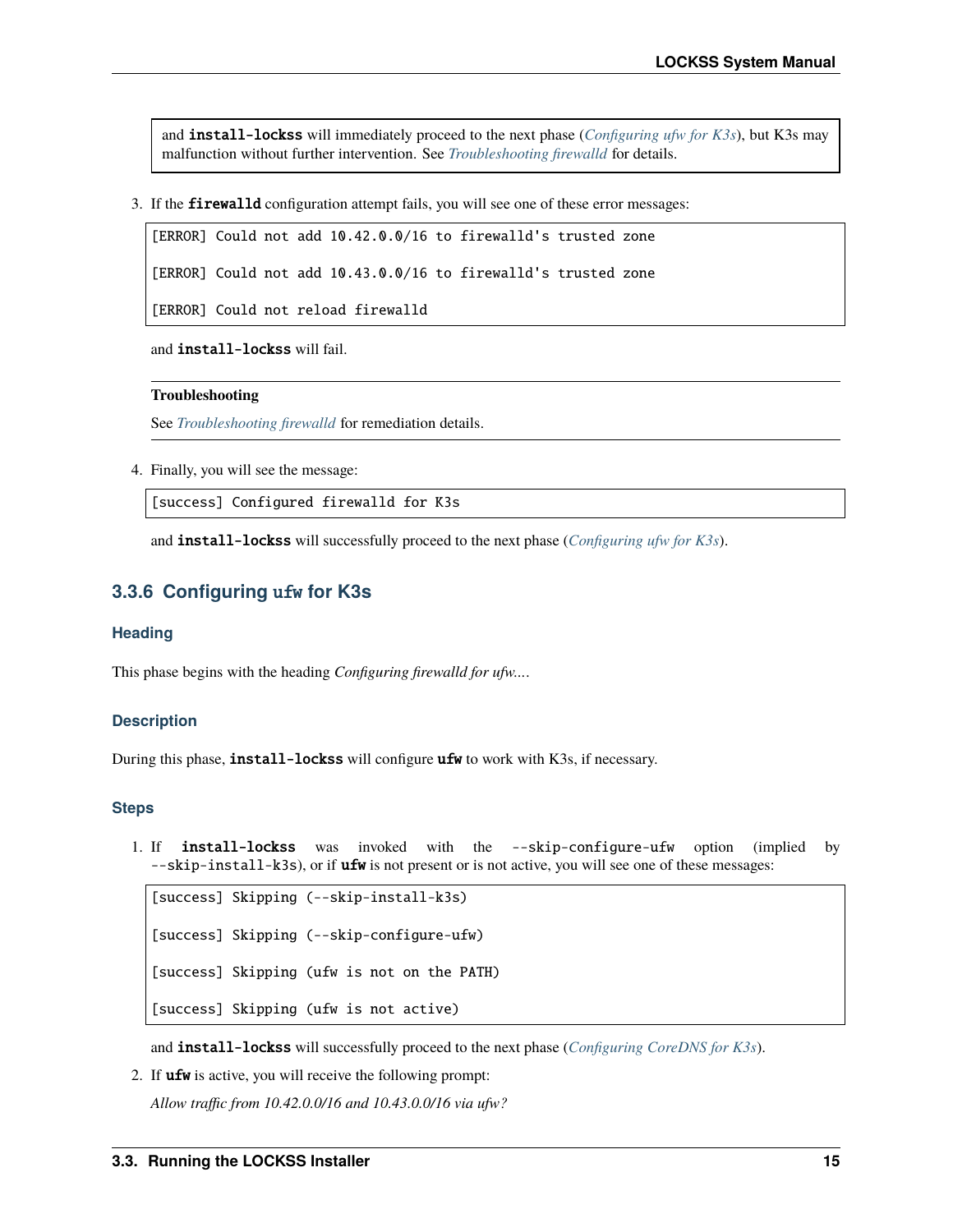Enter Y to accept the proposed **ufw** configuration or N to bypass (or hit Enter to accept the default in square brackets).

- If install-lockss was invoked with the --assume-yes option, Y is automatically entered for you.
- You may be prompted for your sudo password.

Warning: If you bypass the proposed ufw configuration, you will see the warning:

[Warning] Leaving ufw unchanged; see manual for details

and install-lockss will immediately proceed to the next phase (*[Configuring CoreDNS for K3s](#page-19-0)*), but K3s may malfunction without further intervention. See *[Troubleshooting ufw](#page-51-0)* for details.

3. If the ufw configuration attempt fails, you will see one of these error messages:

```
[ERROR] Could not allow traffic from 10.42.0.0/16 via ufw
```
[ERROR] Could not allow traffic from 10.43.0.0/16 via ufw

```
[ERROR] Could not reload ufw
```
and install-lockss will fail.

#### **Troubleshooting**

See *[Troubleshooting ufw](#page-51-0)* for remediation details.

4. Finally, you will see the message:

[success] Configured ufw for K3s

and install-lockss will successfully proceed to the next phase (*[Configuring CoreDNS for K3s](#page-19-0)*).

# <span id="page-19-0"></span>**3.3.7 Configuring CoreDNS for K3s**

#### **Heading**

This phase begins with the heading *Configuring CoreDNS for K3s...*.

#### **Description**

During this phase, install-lockss will configure CoreDNS to work with K3s, if necessary.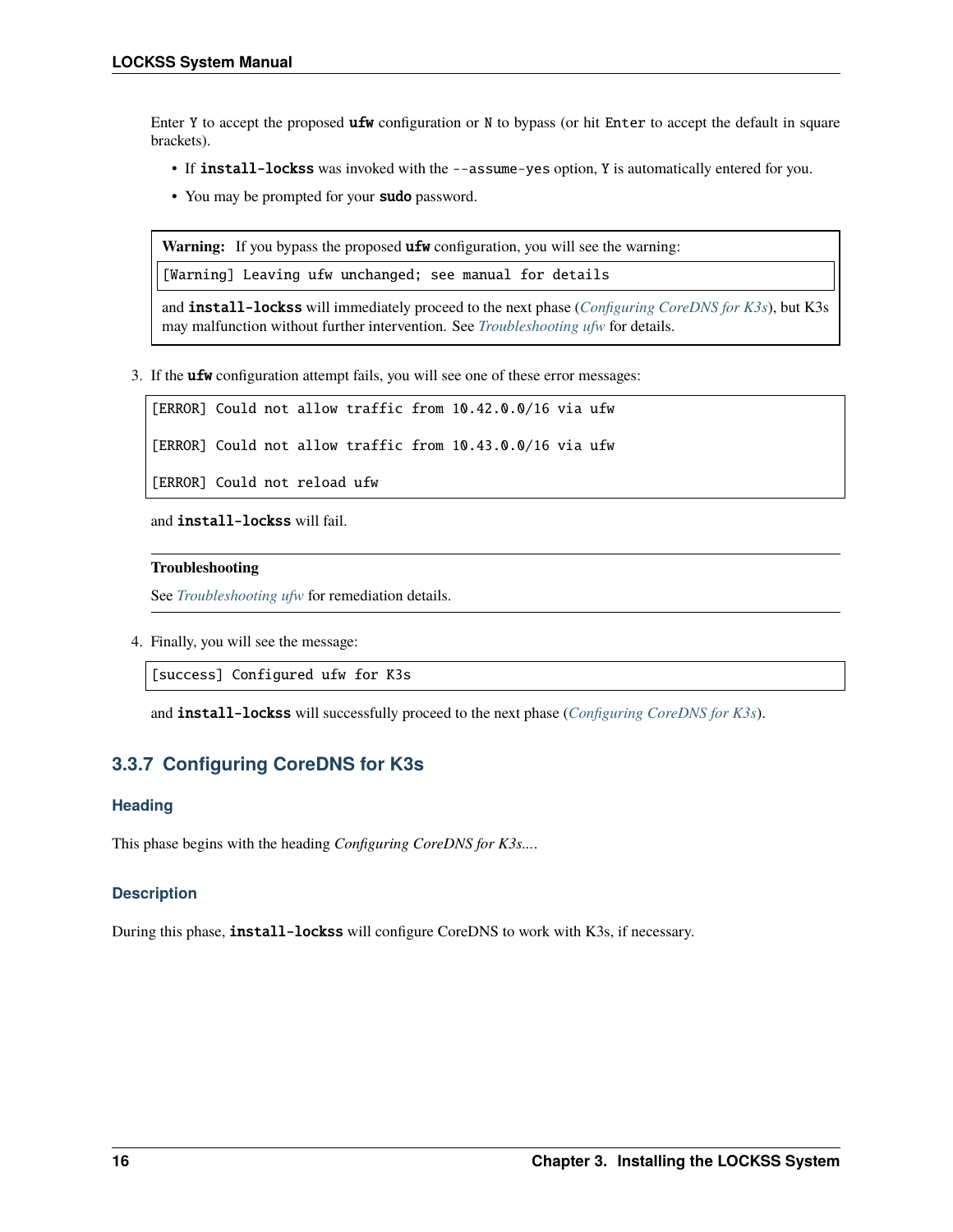#### **Steps**

1. If install-lockss was invoked with the --skip-configure-coredns option (implied by --skip-install-k3s), or if your system's DNS configuration will simply work with CoreDNS, you will see one of these messages:

```
[success] Skipping (--skip-install-k3s)
[success] Skipping (--skip-configure-dns)
[success] Using system resolv.conf files
```
and install-lockss will successfully proceed to the next phase (*[Installing K3s](#page-21-0)*).

2. If your system's DNS configuration will not work with CoreDNS, or if install-lockss was invoked with the --force-dns-prompt option, you will receive a message including CoreDNS does not allow a loopback address to be given to Kubernetes pods as an upstream DNS server, and the following prompt:

*IP address(es) of DNS resolvers, separated by ';'*

Enter a semicolon-separated list of DNS server IP addresses that are *not* loopback addresses. A suggested value will be offered to you in square brackets, consisting of non-loopback IP addresses collected from your machine's DNS configuration; you can simply hit Enter to accept the suggested value.

- If install-lockss was invoked with the --assume-yes option, the suggested value is automatically accepted witout the prompt.
- 3. If the creation of the CoreDNS configuration file fails, you will see error messages similar to these:

```
[ERROR] Could not create /etc/lockss
```
[ERROR] Error rendering config/templates/k3s/resolv.conf.mustache to config/resolv.  $\rightarrow$ conf

[ERROR] Could not copy config/resolv.conf to /etc/lockss/resolv.conf

and install-lockss will fail.

#### **Troubleshooting**

See *[Troubleshooting CoreDNS](#page-52-0)* for remediation details.

4. Finally, you will see the message:

[success] Configured CoreDNS for K3s

and install-lockss will successfully proceed to the next phase (*[Installing K3s](#page-21-0)*).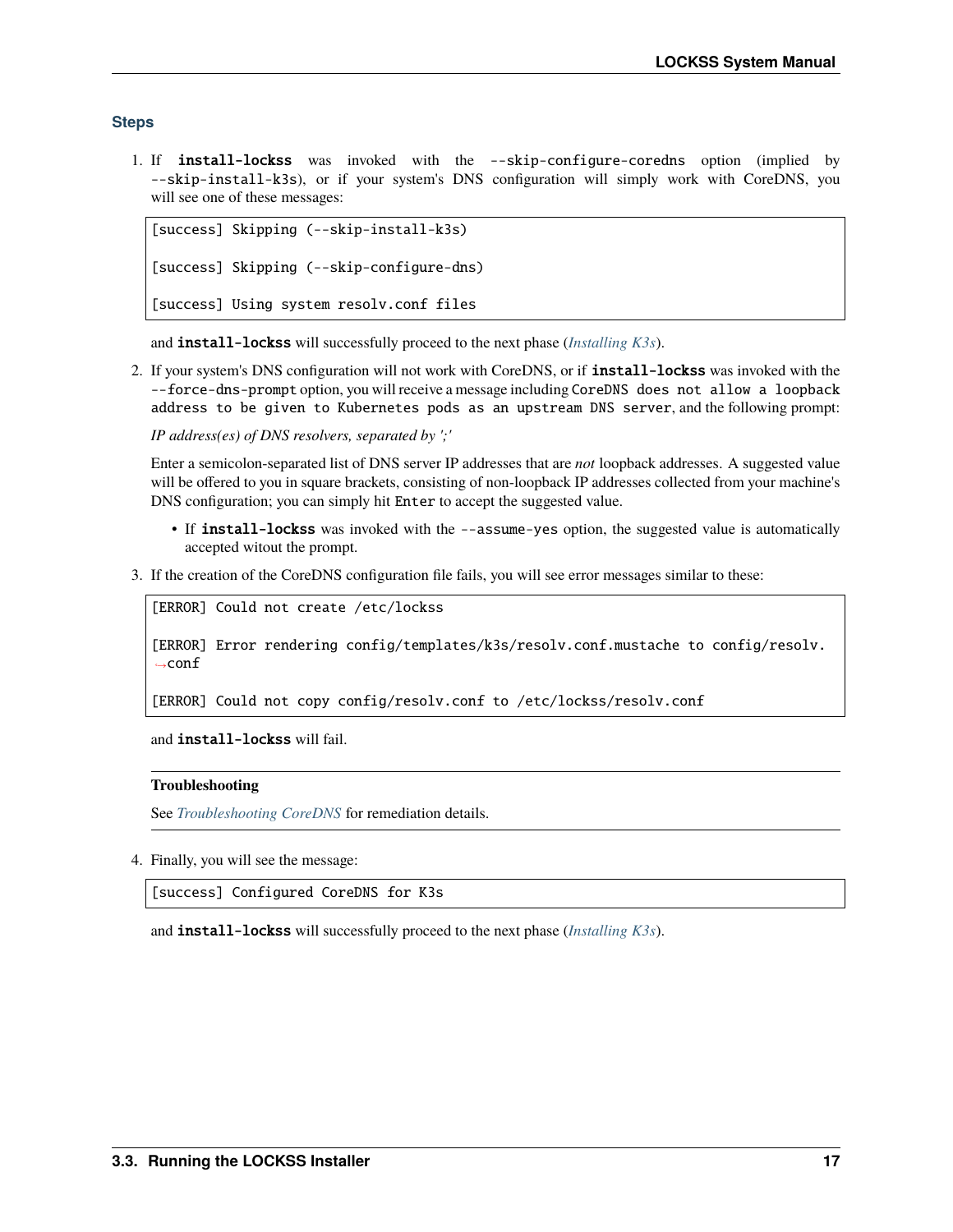# <span id="page-21-0"></span>**3.3.8 Installing K3s**

### **Heading**

This phase begins with the heading *Installing K3s...*.

### **Description**

During this phase, install-lockss will install K3s.

#### **Steps**

1. If **install-lockss** was invoked with the --skip-install-k3s option, you will see the message:

[success] Skipping (--skip-install-k3s)

and install-lockss will successfully proceed to the next phase (*[Testing the K3s Node](#page-23-0)*).

- 2. Next, install-lockss will determine if K3s needs to be installed or upgraded. There are five cases:
	- a. If K3s is not present, install-lockss will display K3s is not present, and will install K3s in the next step.
	- b. If the expected version of K3s is already present, install-lockss will display K3s version installed\_version is already installed; skipping, and will not install K3s in the next step.
	- c. If a more recent version of K3s is present, install-lockss will display Detected K3s version installed\_version is more recent than expected version expected\_version, and will not install K3s in the next step.
	- d. If an older version of K3s is present, install-lockss will display Detected K3s version installed\_version is older than expected version expected\_version and you will receive the following prompt:

*Upgrade K3s from {installed\_version} to {expected\_version}?*

Enter Y and install-lockss will install the newer K3s version in the next step, or N and install-lockss will not install the newer K3s version in the next step (or hit Enter to accept the default in square brackets).

- If install-lockss was invoked with the --assume-yes option, Y is automatically entered for you.
- e. If K3s is detected but the installed and expected version numbers cannot be compared automatically, you will see the following warning:

[Warning] Detected K3s version {installed\_version}, expected version \${expected\_ ˓<sup>→</sup>version}, comparison failure, skipping

and install-lockss will not install K3s in the next step.

3. If install-lockss determined in the previous step that it will not install K3s, it will display Not installing K3s and go to the next step.

Otherwise, it will display Installing K3s version expected\_version, and K3s will be installed:

1. First, **install-lockss** will warn you that if the directory K3s uses to store state data (by default /var/  $lib/ranker/k3s)$  is space-limited, you should specify a different directory, but not one on NFS<sup>[2](#page-21-1)</sup>. You will see the following prompt:

<span id="page-21-1"></span><sup>2</sup> See [https://github.com/containerd/containerd/discussions/6140.](https://github.com/containerd/containerd/discussions/6140)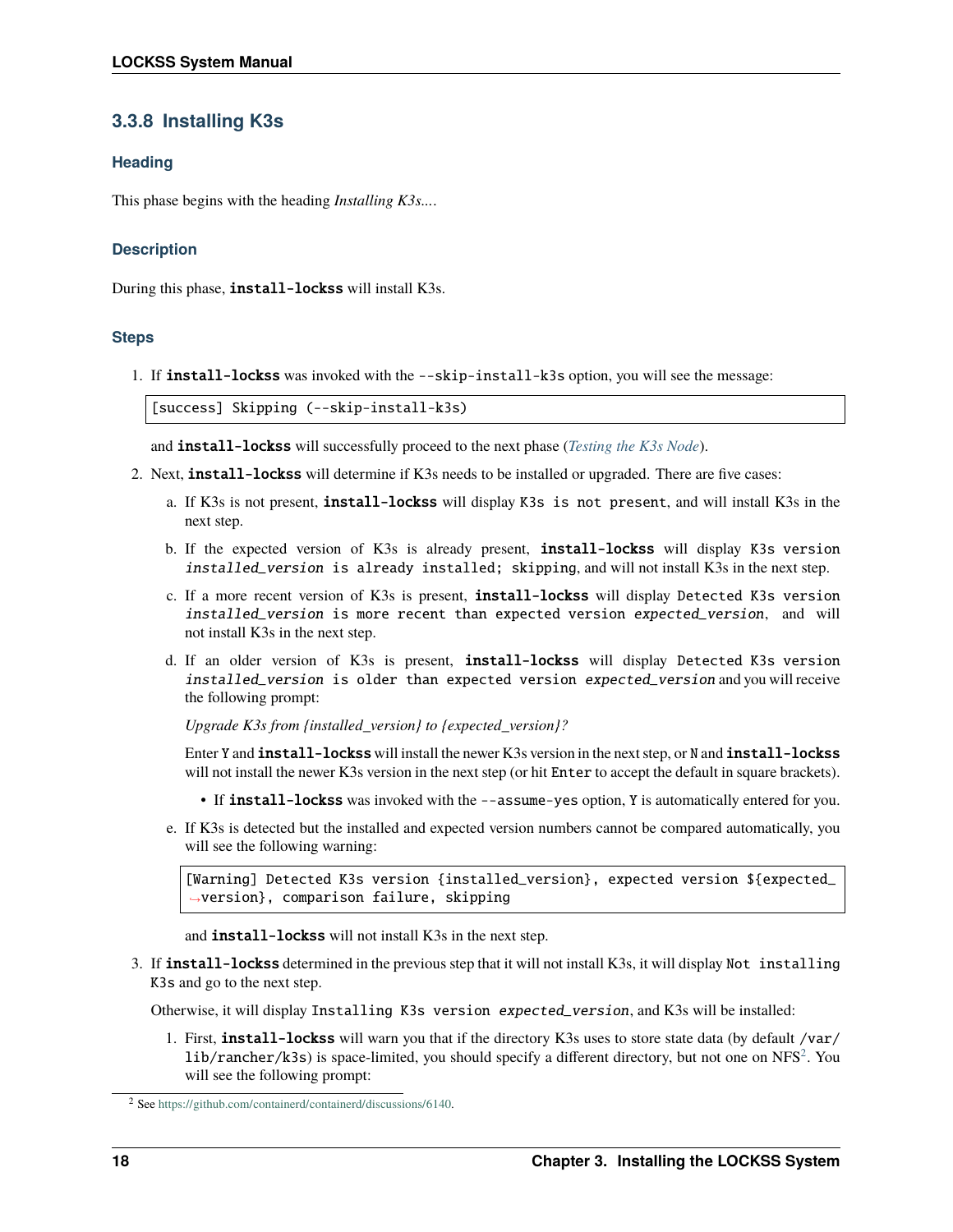*K3s state data directory*

Enter a non-NFS directory path for the K3s state directory, or simply hit Enter to accept the default in square brackets.

- If install-lockss was invoked with the --k3s-data-dir=DIR option, DIR will automatically be used without the prompt.
- If install-lockss was invoked with the --assume-yes option, the default is automatically used without the prompt.
- 2. Next, the K3s Installer will be downloaded from <https://get.k3s.io/> and invoked with suitable options.

Depending on your operating system and other factors, the K3s Installer may install additional software packages or configure system components, using **sudo** if necessary (which may prompt for the user's **sudo** password).

If the K3s Installer does not succeed, it will display its own error messages, then **install-lockss** will fail.

#### **Troubleshooting**

Error messages that the K3s Installer may display include:

```
[ERROR] Failed to apply container_runtime_exec_t to /usr/local/bin/k3s, please␣
\rightarrowinstall:
   yum install -y container-selinux selinux-policy-base
   yum install -y https://rpm.rancher.io/k3s/stable/common/centos/8/noarch/k3s-
˓→selinux-0.3-0.el8.noarch.rpm
Error: Package: k3s-selinux-0.3-0.el7.noarch (rancher-k3s-common-stable)
           Requires: container-selinux >= 2.107-3
You could try using --skip-broken to work around the problem
You could try running: rpm -Va --nofiles --nodigest
```
See *[Troubleshooting the K3s Installer](#page-52-1)* for remediation details.

4. Whether or not K3s was installed, install-lockss will store Kubernetes configuration data as the lockss user in the file config/k8s.cfg, relative to the LOCKSS Installer home directory. If the creation of the file fails, you will see one of these error messages:

```
[ERROR] Could not write k8s.cfg
```
[ERROR] Could not append to k8s.cfg

and install-lockss will fail.

#### **Troubleshooting**

Check file permission mismatches between the user running install-lockss and the lockss-installer/ config directory, then try again.

5. Finally, you will see the message:

[success] Installed K3s

and install-lockss will successfully proceed to the next phase (*[Testing the K3s Node](#page-23-0)*).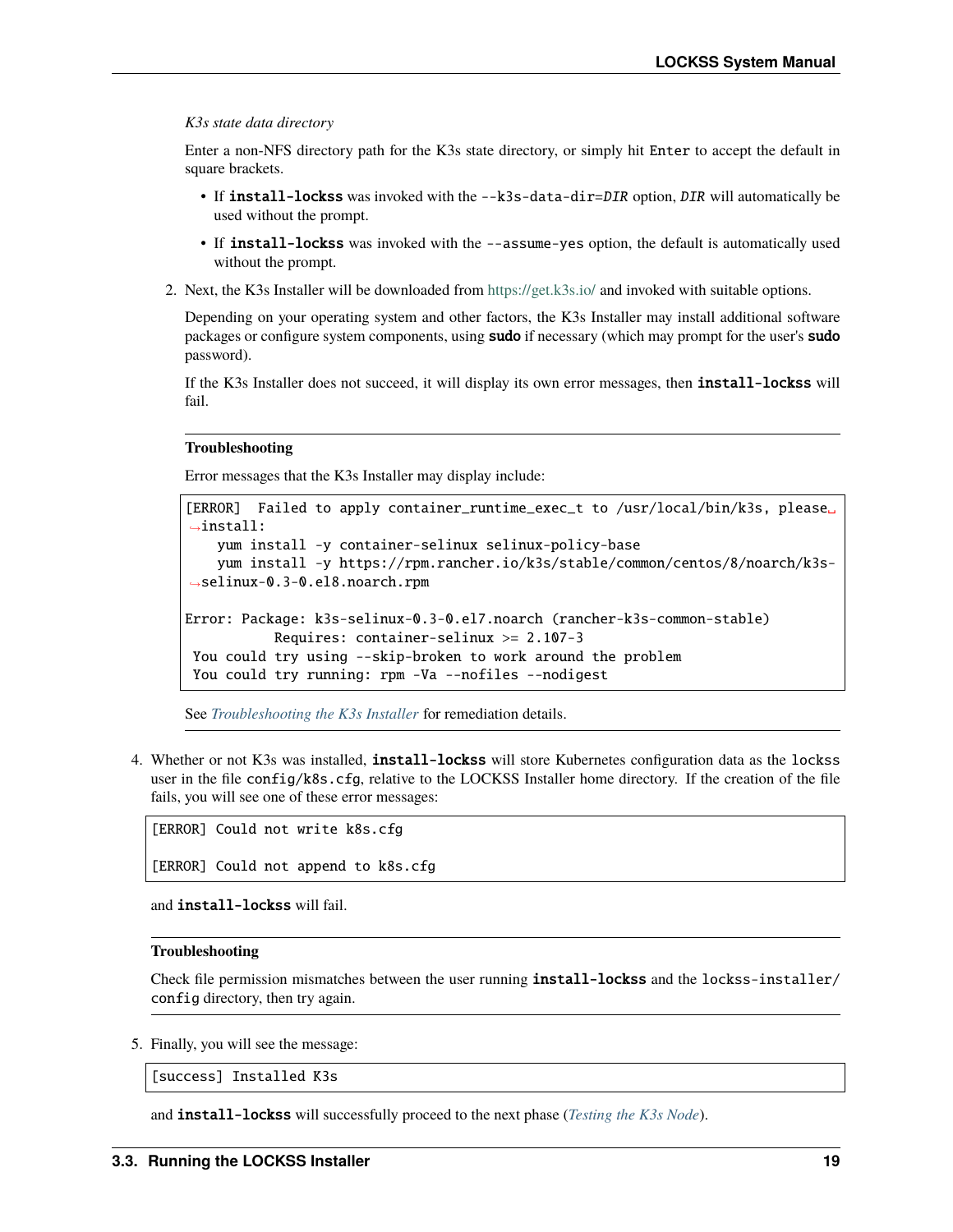# <span id="page-23-0"></span>**3.3.9 Testing the K3s Node**

### **Heading**

This phase begins with the heading *Testing the K3s node...*.

### **Description**

During this phase, **install-lockss** runs a series of tests to verify that the K3s node is operational.

#### **Steps**

1. If install-lockss was invoked with the --skip-test-k3s option (implied by --skip-install-k3s), you will see one of these messages:

[success] Skipping (--skip-install-k3s) [success] Skipping (--skip-test-k3s)

and install-lockss will successfully proceed to the next phase (*[Completion of the LOCKSS Installation Pro](#page-24-0)[cess](#page-24-0)*).

2. Next, install-lockss will run a series of tests. If a test fails, you will see one of these error messages:

```
[ERROR] k8s.cfg not found
[ERROR] Error reading K8S_FLAVOR
[ERROR] K8S_FLAVOR is not set
[ERROR] K8S_FLAVOR is not k3s
[ERROR] Error reading KUBECTL_CMD
[ERROR] KUBECTL_CMD is not set
[ERROR] k3s command of KUBECTL_CMD is not on the PATH
[ERROR] Command failed (kubectl version)
[ERROR] Timeout waiting for the K3s node to be ready
[ERROR] Command failed (kubectl get node)
[ERROR] Unexpected number of K3s nodes
[ERROR] Timeout waiting for the CoreDNS pod to be running and ready
[ERROR] Command failed (kubectl get pod)
[ERROR] Unexpected number of CoreDNS pods
```
(continues on next page)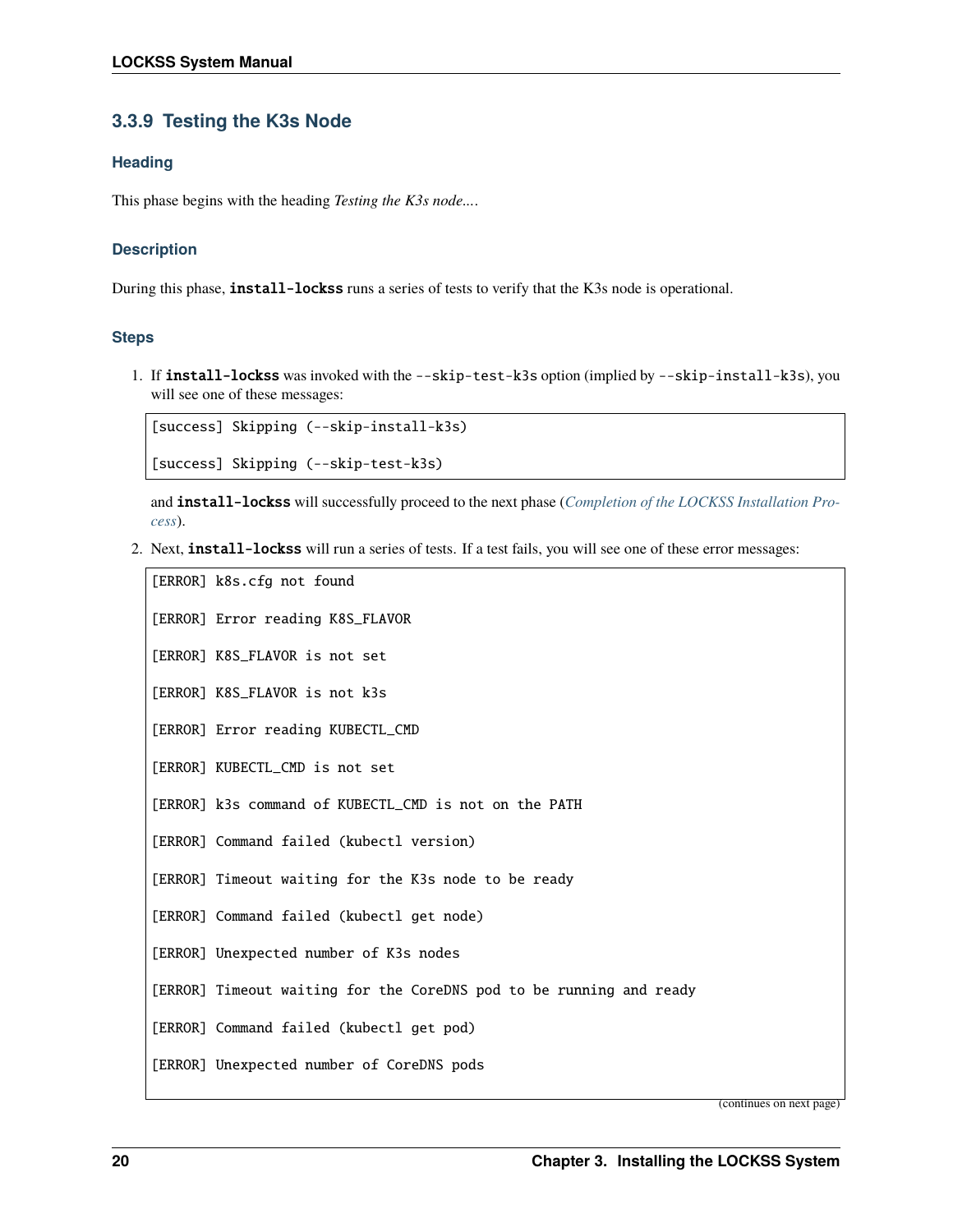(continued from previous page)

| [ERROR] Timeout waiting for the DNS service to be present |  |
|-----------------------------------------------------------|--|
| [ERROR] Command failed (kubectl get service)              |  |
| [ERROR] Unexpected number of kube-dns services            |  |
| [ERROR] Unexpected kube-dns service type                  |  |
| [ERROR] Timeout waiting for DNS resolution                |  |
| [ERROR] Unexpected Cluster-IP                             |  |

and install-lockss will fail.

#### **Troubleshooting**

The reasons for some of these tests failing vary. Some wait for K3s to start up and retry a number of times but eventually give up, even though K3s will eventually come up fully. You can invoke just this portion of lockss-install by invoking:

install-lockss --test-k3s

or equivalently:

```
install-lockss -T
```
You can also alter the number of retries and the number of seconds between retries with --retries=N and --wait=S respectively.

Other problems may require reaching out to the LOCKSS support team at for assistance.

3. Finally, you will see the message:

[success] Tested the K3s node

and install-lockss will successfully proceed to the next phase (*[Completion of the LOCKSS Installation Pro](#page-24-0)[cess](#page-24-0)*).

# <span id="page-24-0"></span>**3.3.10 Completion of the LOCKSS Installation Process**

If all phases completed successfully, you will see the message:

[success] Successful completion of the LOCKSS installation process

and install-lockss will terminate.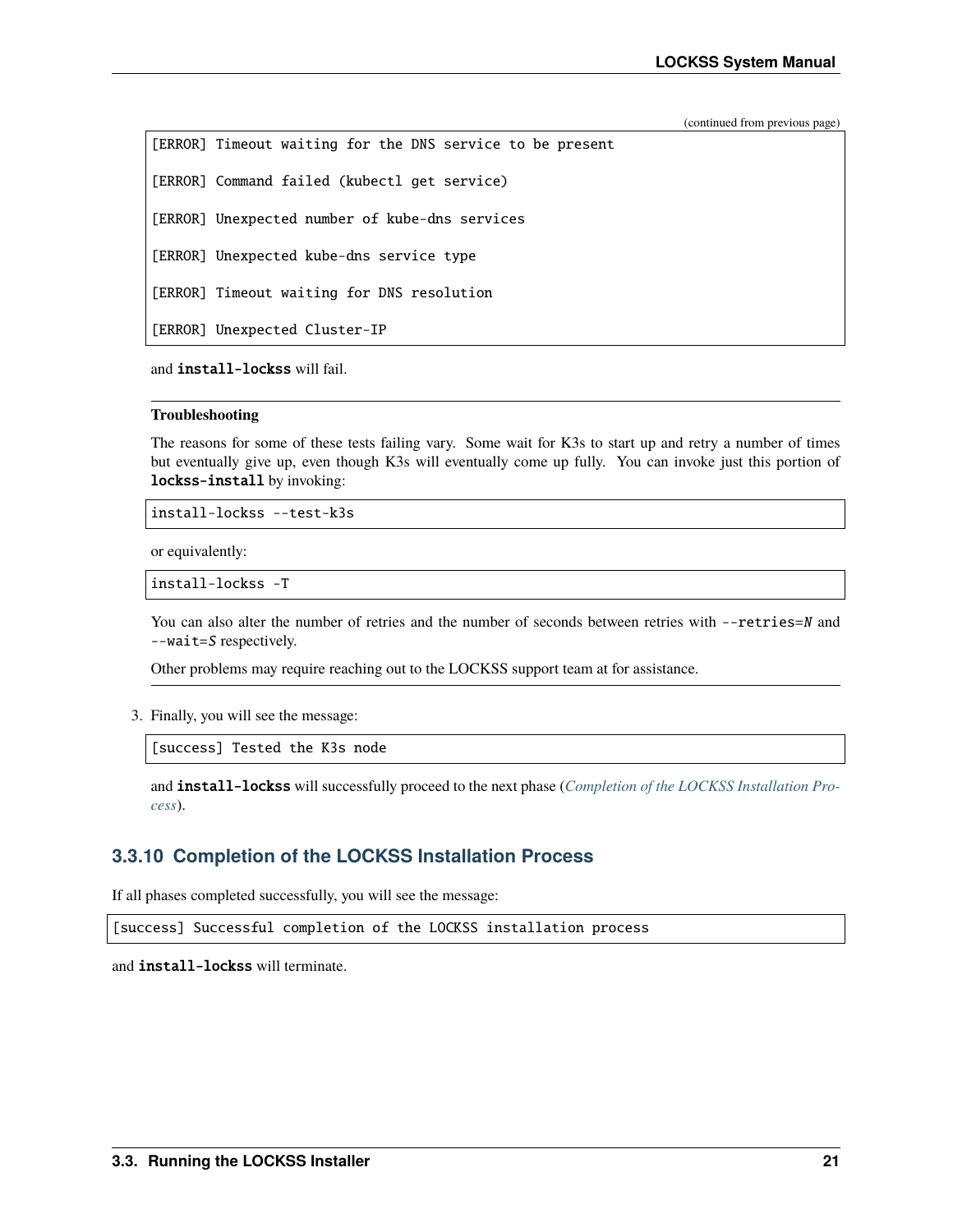# **3.3.11 Checking the K3s Configuration**

**Tip:** This section is optional.

K3s comes with **k3s** check-config, a configuration checker tool. The K3s configuration checker is capable of detecting complex underlying system situations that definitely require fixing (or applications running in the K3s cluster will not be able to function properly). On the other hand, the versions of the K3s configuration checker available at the time LOCKSS 2.0-alpha4 and LOCKSS 2.0-alpha5 were released contained bugs that reported spurious issues that are either inaccurate or moot. As a result, we have decided against running **k3s** check-config as part of install-lockss at this time, to avoid unnecessary interruptions in the installation of the LOCKSS system in many cases where there is no particular cause for concern.

That being said, we still recommend running k3s check-config and interpreting the results using the *[Troubleshoot](#page-53-0)[ing the K3s Configuration Checker](#page-53-0)* section of the manual:

1. Run this command:

```
k3s check-config
```
2. The following error messages in the output are indicative of system situations that require attention:

/usr/sbin iptables v1.8.2 (nf\_tables): should be older than v1.8.0, newer than v1.8.  $\rightarrow$ 3, or in legacy mode (fail) RHEL7/CentOS7: User namespaces disabled; add 'user\_namespace.enable=1' to boot␣ ˓<sup>→</sup>command line (fail) apparmor: enabled, but apparmor\_parser missing (fail)

#### **Troubleshooting**

See *[Troubleshooting the K3s Configuration Checker](#page-53-0)* for details.

3. The following error messages in the output can be ignored:

```
cgroup hierarchy: nonexistent?? (fail)
links: aux/ip6tables should link to iptables-detect.sh (fail)
links: aux/ip6tables-restore should link to iptables-detect.sh (fail)
links: aux/ip6tables-save should link to iptables-detect.sh (fail)
links: aux/iptables should link to iptables-detect.sh (fail)
links: aux/iptables-restore should link to iptables-detect.sh (fail)
links: aux/iptables-save should link to iptables-detect.sh (fail)
```
swap: should be disabled

CONFIG\_INET\_XFRM\_MODE\_TRANSPORT: missing

#### **Troubleshooting**

See *[Troubleshooting the K3s Configuration Checker](#page-53-0)* for details.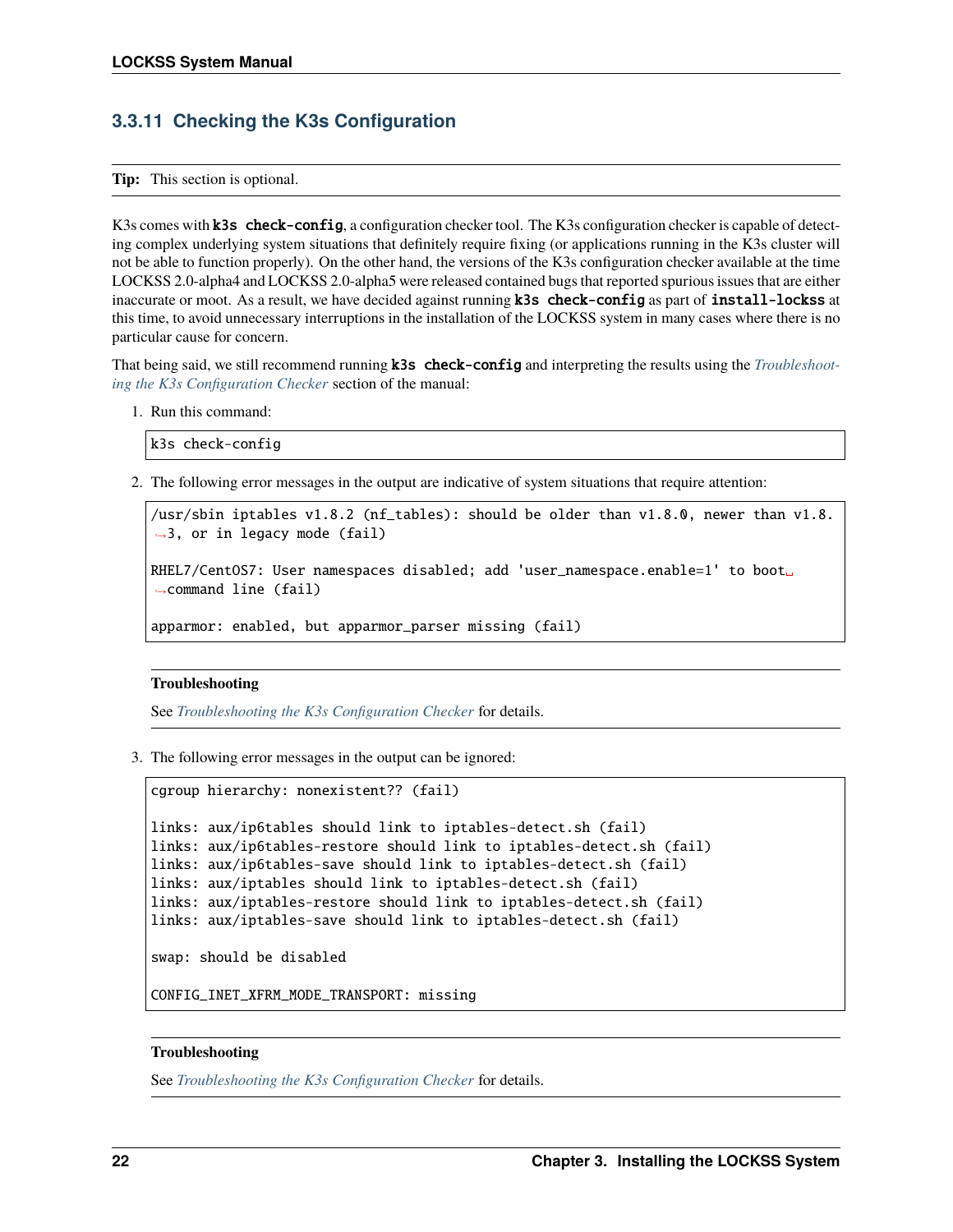4. For other error messages, check the official [K3s documentation,](https://rancher.com/docs/k3s/latest/en/) search for [K3s issues database on GitHub](https://github.com/k3s-io/k3s/issues) or the Web for resources matching your error message or operating system, and/or contact us so we can help investigate and document for future reference.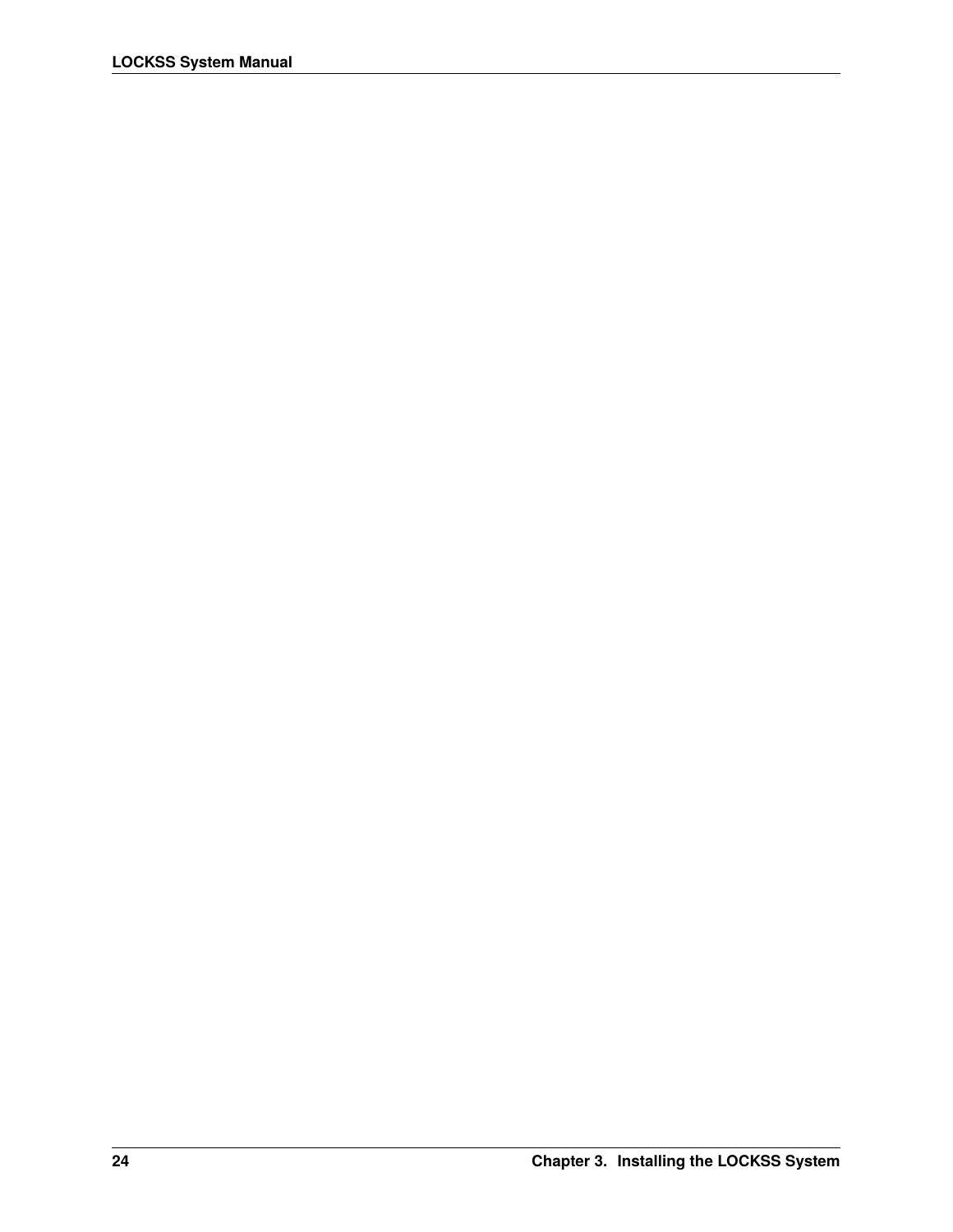**CHAPTER**

# **CONFIGURING THE LOCKSS SYSTEM**

<span id="page-28-0"></span>After [installing the LOCKSS system,](#page-0-0) configure the system with the **configure-lockss** script by running this command in the lockss user's lockss-installer directory as lockss $^{\rm l}$ :

scripts/configure-lockss

If you have experience with classic LOCKSS daemon version 1.x, this is the equivalent of **hostconfig**.

Some notes about using configure-lockss:

- When run the first time, some of the questions asked by the script will have a suggested or default value, displayed in square brackets; hit Enter to accept the suggested value, or type the correct value and hit Enter.
- Any subsequent runs will use the previous values as the default value; review and hit Enter to leave unchanged.
- Password prompts will not display the previous value but can still be left unchanged with Enter.

# <span id="page-28-1"></span>**4.1 Network Settings**

### **4.1.1 Hostname**

#### Prompt: *Fully qualified hostname (FQDN) of this machine*

Enter the machine's fully-qualified hostname (meaning with its domain name), for example locksstest. myuniversity.edu.

# **4.1.2 IP Address**

#### Prompt: *IP address of this machine*

If the machine is publicly routable, meaning it has an IP address that can be used to identify it over the Internet, enter the publicly routable IP address. Otherwise, if the machine is accessible via network address translation (NAT), meaning it has an IP address that is valid only on your local network but it can be reached from the Internet via a NAT router, enter the internal IP address.

<span id="page-28-2"></span><sup>1</sup> See *[Running Commands as the lockss User](#page-59-1)*.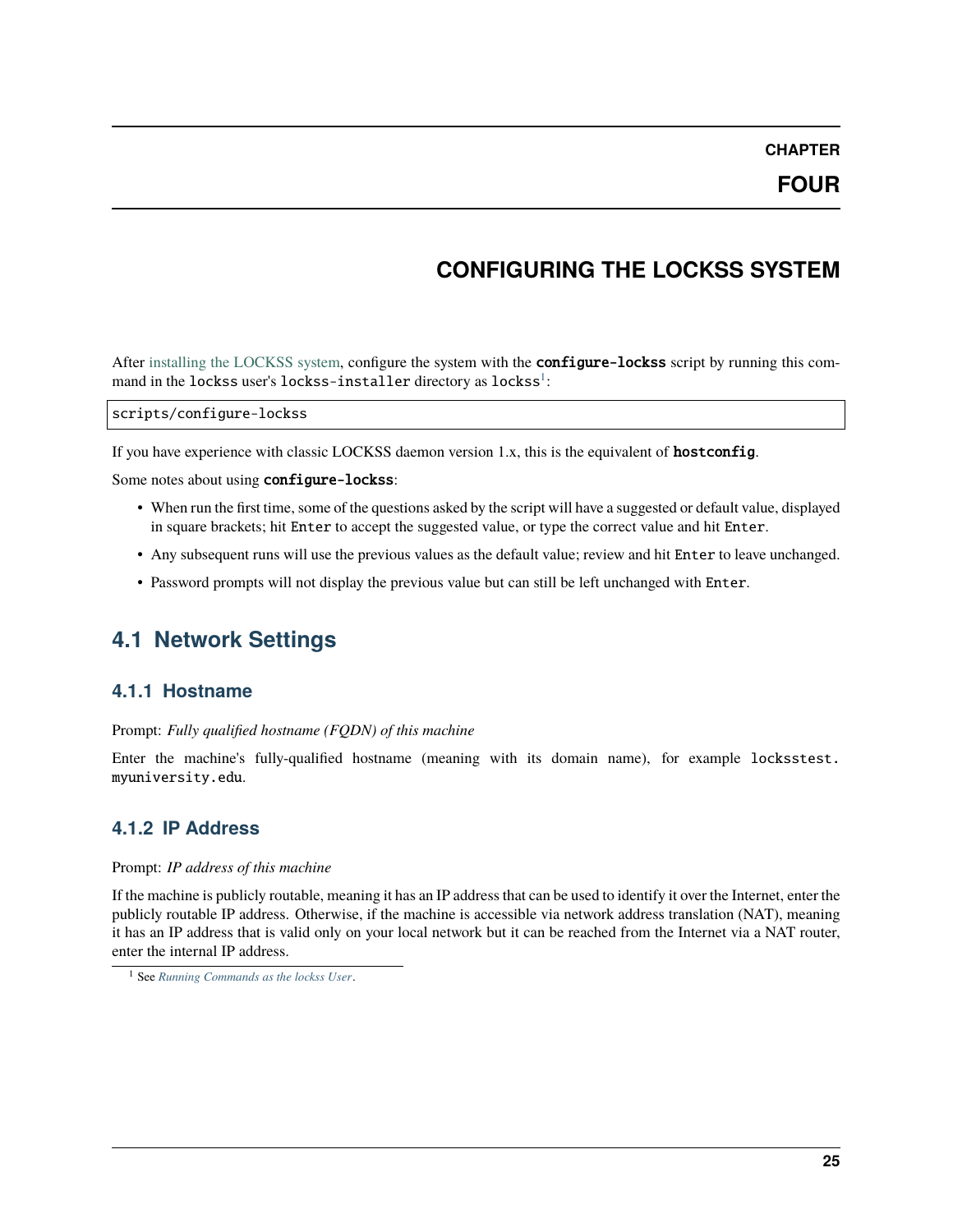# **4.1.3 Network Address Translation**

1. Prompt: *Is this machine behind NAT?*

If the machine is publicly routable, enter N; otherwise, if the machine is not publicly routable but will be accessible via network address translation (NAT), enter Y.

2. If you answered Y, you will be asked an additional configuration question:

*External IP address for NAT*

Enter the publicly routable IP address of the NAT router.

# **4.1.4 Initial UI Subnet**

#### Prompt: *Initial subnet(s) for admin UI access*

Enter a semicolon-separated list of subnets in CIDR or mask notation that should initially have access to the Web user interfaces (UI) of the system. The access list can be modified later via the UI.

# **4.1.5 Container Subnet**

1. If configure-lockss detects a discrepancy between a previously used subnet for inter-container communication in the system and the subnet it would choose now, you may either see the warning:

*Container subnet has changed from <former\_subnet> to <new\_subnet>*

or be asked the question:

*Container subnet was <former\_subnet>, we think it should now be <new\_subnet>. Do you want to change it?*

in which case you should enter Y (recommended) or N.

2. Prompt: *LOCKSS subnet for inter-service access control*

Enter the subnet used for inter-container communication. We recommend accepting the proposed value by hitting Enter.

# **4.1.6 LCAP Port**

Prompt: *LCAP V3 protocol port*

Enter the port on the publicly routable IP address that will be used to receive LCAP (LOCKSS polling and repair) traffic. Historically, most LOCKSS nodes use 9729.

# <span id="page-29-0"></span>**4.2 Mail Settings**

# **4.2.1 Mail Relay**

Prompt: *Mail relay for this machine*

Enter the hostname of this machine's outgoing mail server, for example smtp.myuniversity.edu.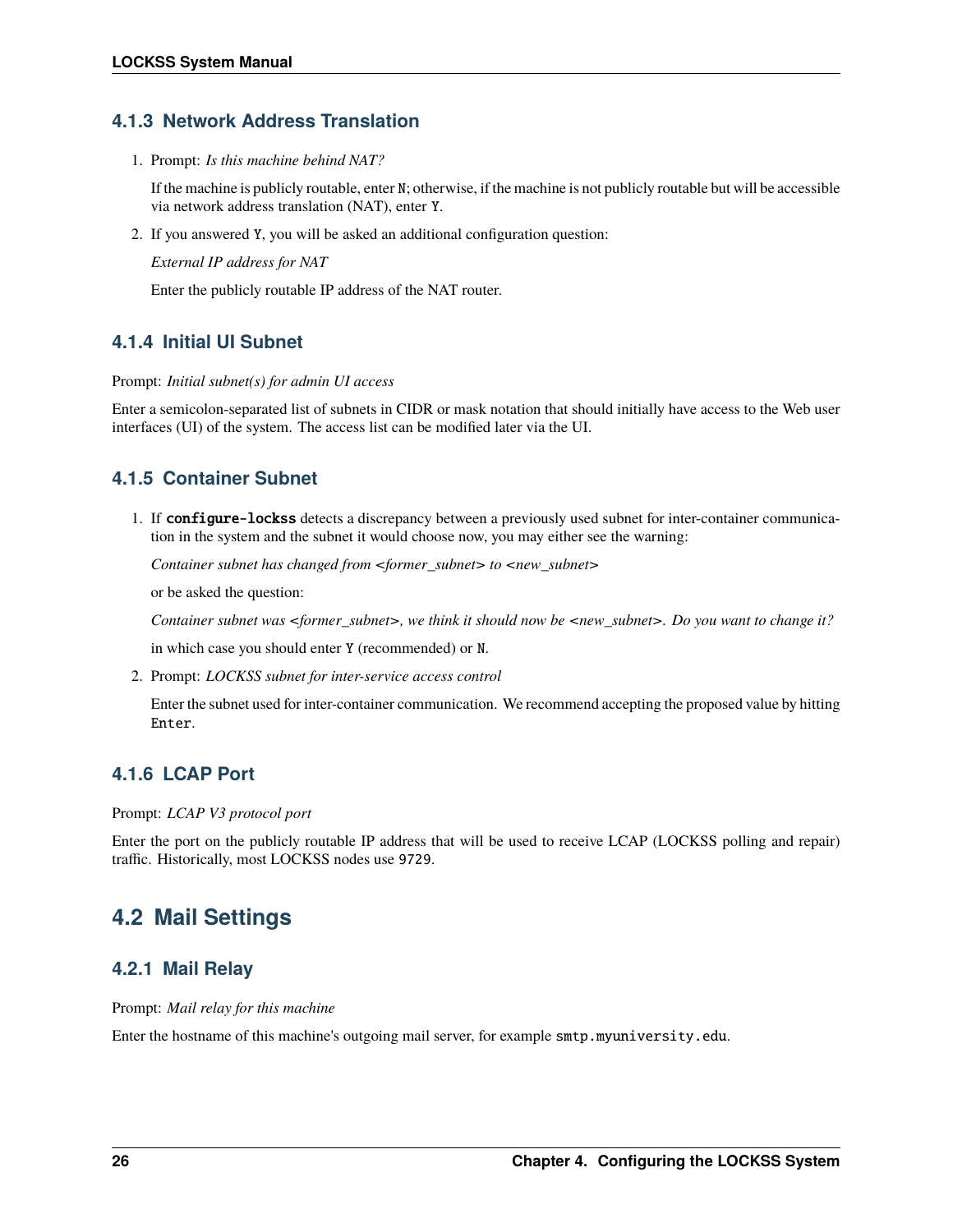# **4.2.2 Mail Relay Credentials**

1. Prompt: *Does the mail relay <mailhost> need a username and password?*

If the outgoing mail server does not require password authentication, enter N; otherwise, enter Y.

- 2. If you answered Y, you will be asked additional configuration questions:
	- 1. Prompt: *User for <mailhost>*

Enter a username for the mail server.

2. Prompt: *Password for <mailuser>@<mailhost>*

Enter the password for the username on the mail server.

3. Prompt: *Password for <mailuser>@<mailhost> (again)*

Re-enter the password for the username on the mail server. If the two passwords do not match, the password will be asked again.

# **4.2.3 Administrator Email**

Prompt: *E-mail address for administrator*

Enter the e-mail address of the person or team who will administer the LOCKSS system on this machine.

# <span id="page-30-0"></span>**4.3 Preservation Network Settings**

# **4.3.1 Configuration URL**

1. Prompt: *Configuration URL*

Accept the default (http://props.lockss.org:8001/demo/lockss.xml) if you are not running your own LOCKSS network; otherwise, enter the URL of the LOCKSS network configuration file provided by your LOCKSS network administrator.

- 2. If the configuration URL begins with https:, you will be asked additional configuration questions:
	- 1. Prompt: *Verify configuration server authenticity?*

Enter Y if you would like to check the authenticity of the configuration server using a custom keystore; otherwise enter N.

2. If you answered Y, you will be asked an additional configuration question:

*Server certificate keystore*

Enter the path of a Java keystore used to vverify the authenticity of the configuration server.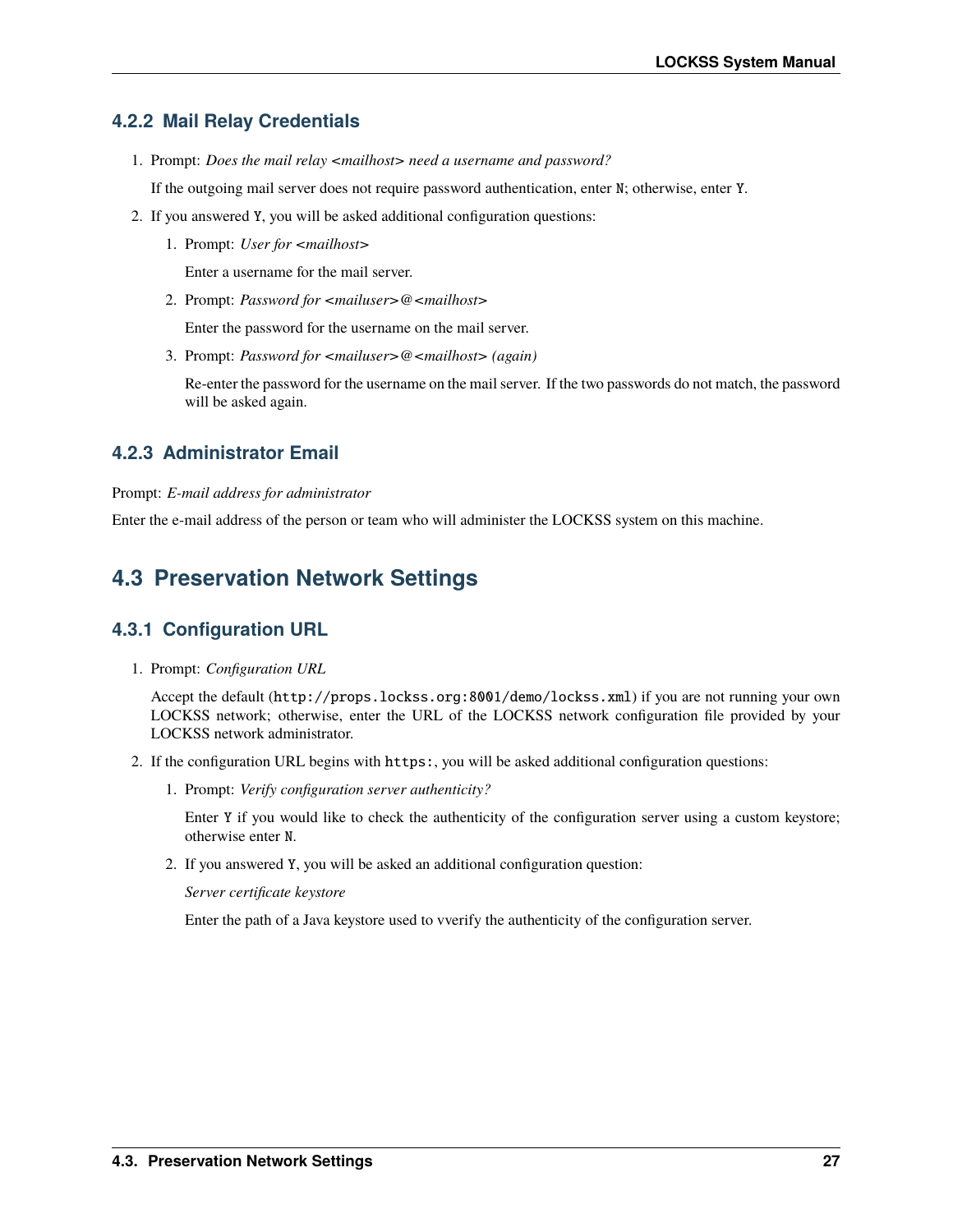# **4.3.2 Configuration Proxy**

#### Prompt: *Configuration proxy (host:port)*

If the configuration URL can be reached directly, leave this blank; otherwise, if a proxy server is required to reach the configuration URL, enter its host and port in host:port format (for example proxy.myuniversity.edu:8080).

# **4.3.3 Preservation Groups**

### Prompt: *Preservation group(s)*

Accept the default (demo) if you are not running your own LOCKSS network; otherwise, enter a semicolon-separated list of LOCKSS network identifiers as provided by your LOCKSS network administrator, for example ournetwork or prod;usdocspln.

# <span id="page-31-0"></span>**4.4 Storage Areas**

The LOCKSS system needs storage areas to store data:

- One or more **content data storage areas** to store preserved content, as well as several databases.
- A **log data storage area** to store log files.
- A **temporary data storage area** to store temporary files.

Depending on your host system's layout, these storage areas may all be the same, or all be different mount points or paths.

Subdirectories will be created in each storage area to fit the needs of a system component; for example lockss-stack-cfg-data is the LOCKSS configuration service's content data directory in the content data storage areas, and lockss-stack-repo-logs is the LOCKSS repository service's log data directory in the log data storage area.

# **4.4.1 Content Data Storage Areas**

1. Prompt: *Root path for primary content data storage*

Enter the full path of a directory to use as the root of the main storage area of the LOCKSS system, where preserved content will be stored along with several databases. It is the analog of /cache0 in the classic LOCKSS system.

2. Prompt: *Use additional directories for content data storage?*

If you want to use more than one filesystem to store preserved content, enter Y; otherwise, enter N.

3. If you answered Y, you will be asked an additional configuration question:

*Root path for additional content data storage <count> (q to quit)*

On each line, enter the full path of a directory to use as the root of an additional storage area, and enter q when done.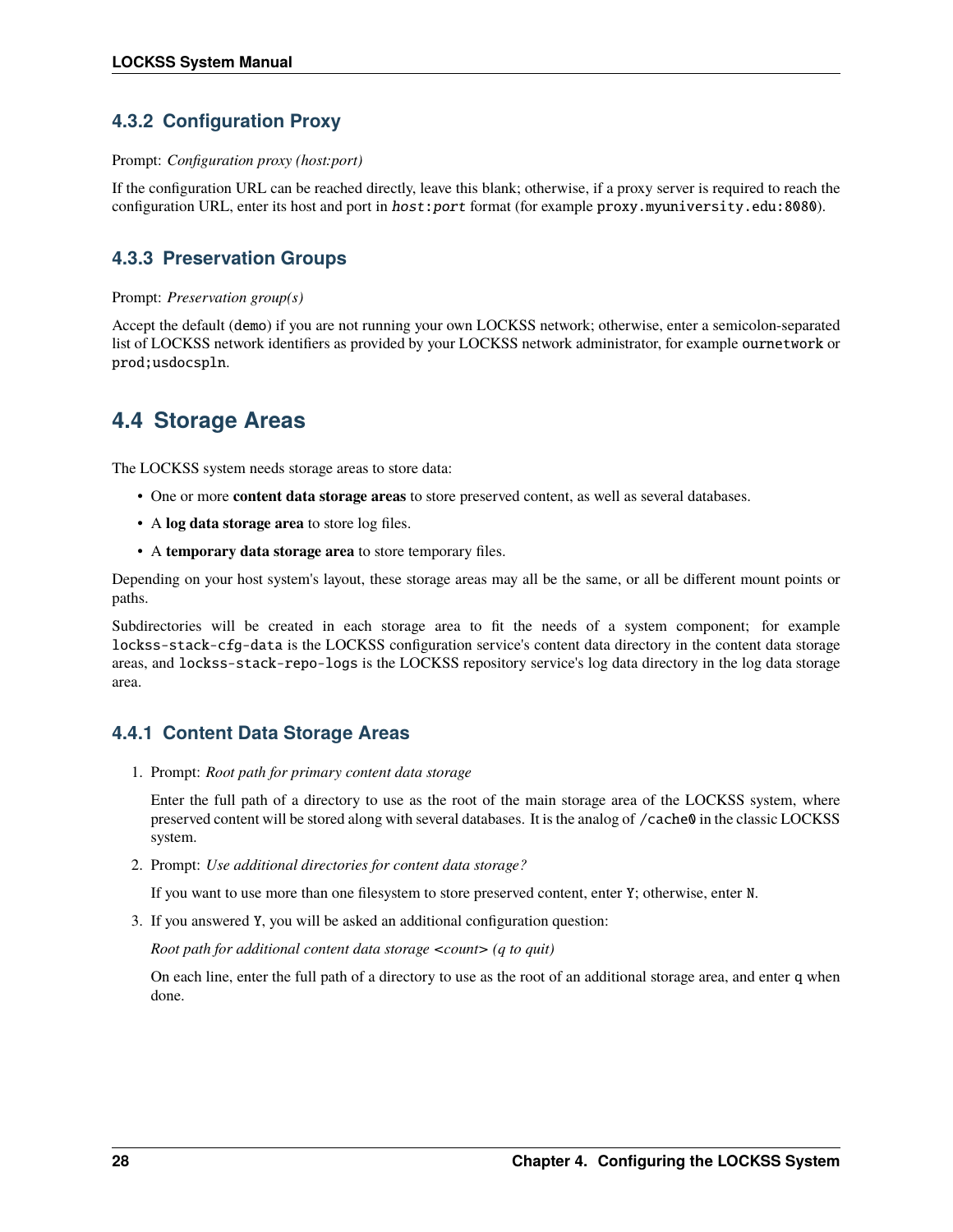# **4.4.2 Log Data Storage Area**

#### Prompt: *Root path for log data storage*

This directory is used as the root of the storage area for log files in the LOCKSS system. Accept the default (same directory as the content data storage directory root) by hitting Enter, or enter a custom path.

# **4.4.3 Temporary Data Storage Area**

#### Prompt: *Root path for temporary data storage (local storage preferred)*

This directory is used as the root of the storage area for temporary files in the LOCKSS system. Accept the default (same directory as the content data storage directory root) by hitting Enter, or enter a custom path.

**Tip:** The LOCKSS software makes heavy use of temporary storage, and we recommend that temporary directories be placed on a filesystem with relatively low latency. If the content data storage directories are on network storage (for example NFS), system performance may be improved by supplying a local directory for temporary data storage.

**Caution:** Depending on the characteristics of the preservation activities undertaken by the system, in some circumstances content processing may require a substantial amount of temporary space, up to tens of gigabytes. Do not use a RAM-based tmpfs volume, or a directory in a space-constrained partition.

# <span id="page-32-0"></span>**4.5 Web User Interface Settings**

1. Prompt: *User name for web UI administration*

Enter a username for the primary administrative user in the LOCKSS system's Web user interfaces.

2. Prompt: *Password for web UI administration user <uiuser>*

Enter a password for the primary administrative user.

3. Prompt: *Password for web UI administration user <uiuser> (again)*

Re-enter the password for the primary administrative user. If the two passwords do not match, the password will be asked again.

# <span id="page-32-1"></span>**4.6 Database Settings**

# **4.6.1 PostgreSQL**

Prompt: *Use embedded LOCKSS PostgreSQL DB Service?*

Select **either** option A **or** option B:

- A. Enter Y to use the **embedded PostgreSQL database**. This is recommended in most cases; a PostgreSQL database will be run and managed by the LOCKSS system internally. If you choose this option, see *[Embedded PostgreSQL](#page-33-0) [Database](#page-33-0)*.
- B. Enter N to use an **external PostgreSQL database**. Select this option if you wish to use an existing PostgreSQL database at your institution or one that you run and manage yourself. If you choose this option, see *[External](#page-33-1) [PostgreSQL Database](#page-33-1)*.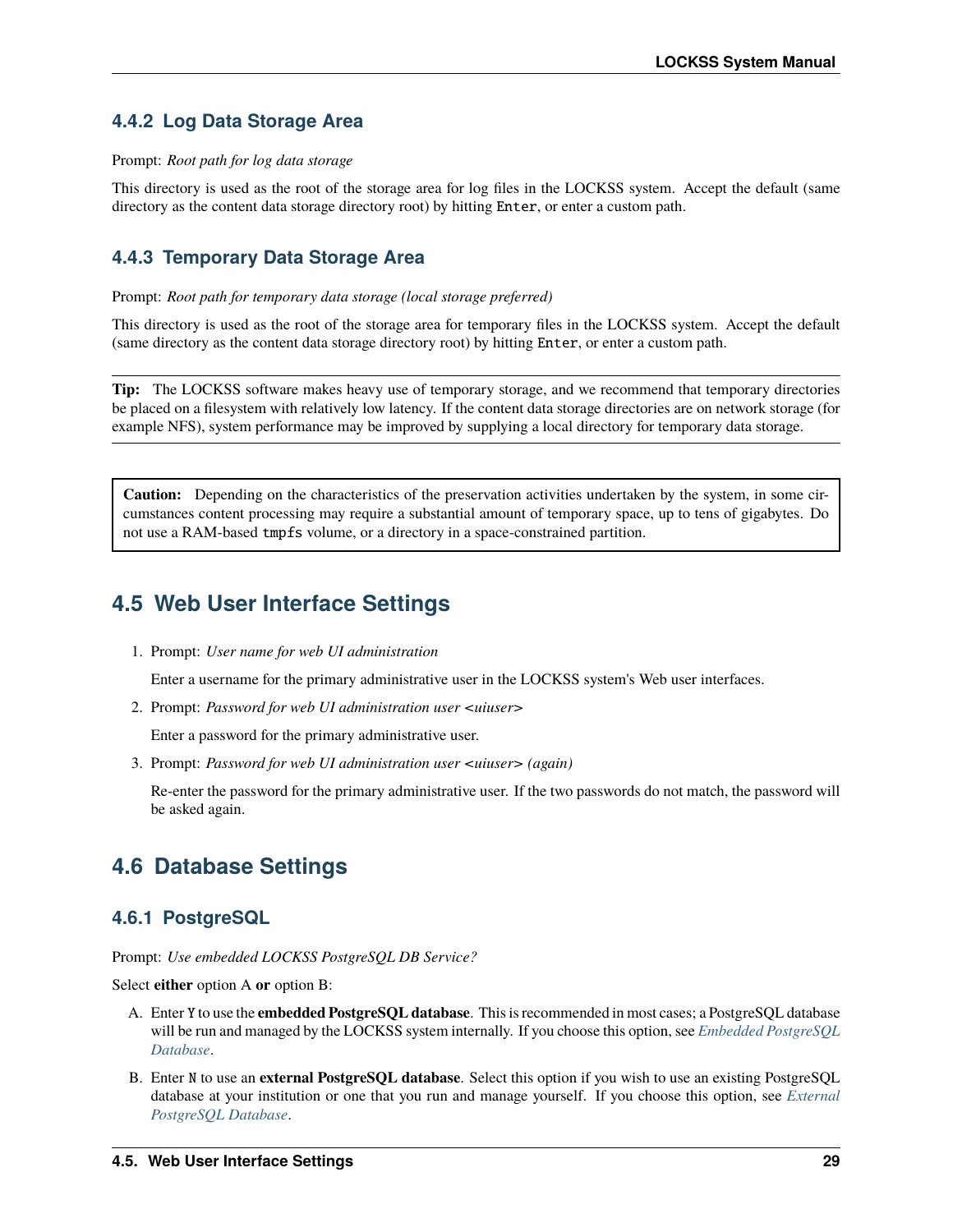### <span id="page-33-0"></span>**Embedded PostgreSQL Database**

If you select this option, you will be asked additional configuration questions:

1. Prompt: *Password for PostgreSQL database*

Enter the password for the embedded PostgreSQL database.

**Warning:** This prompt is used to record the PostgreSQL database password in the LOCKSS system's configuration. If you change the value of the PostgreSQL database password here without actually changing the PostgreSQL database password, the LOCKSS system components will no longer be able to connect to the PostgreSQL database. See *[Working with PostgreSQL](#page-77-0)* for details.

2. Prompt: *Password for PostgreSQL database (again)*

Re-enter the password for the embedded PostgreSQL database. If the two passwords do not match, the password will be asked again.

3. Complete the *[Solr](#page-34-0)* section next.

### <span id="page-33-1"></span>**External PostgreSQL Database**

If you select this option, you will be asked additional configuration questions:

1. Prompt: *Fully qualified hostname (FQDN) of PostgreSQL host*

Enter the hostname of the external PostgreSQL database, for example postgres.myuniversity.edu.

2. Prompt: *Port used by PostgreSQL host*

Enter the port where the external PostgreSQL database can be reached, for example 5432.

3. Prompt: *Schema for PostgreSQL service*

Enter the schema name to be used by the LOCKSS system. The schema name used in the embedded PostgreSQL database is LOCKSS, but your database administrator may assign a different schema name to you.

4. Prompt: *Database name prefix for PostgreSQL service*

Enter the prefix to use for any LOCKSS-related database names in the schema. The database name prefix in the embedded PostgreSQL databse is Lockss (note the uppercase/lowercase), but your database administrator may assign a different database name prefix.

5. Prompt: *Login name for PostgreSQL service*

Enter the username for the external PostgreSQL database. The username in the embedded PostgreSQL database is LOCKSS, but your database administrator may assign a different username to you.

6. Prompt: *Password for PostgreSQL database*

Enter the password for the username in the external PostgreSQL database.

**Warning:** This prompt is used to record the PostgreSQL database password in the LOCKSS system's configuration. If you change the value of the PostgreSQL database password here without actually changing the PostgreSQL database password, the LOCKSS system components will no longer be able to connect to the PostgreSQL database. Contact your PostgreSQL database administrator for details.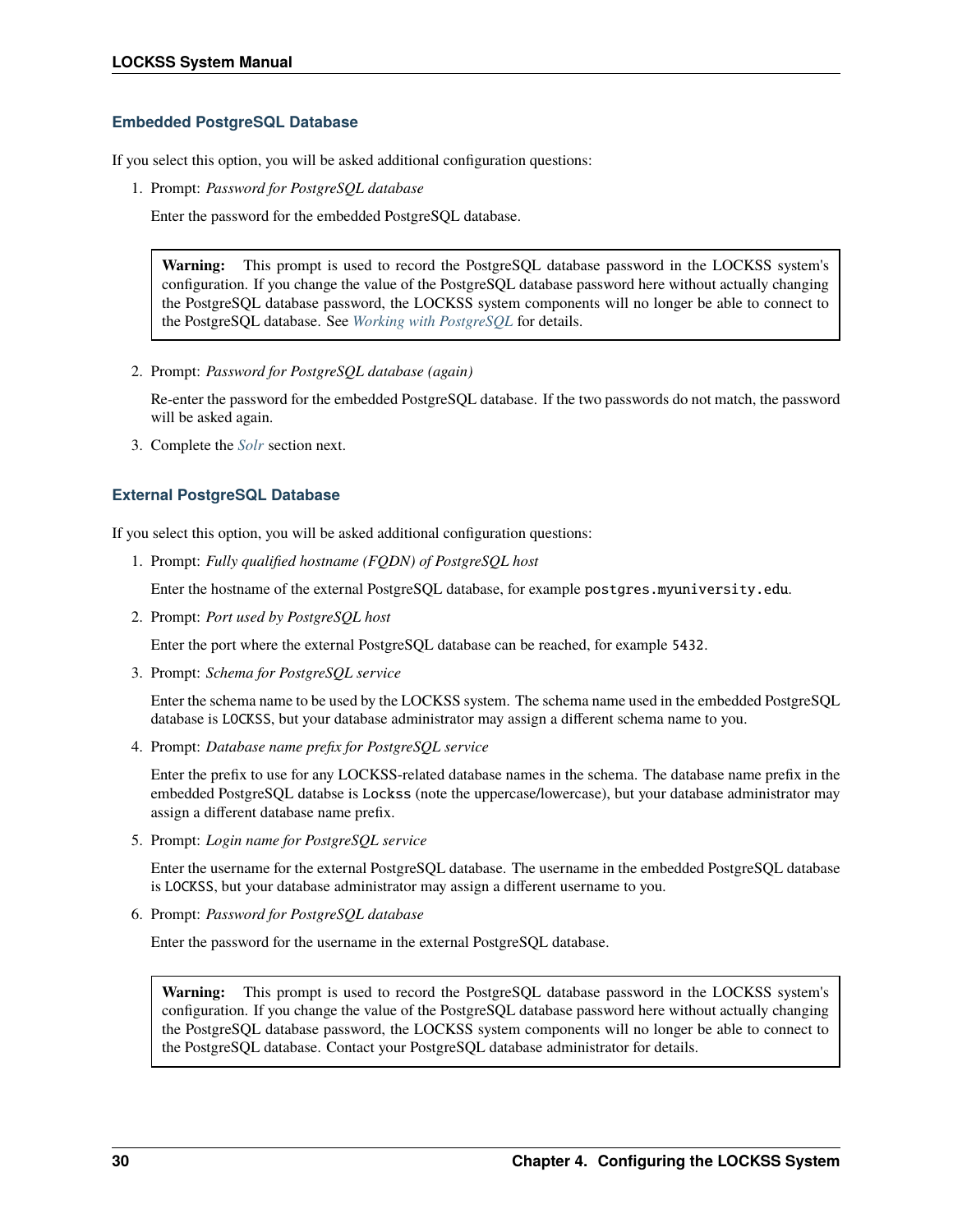7. Prompt: *Password for PostgreSQL database (again)*

Re-enter the password for the username in the external PostgreSQL database. If the two passwords do not match, the password will be asked again.

8. Complete the *[Solr](#page-34-0)* section next.

# <span id="page-34-0"></span>**4.6.2 Solr**

#### Prompt: *Use embedded LOCKSS Solr Service?*

Select **either** option A **or** option B:

- A. Enter Y to use the **embedded Solr database**. This is recommended in most cases; a Solr database will be run and managed by the LOCKSS system internally. If you choose this option, see *[Embedded Solr Database](#page-34-1)*.
- B. Enter N to use an **external Solr database**. Select this option if you wish to use an existing Solr database at your institution or one that you run and manage yourself. If you choose this option, see *[External Solr Database](#page-34-2)*.

#### <span id="page-34-1"></span>**Embedded Solr Database**

If you select this option, you will be asked additional configuration questions:

1. Prompt: *User name for LOCKSS Solr access*

Enter the username for the embedded Solr database.

2. Prompt: *Password for LOCKSS Solr access*

Enter the password for the username in the embedded Solr database.

3. Prompt: *Password for LOCKSS Solr access (again)*

Re-enter the password for the username in the embedded Solr database. If the two passwords do not match, the password will be asked again.

4. Complete the *[Metadata Query Service](#page-35-2)* section next.

#### <span id="page-34-2"></span>**External Solr Database**

If you select this option, you will be asked additional configuration questions:

1. Prompt: *Fully qualified hostname (FQDN) of Solr host*

Enter the hostname of the external Solr database server, for example solr.myuniversity.edu.

2. Prompt: *Port used by Solr host:*

Enter the port used by the database server on the Solr host, for example 8983.

3. Prompt: *Solr core repo name:*

Enter name of the Solr core for the LOCKSS repository. The Solr core name used in the embedded Solr database is lockss-repo, but your database administrator may assign a different Solr core name.

4. Prompt: *User name for LOCKSS Solr access*

Enter the username for the external Solr database.

5. Prompt: *Password for LOCKSS Solr access*

Enter the password for the username in the external Solr database.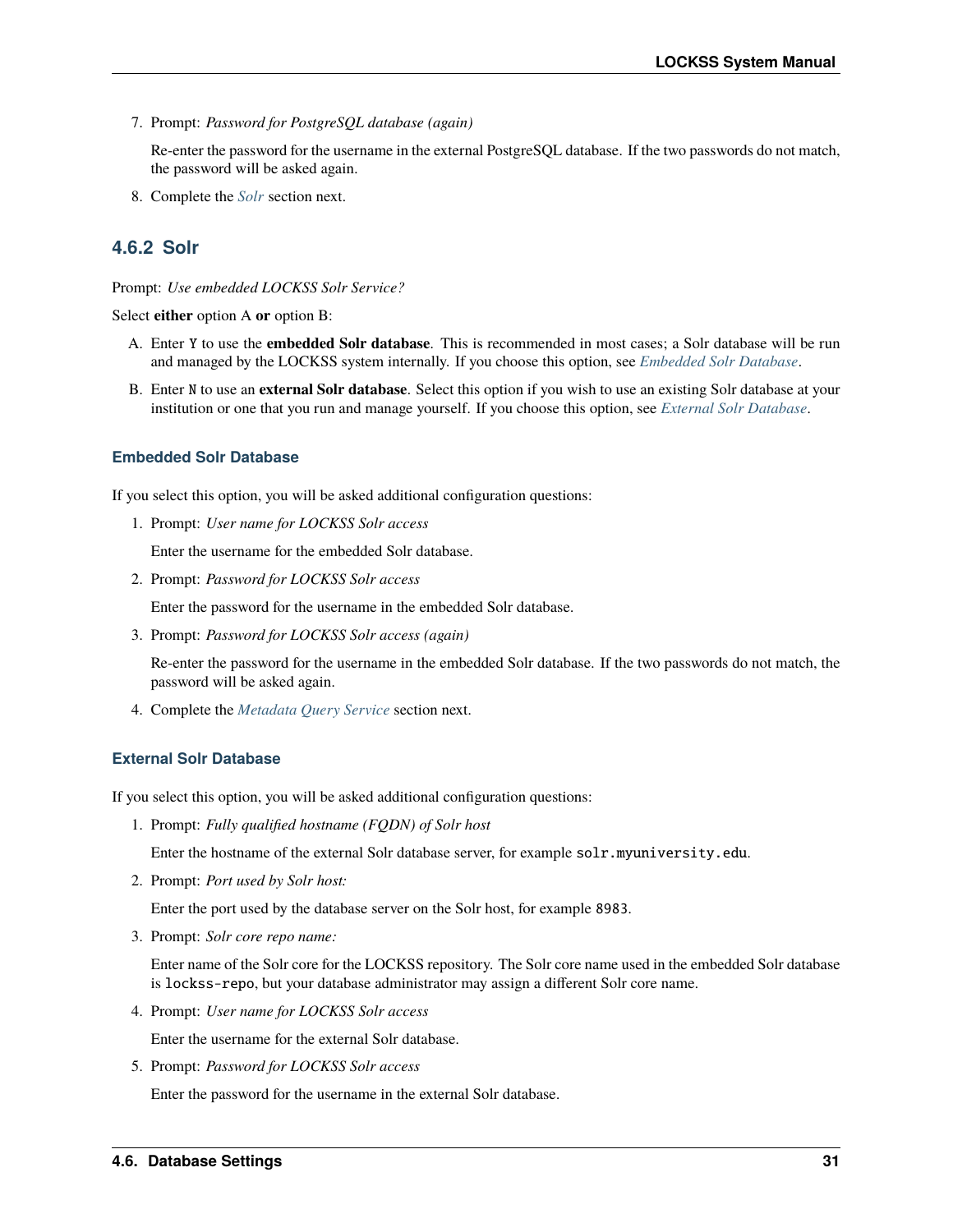6. Prompt: *Password for LOCKSS Solr access (again)*

Re-enter the password for the username in the external Solr database. If the two passwords do not match, the password will be asked again.

7. Complete the *[Metadata Query Service](#page-35-2)* section next.

# <span id="page-35-0"></span>**4.7 LOCKSS Services**

### <span id="page-35-2"></span>**4.7.1 Metadata Query Service**

Prompt: *Use LOCKSS Metadata Query Service?*

Enter Y if you want the metadata query service to be run, otherwise N.

### **4.7.2 Metadata Extraction Service**

Prompt: *Use LOCKSS Metadata Extraction Service?*

Enter Y if you want the metadata extraction service to be run, otherwise N.

# <span id="page-35-1"></span>**4.8 Web Replay Settings**

### **4.8.1 Pywb**

Prompt: *Use LOCKSS Pywb Service?*

Enter Y to run an embedded Pywb engine for Web replay; otherwise, enter N.

# **4.8.2 OpenWayback**

1. Prompt: *Use LOCKSS OpenWayback Service?*

Enter Y to use an embedded OpenWayback engine for Web replay; otherwise, enter N.

2. If you answered Y, you will be asked an additional configuration question:

*Okay to turn off authentication for read-only requests for LOCKSS Repository Service?*

OpenWayback currently does not supply user credentials when reading content from the LOCKSS repository, so the repository must be configured to respond to unauthenticated read requests. Enter Y to accept this, otherwise you will see the warning:

*Not enabling OpenWayback Service*

and OpenWayback will not be run.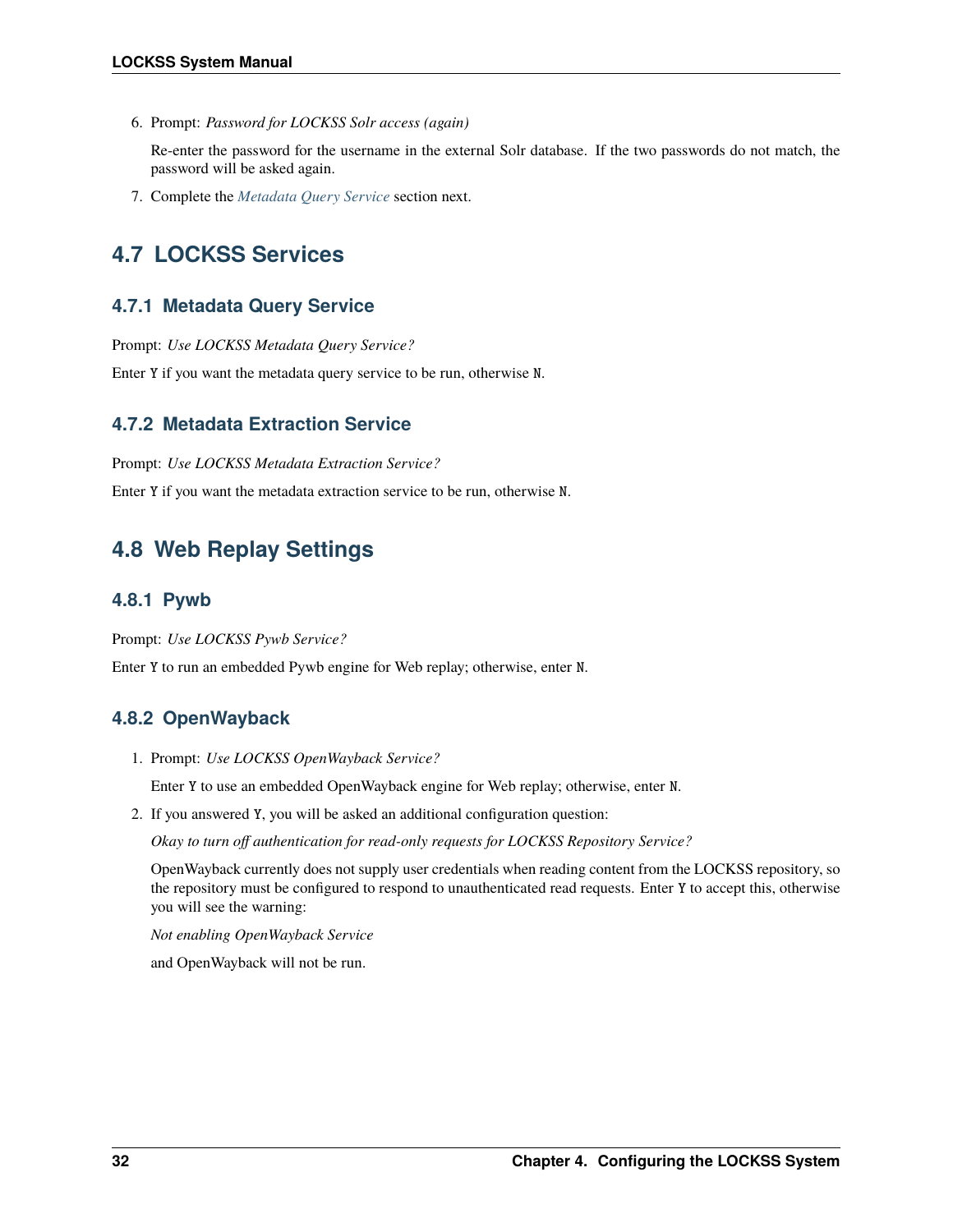# **4.9 Final Steps**

1. Prompt: *OK to store this configuration?*

Enter Y if the configuration values are to your liking; otherwise, enter N to make edits.

2. If you answer Y, configure-lockss will perform the final configuration steps. You may be asked to confirm before directories are created for the first time:

*<directory> does not exist; shall I create it?*

or before directory permissions are changed:

*<directory> is not writable; shall I chown it?*

In each case, enter Y for "yes" and N for "no".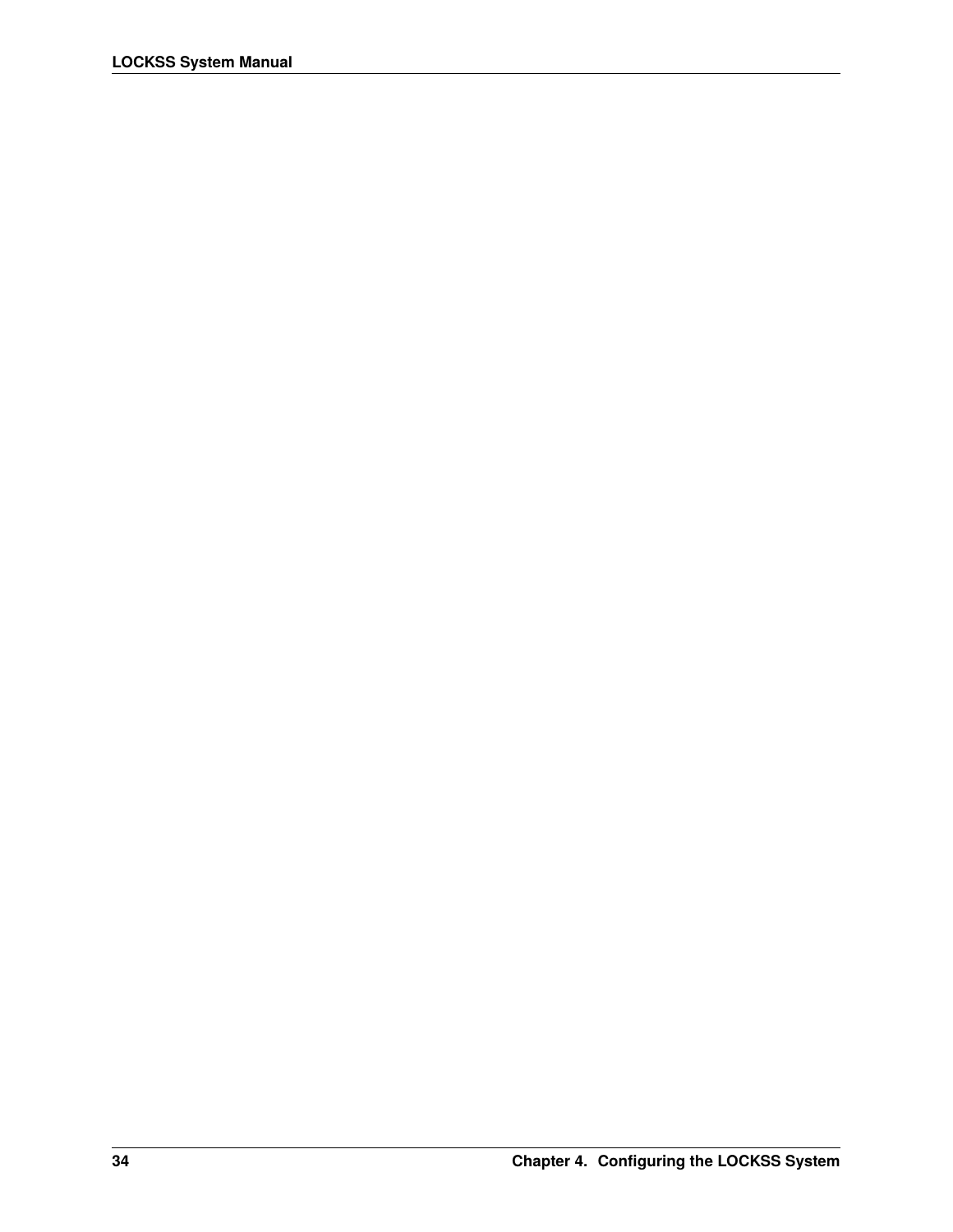### **CHAPTER**

# **RUNNING THE LOCKSS SYSTEM**

The commands in this section are all run as the  ${\tt lockss}$  user $^1$  $^1$  in the  ${\tt lockss}$  user's  ${\tt lockss-installer}$  directory.

# **5.1 Starting the LOCKSS System**

Run scripts/start-lockss. This script will call in turn:

- scripts/generate-lockss: This script takes your configuration data and turns it into a set of configuration files containing the right values.
- scripts/assemble-lockss: This script puts the configuration files and puts them in the right places, and ensures that all storage volumes are ready for use (creating them if necessary).
- scripts/deploy-lockss: This script deploys your LOCKSS stack by invoking Kubernetes.

The start-lockss accepts some options:

- --update **(**-u**)** Force the system to check for newer container images of the system's components (LOCKSS services, embedded databases, embedded Web replay engines...) before deploying the system to Kubernetes.
- --wait **(**-w**)** After deploying the system to Kubernetes and waiting for the system's containers to come up, additionally wait for an internal signal from the system that the system's components are fully initialized. (Currently this internal signal comes from the poller service.)

# **5.2 Shutting down the LOCKSS System**

Run scripts/stop-lockss.

# **5.3 Restarting a Running LOCKSS System**

Run scripts/restart-lockss.

The restart-lockss accepts the same options as start-lockss.

<span id="page-38-0"></span><sup>1</sup> See *[Running Commands as the lockss User](#page-59-0)*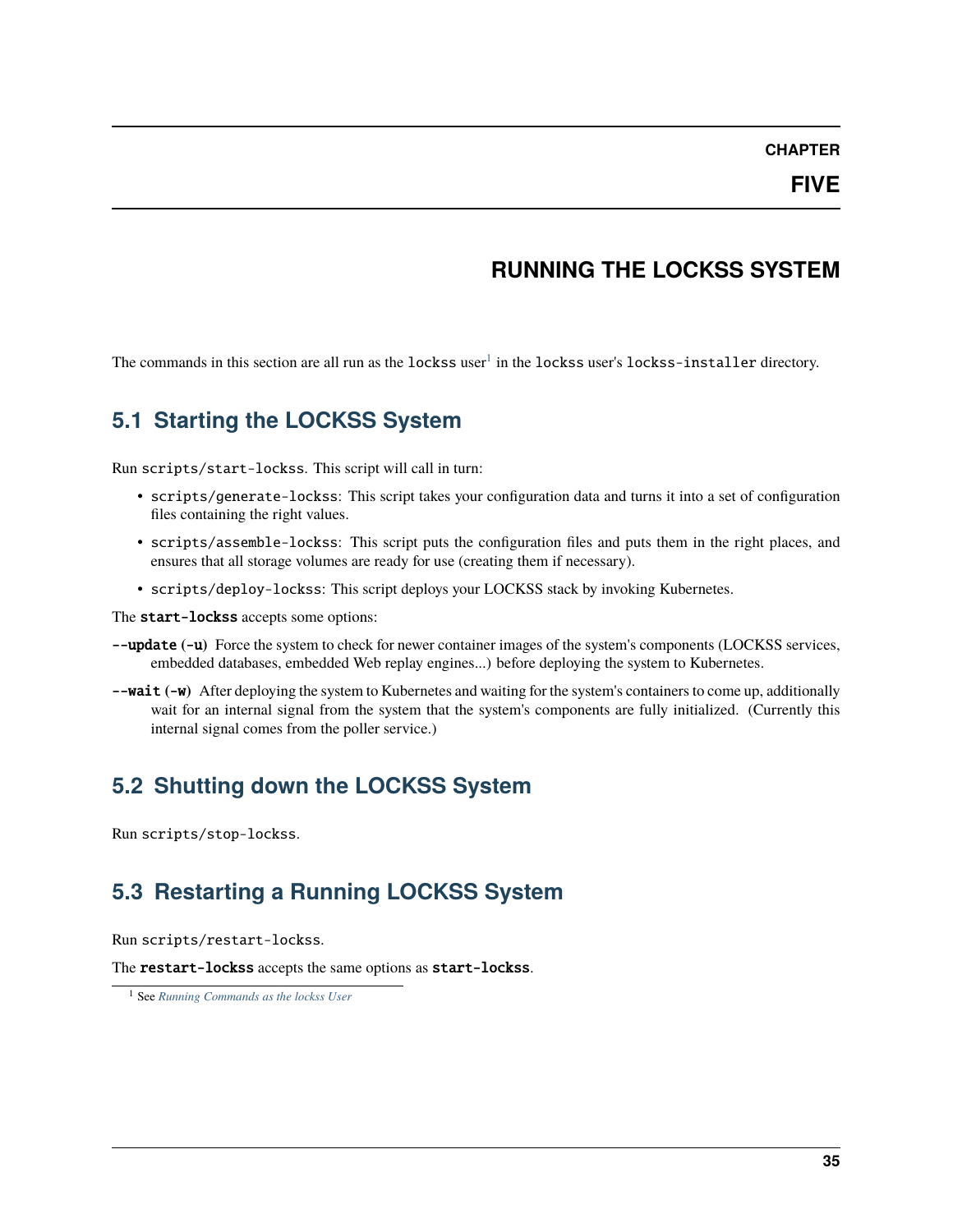# **5.4 Removing a Configured LOCKSS System**

To remove all configurations, volumes and networks configured by the LOCKSS system in Kubernetes, run scripts/ uninstall-lockss. This will **not** remove files from the persistent store.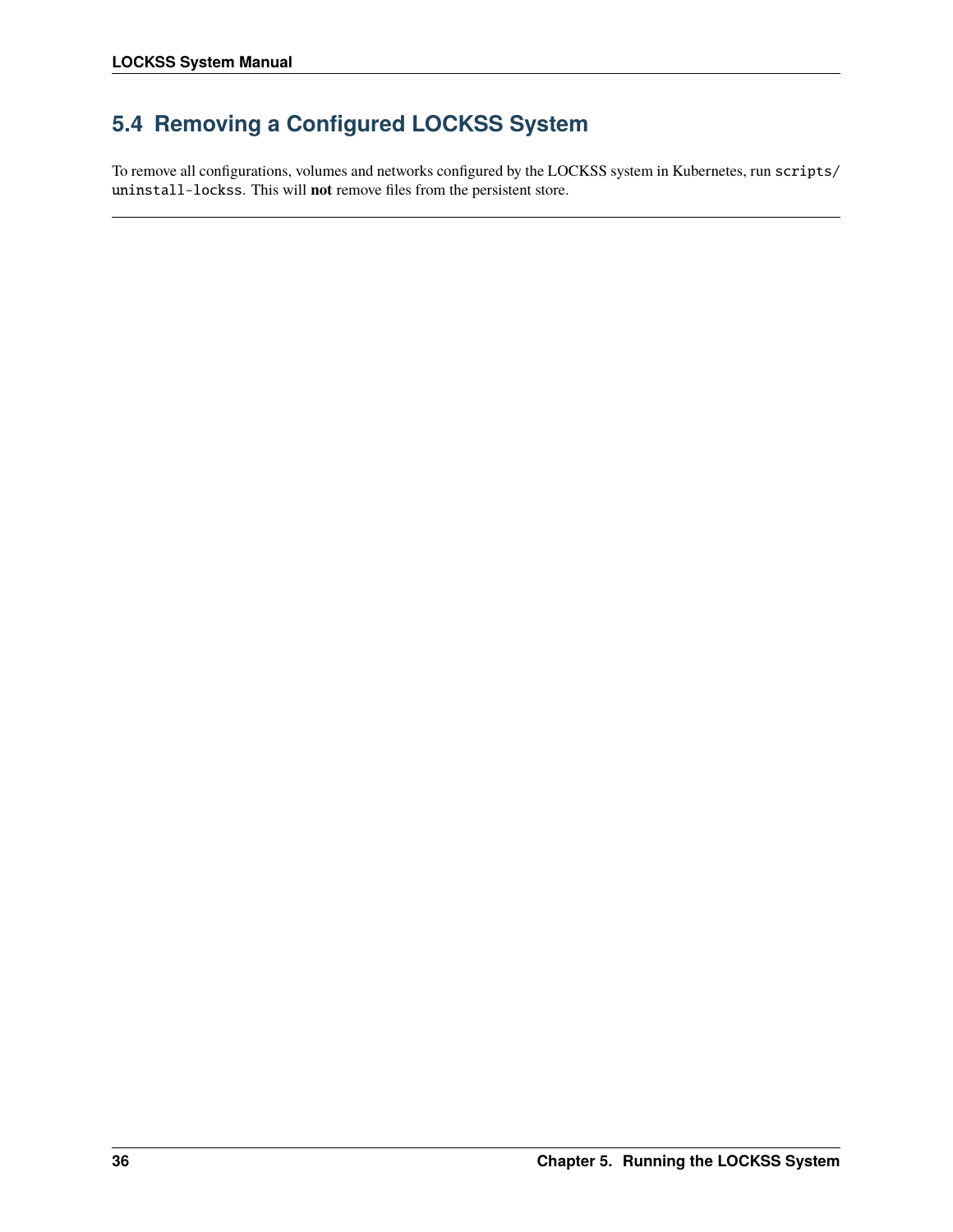#### **CHAPTER**

## **USING THE LOCKSS SYSTEM**

This chapter describes how to use the LOCKSS system.

These sections are under construction. The user interface of the LOCKSS 2.x is currently largely similar to that of the classic LOCKSS system (1.x); you can refer to the classic LOCKSS system manual in the meantime for similar information.

## **6.1 Using the LOCKSS Configuration Service**

**Note:** This page is under construction.

### **6.1.1 Accessing the Web User Interface**

If you are already connected to the Web user interface (UI) of another component of the LOCKSS System, click *Config Service* in the top-left menu.

Alternatively, if your primary hostname is <HOST>, you can use your browser to connect to the LOCKSS Configuration Service Web user interface (UI) at http://<HOST>:24621.

Enter your Web UI username and password to login if prompted.

### **6.1.2 Adding Archival Units**

To add AUs to the system for preservation:

- 1. In the top-right menu, click *Journal Configuration*.
- 2. In the center menu, click *Add AUs*.
- 3. Select one or more collections of AUs by selecting the checkbox next to the appropriate collection.
- 4. Click the *Select AUs* button. It may take a bit of time (60+ seconds) for the next screen to appear, while the list of AUs is built.
- 5. Select one or more AUs from the AU list. You may click *Select All* if you would like to select all AUs. If you choose to use select all AUs, please note that the next step may take some time to load.
- 6. Click the *Add Selected AUs* button. The time it takes for the page to refresh depends on the number of AUs added. Give the LOCKSS system some time to load the AUs and reload the page before moving on.
- 7. A screen will show a list of added AUs. Crawling of these new AUs will start automatically -- no further action is necessary unless prompted by a footnote next to an AU's name.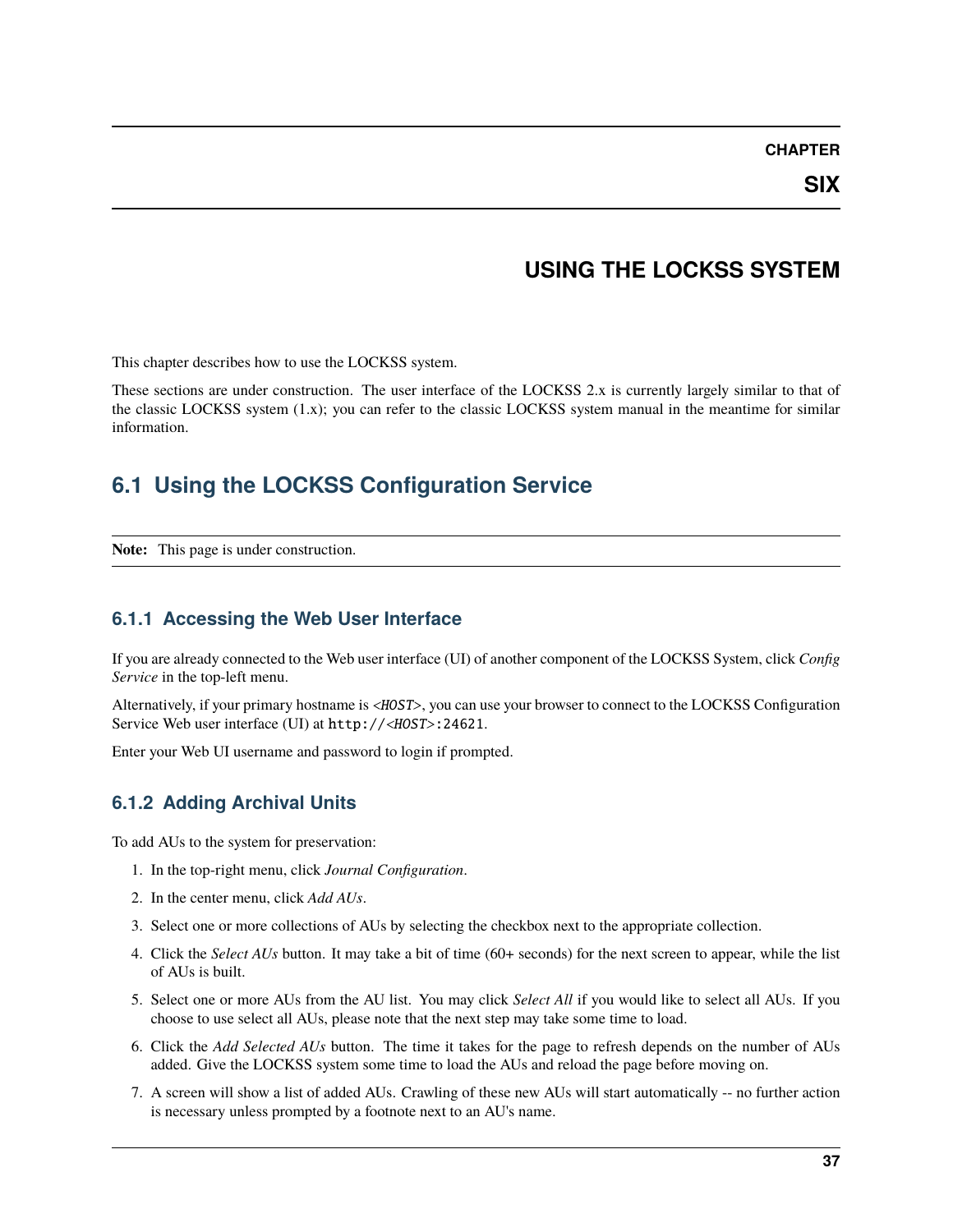## **6.1.3 Configuring a Crawl Proxy**

If Web crawls must be routed through a Web proxy:

- 1. In the top-right menu, click *Content Access Options*.
- 2. In the center menu, click *Proxy Client Options*.
- 3. Select the *Proxy crawls* checkbox.
- 4. Enter the hostname and port of the Web proxy in the *HTTP Proxy host* and *Port* text areas, respectively.
- 5. Click the *Update Proxy Client* button.

### **6.1.4 Managing Access to the Web User Interfaces**

*This section is under construction.*

## **6.2 Using the LOCKSS Crawler Service**

**Note:** This page is under construction.

## **6.2.1 Accessing the Web User Interface**

**Note:** Currently the crawler service is run as part of the poller service.

If you are already connected to the Web user interface (UI) of another component of the LOCKSS System, click *Crawler Service* in the top-left menu.

Alternatively, if your primary hostname is <HOST>, you can use your browser to connect to the LOCKSS Configuration Service Web user interface (UI) at http://<HOST>:24631.

Enter your Web UI username and password to login if prompted.

## **6.2.2 Monitoring Crawl Status in the System**

The Crawl status of all configured AUs is available in the Archival Unit table

- 1. In the top-right menu, click *Daemon Status*.
- 2. Open the control in the middle of the screen that says *Overview* and select *Archival Units:guilabel:* from the drop down menu.
	- If prompted, enter your Username and Password again.
	- It will take a bit of time for the next screen to appear while the AU list is being built.
- 3. The Archival Units screen lists statistics for each configured AU
- the *Last Successful Crawl* column provides a timestamp of the most recent sucessful crawl.
- the *Last Crawl Start* column provides a timestamp of the last attempted crawl.
- the *Last Crawl Result* column provides the exit status of the last attempted crawl.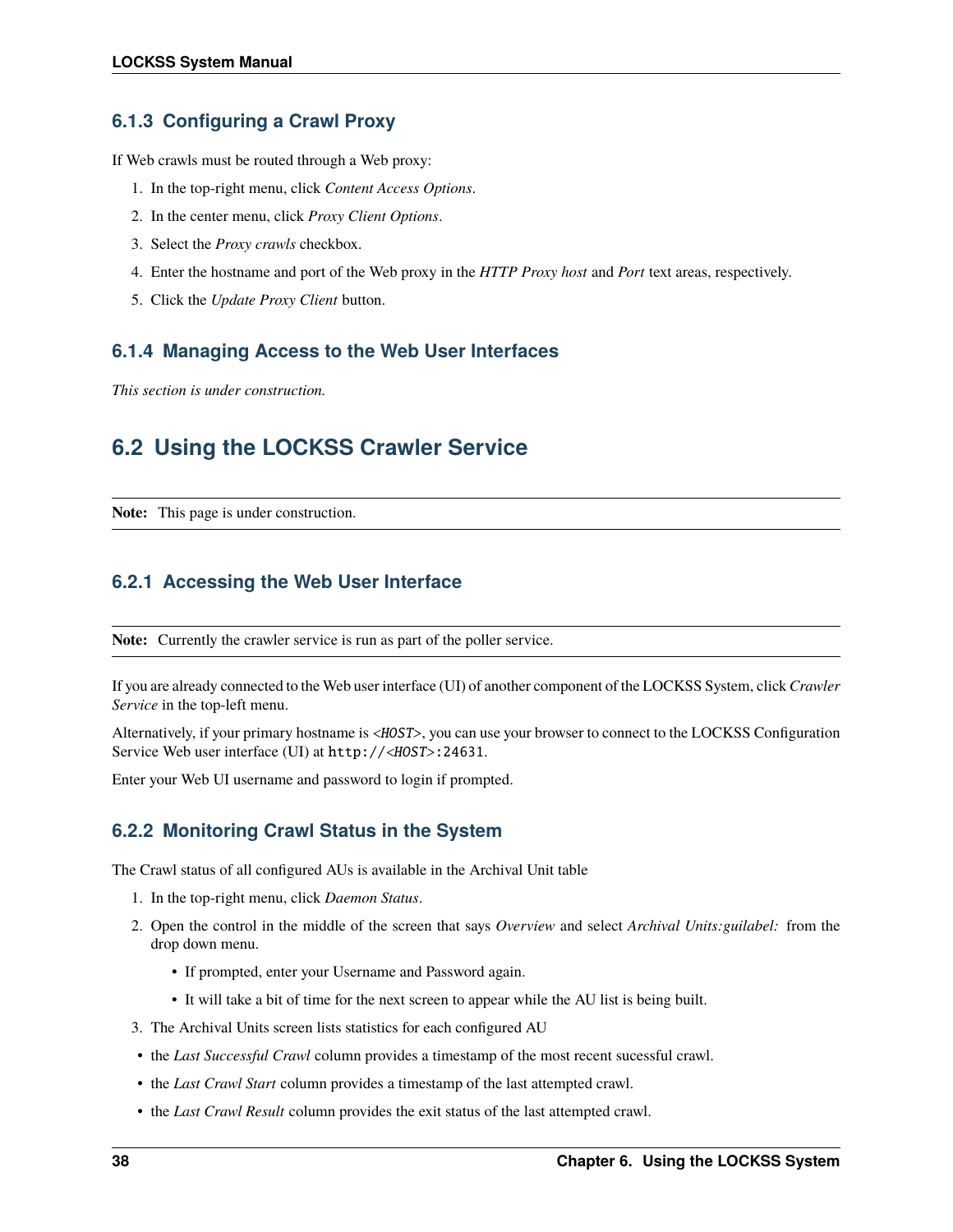## **6.2.3 Causing an Archival Unit to Crawl**

Archival units (AUs) that have been added to the system for preservation crawl periodically, but you can cause an AU to crawl on demand:

- 1. In the top-right menu, click *Debug Panel*.
- 2. Select an AU in the *AU Actions: select AU* drop-down list.
- 3. Click the *Start Crawl* button.
- 4. If the AU has crawled recently, you will be prompted to confirm that you wish to override the usual recrawl interval by clicking on the *Force Start Crawl* button.

### **6.2.4 Crawl Status Screen**

To inspect the state of crawls, access the *Crawl Status* screen:

- 1. In the top-right menu, click *Daemon Status*.
- 2. In the center drop-down list, select *Crawl Status*. Alternatively, in the center overview, click on the second line, which says "*N* active crawls".

#### **Top-Level Crawl Information**

The top left of the Crawl Status table contains the number of active, successful or failed crawls, and a countdown until the next time the system will look at the AUs being preserved and pick some that are ready to crawl or recrawl.

#### **Crawl Status Entry**

Each line in the Crawl Status table contains:

- The name of the AU
- The type of crawl
- The start time of the crawl
- The duration of a finished or in-progress crawl
- The status of the crawl
- The number of bytes fetched over the network as part of the crawl
- The number of URLs fetched as part of the crawl
- The number of URLs parsed for more links
- The number of URLs remaining to be fetched as part of this crawl
- The number of URLs encountered as part of this crawl but excluded from being fetched
- The number of URLs fetched as part of the crawl, that received an HTTP Not Modified response
- The number of URLs that caused errors as part of this crawl
- The number of different content types encountered as part of the crawl

Most of these values can be clicked to see a list of the corresponding objects.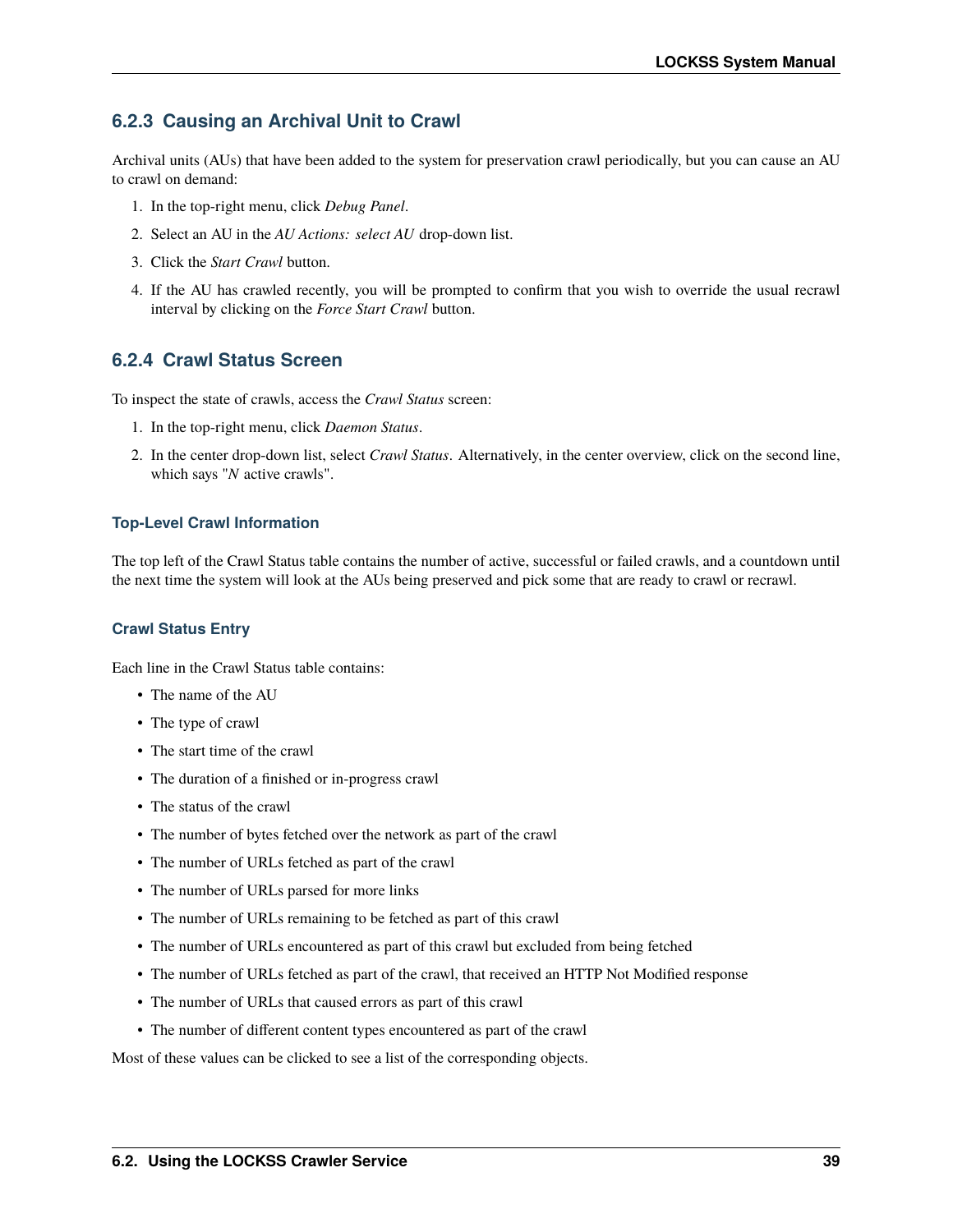## **6.3 Using the LOCKSS Poller Service**

**Note:** This page is under construction.

## **6.3.1 Accessing the Web User Interface**

If you are already connected to the Web user interface (UI) of another component of the LOCKSS System, click *Poller Service* in the top-left menu.

Alternatively, if your primary hostname is <*HOST*>, you can use your browser to connect to the LOCKSS Configuration Service Web user interface (UI) at http://<HOST>:24631.

Enter your Web UI username and password to login if prompted.

## **6.3.2 Requesting Polls**

*This section is under construction.*

## **6.3.3 Monitoring Polling and Voting**

*This section is under construction.*

## **6.4 Using the LOCKSS Metadata Extraction Service**

**Note:** This page is under construction.

## **6.4.1 Accessing the Web User Interface**

If you are already connected to the Web user interface (UI) of another component of the LOCKSS System, click *Metadata Extraction Service* in the top-left menu.

Alternatively, if your primary hostname is <HOST>, you can use your browser to connect to the LOCKSS Configuration Service Web user interface (UI) at http://<HOST>:24641.

Enter your Web UI username and password to login if prompted.

## **6.4.2 Requesting Metadata Extraction**

*This section is under construction.*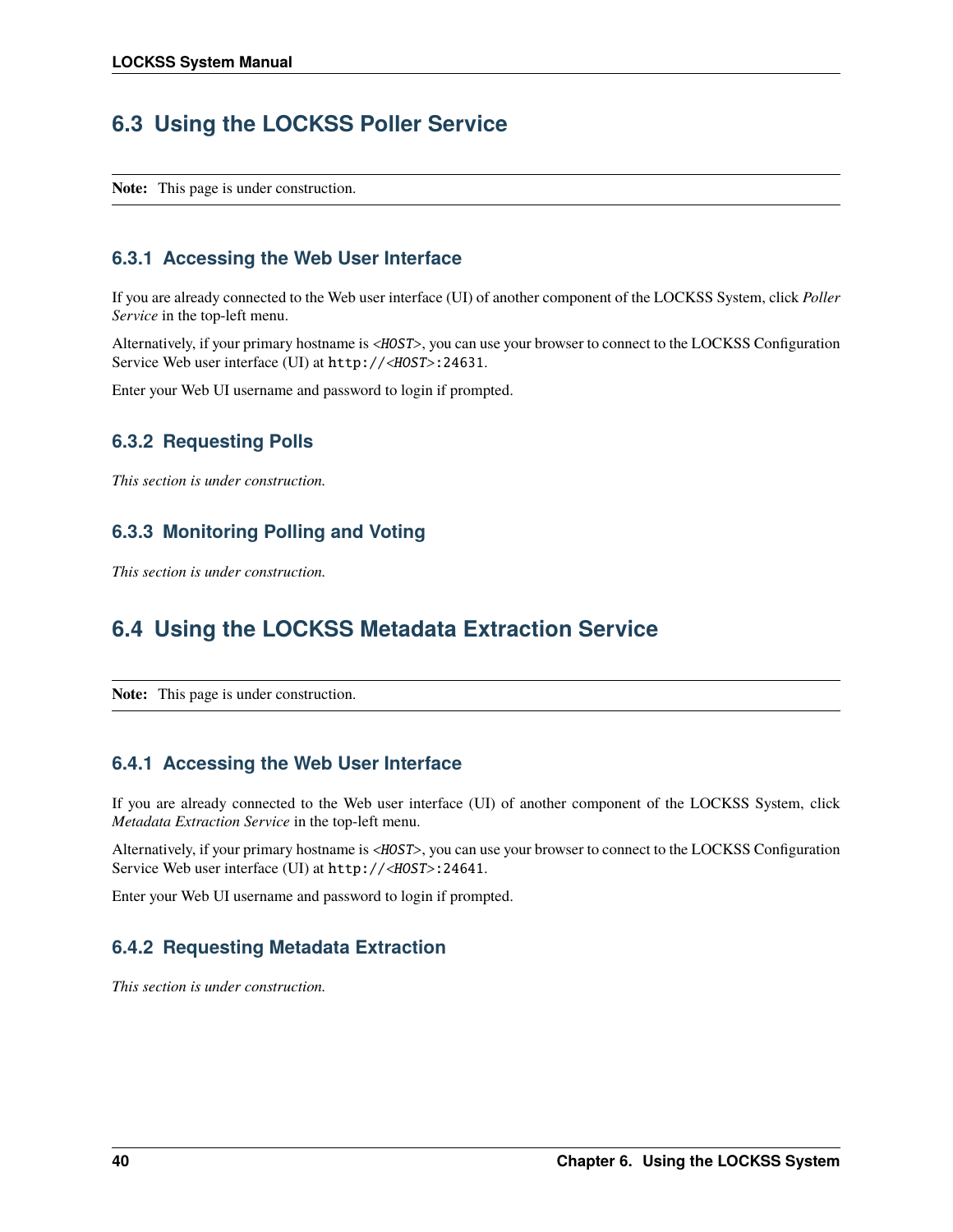## **6.5 Using the LOCKSS Metadata Service**

**Note:** This page is under construction.

### **6.5.1 Accessing the Web User Interface**

If you are already connected to the Web user interface (UI) of another component of the LOCKSS System, click *Metadata Service* in the top-left menu.

Alternatively, if your primary hostname is <HOST>, you can use your browser to connect to the LOCKSS Configuration Service Web user interface (UI) at http://<HOST>:24651.

Enter your Web UI username and password to login if prompted.

### **6.5.2 Requesting Metadata Information**

*This section is under construction.*

## **6.6 Replaying Web Content with Pywb**

#### **6.6.1 Accessing the Pywb User Interface**

Given that your primary hostname is samp:/ $\langle \angle HOST \rangle$ , you can use your browser to connect to the Pywb user interface (UI) at http://<HOST>:8080.

### **6.6.2 Replaying a URL**

To view a URL from Pywb:

- 1. The Pywb screen provides a list of links to available collections. Click on the top-most collection which should be /lockss.
- 2. Enter the URL you want to replay in the URL search box.
- 3. Click the *Search* button.
- 4. Replay the most recent URL by clicking on the topmost entry of the third column.

#### **6.6.3 Finding a URL From an AU to Replay**

There are multiple ways to discover URLs belonging to an AU in the Configuration Service UI:

- 1. Obtaining a URL by clicking on "pages fetched" inside of crawl status
	- In the top-right menu, click *Daemon Status*.
	- Open the control in the middle of the screen that says *Overview* and select *Crawl Status* from the drop down menu.
	- Picking an AU from the active crawls, click on the number associated with *Pages Fetched* to bring up a list of URLs that have been crawled.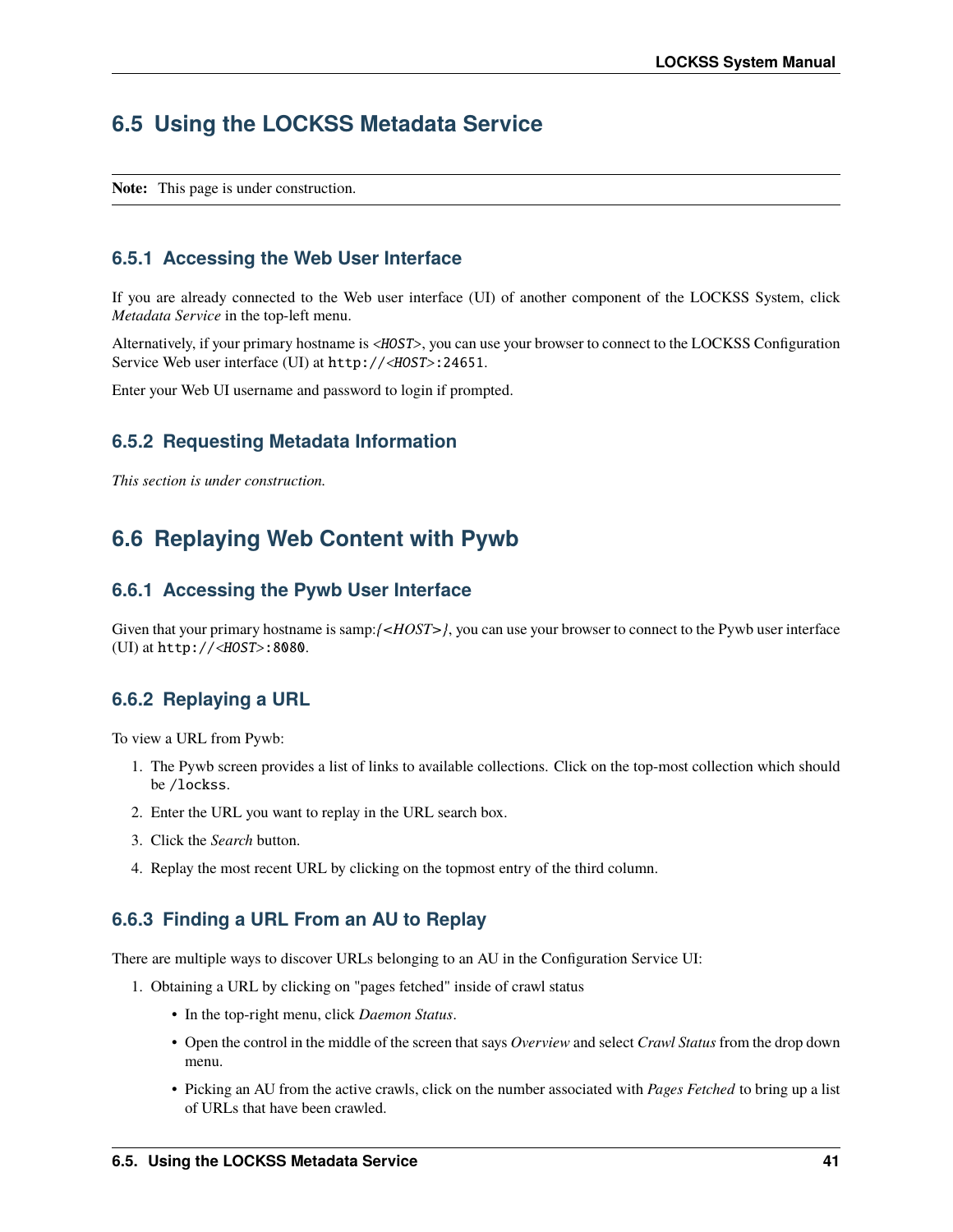- Copy one of the URLs and paste it in the Pywb interface as described previously.
- 2. Obtaining a Substance URL
	- In the top-right menu, click *Daemon Status*.
	- Open the control in the middle of the screen that says *Overview* and select *Archival Units* from the drop down menu. If prompted, enter your Username and Password again. It will take a bit of time for the next screen to appear while the AU list is being built.
	- Select an AU by clicking on the AU title in the first column.
	- Open the *Substance URLs* link
	- Copy one of the URLs and paste it in the Pywb interface as described previously.

## **6.7 Replaying Web Content with OpenWayback**

### **6.7.1 Accessing the OpenWayback User Interface**

Given that your primary hostname is samp:*{<HOST>}*, you can use your browser to connect to the Pywb user interface (UI) at http://<HOST>:8080/wayback.

## **6.7.2 Replaying a URL**

To view a URL from OpenWayback:

- 1. Enter the URL you want to replay in the URL search box.
- 2. Click the *Search* button.
- 3. Select the *Year\* or leave as :guilabel:`All*
- 4. Click *Take Me Back*.

## **6.7.3 Finding a URL From an AU to Replay**

There are multiple ways to discover URLs belonging to an AU in the Configuration Service UI:

- 1. Obtaining a URL by clicking on "pages fetched" inside of crawl status
	- In the top-right menu, click *Daemon Status*.
	- Open the control in the middle of the screen that says *Overview* and select *Crawl Status* from the drop down menu.
	- Picking an AU from the active crawls, click on the number associated with *Pages Fetched* to bring up a list of URLs that have been crawled.
	- Copy one of the URLs and paste it in the OpenWayback interface as described previously.
- 2. Obtaining a Substance URL
	- In the top-right menu, click *Daemon Status*.
	- Open the control in the middle of the screen that says *Overview* and select *Archival Units* from the drop down menu. If prompted, enter your Username and Password again. It will take a bit of time for the next screen to appear while the AU list is being built.
	- Select an AU by clicking on the AU title in the first column.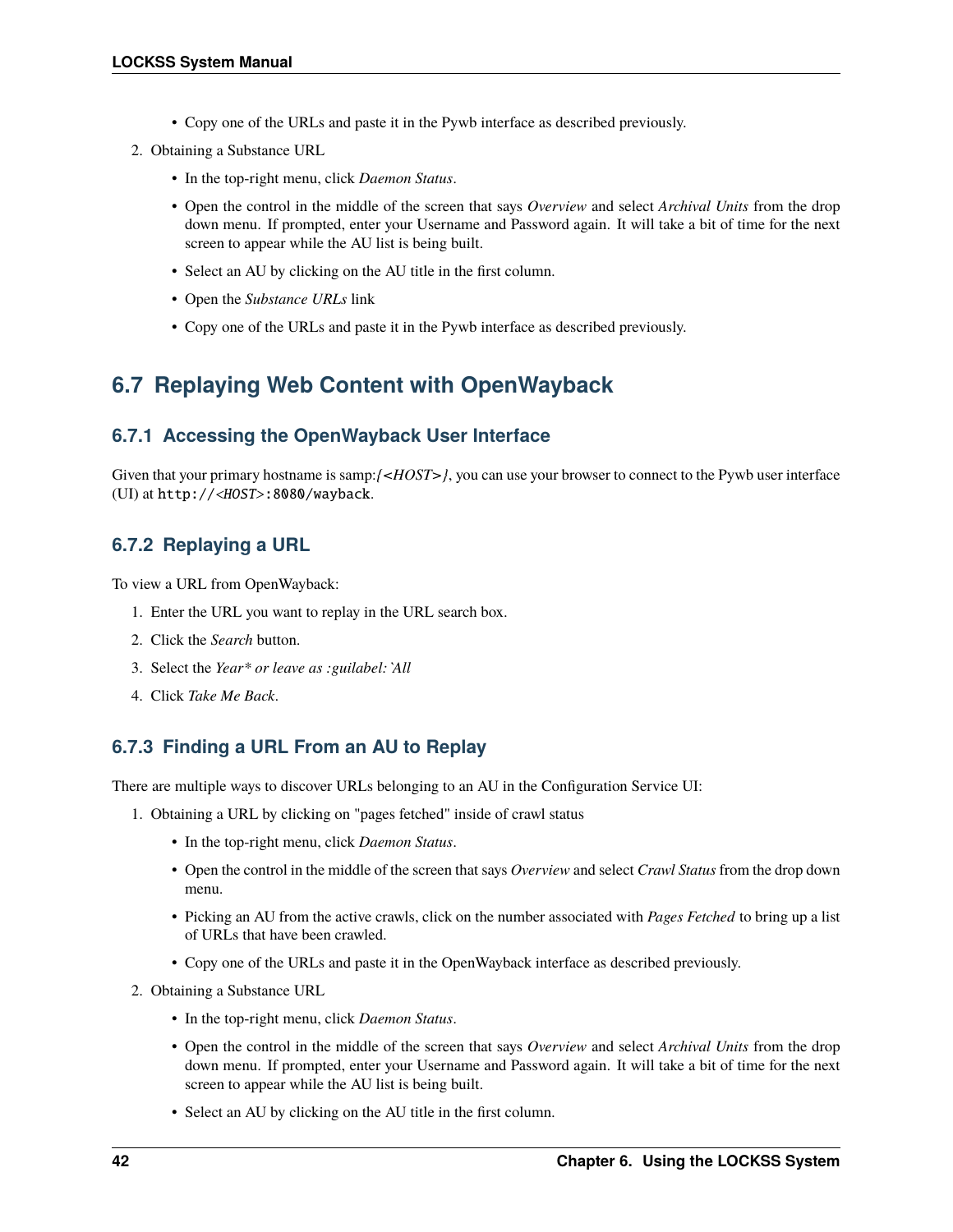- Open the *Substance URLs* link
- Copy one of the URLs and paste it in the OpenWayback interface as described previously.

## **6.8 Using the Kubernetes Dashboard**

Kubernetes comes with the [Kubernetes Dashboard,](https://kubernetes.io/docs/tasks/access-application-cluster/web-ui-dashboard/) a web-based user interface (UI).

To facilitate installing and interacting with the Kubernetes Dashboard, the LOCKSS Installer offers the dashboard-util script.

#### **6.8.1 Installing the Kubernetes Dashboard**

To install the Kubernetes Dashboard, run this command<sup>[1](#page-46-0)</sup>:

scripts/dashboard-util --install

If the installation succeeds, the program will also display the login URL and the bearer token.

#### **6.8.2 Accessing the Kubernetes Dashboard**

To access the Kubernetes Dashboard:

1. Create a secure channel to your K3s cluster with the following command:

k3s kubectl proxy &

**Note:** This command runs in the background "forever".

2. Obtain the login URL with the following command:

scripts/dashboard-util --url

3. Obtain the login token with the following command:

scripts/dashboard-util --token

- 4. Open a browser and go to the login URL.
- 5. Make sure the *Token* radio button is selected.
- 6. Copy and paste the login token into the *Enter token* text field.

<span id="page-46-1"></span><span id="page-46-0"></span> $^{\rm 1}$  This command is relative to the <code>lockss</code> user's <code>lockss-installer</code> directory.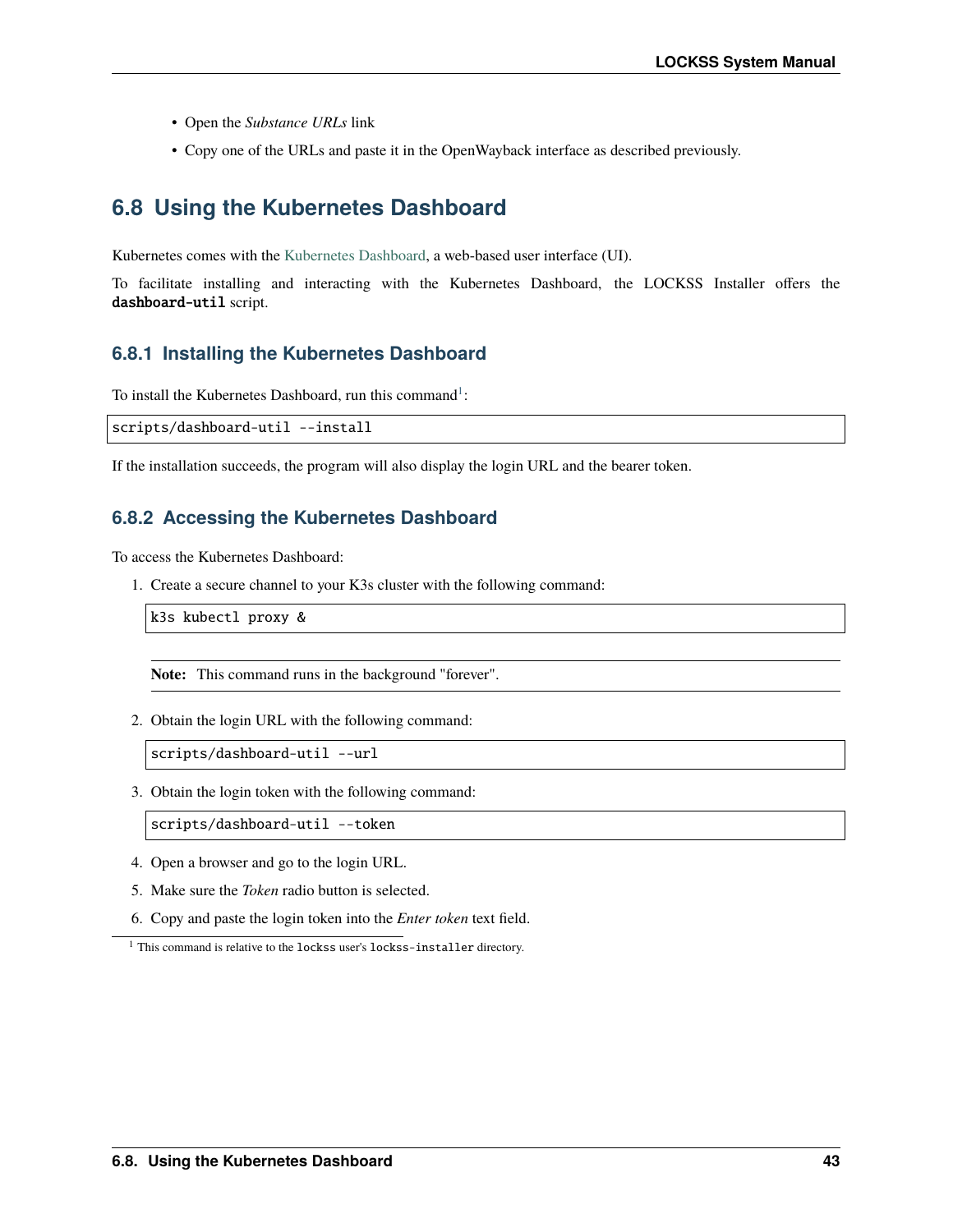## **6.8.3 Using the Kubernetes Dashboard UI**

When the dashboard comes up, it will be in the default namespace. Click on the namespace pull-down menu near the top and select the lockss namespace to see the LOCKSS components. If all of your deployments are running and ready, the three circles at the top should be green. In the left hand panel you can select the components you are interested in:

- Click on *Services* to see the cluster IP for each of the running services. You can click on a specific service to see more detailed information.
- Click on *Deployments* to see a list of services and their CPU and memory usage. You can access specific services and deployments from here.
- Click on *Pods*. This will give you information about all the pods running. Click on a pod of interest to obtain more granular information:
	- *View logs* Since LOCKSS output logs are persisted to a local directory, there will be very little in the Kubernetes logs if the container came up without errors.

*Exec into pods* This will open a terminal window into the container.

- *Edit the pod resource* This will allow you to view and edit the YAML file which was used to start the pod. The edit will not persist on restart.
- *Delete the pod* While this will delete the current pod, a new pod will be spawned by the deployment with a new pod ID.

### **6.8.4 Updating the Kubernetes Dashboard**

To update the Kubernetes Dashboard to the most recent release, run this command<sup>[Page 43, 1](#page-46-1)</sup>:

```
scripts/dashboard-util --update
```
## **6.8.5 Removing the Kubernetes Dashboard**

To remove the Kubernetes Dashboard from the kubernetes-dashboard namespace, run this command<sup>[Page 43, 1](#page-46-1)</sup>:

scripts/dashboard-util --remove

#### **See Also**

• [Web UI \(Dashboard\)](https://kubernetes.io/docs/tasks/access-application-cluster/web-ui-dashboard/) on the Kubernetes website.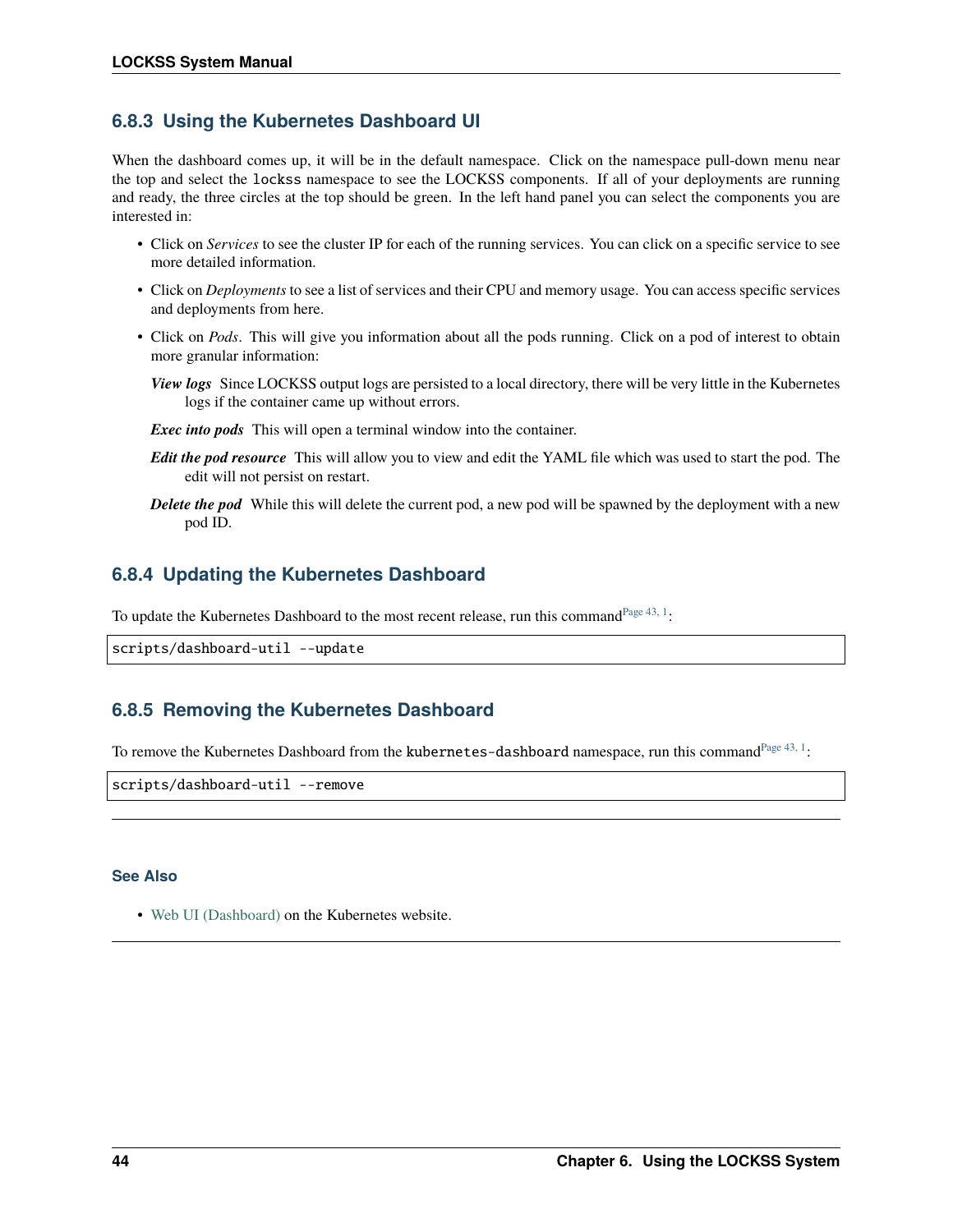**CHAPTER**

**SEVEN**

## **TROUBLESHOOTING THE LOCKSS SYSTEM**

This chapter contains pages of additional information about troubleshooting the LOCKSS system.

Sections include guidance for troubleshooting networking-related components like iptables, firewalld, and ufw, and K3s-related components like CoreDNS, the K3s Installer, the K3s Configuration Checker.

## **7.1 Known Issues**

*This page was last updated: 2021-07-07.*

- **Security**
	- **–** In the "alpha" phase of development of LOCKSS 2.0, there are no access controls on Kubernetes' API. It is not accessible from outside the machine, but any local user can access the API, so they can stop the LOCKSS containers, change their contents, read secrets, etc. We plan to enable access controls in the "beta" phase.
	- **–** In the Classic LOCKSS system (1.x), the LCAP SSL key could only be read by root, but now it can also be read by lockss.

#### • **DNS Resolution**

K3s' default DNS cache timeout is 30 seconds, which results in enough repetitive upstream queries to trigger alarms at some institutions. One remediation is to change the CoreDNS configuration by editing its configmap.

With K3s, changes made to CoreDNS's configmap with **kubectl apply** do not persist, because the configmap is constantly reloaded from /var/lib/rancher/k3s/server/manifests/coredns.yaml. Additionally, K3s overwrites the file with the defaults at startup, so changes there are not really persistent either.

The LOCKSS Installer offers the script scripts/coredns-cron-hack, which sets the CoreDNS cache timeout to 30 minutes. It should be run once, as root, after each time K3s starts. Absent a good way to do that, it is harmless to run it periodically from root's crontab. The recommended use is to copy it to a root-owned file in /etc/cron.hourly.

#### • **Harmless PID File Errors**

The stdout log files of the various LOCKSS service containers contain the following error messages at startup:

/usr/local/bin/docker-entrypoint: line 374: can't create /var/run/docker-entrypoint. ˓<sup>→</sup>pid: Permission denied

This is harmless and will be addressed in the next release of the system.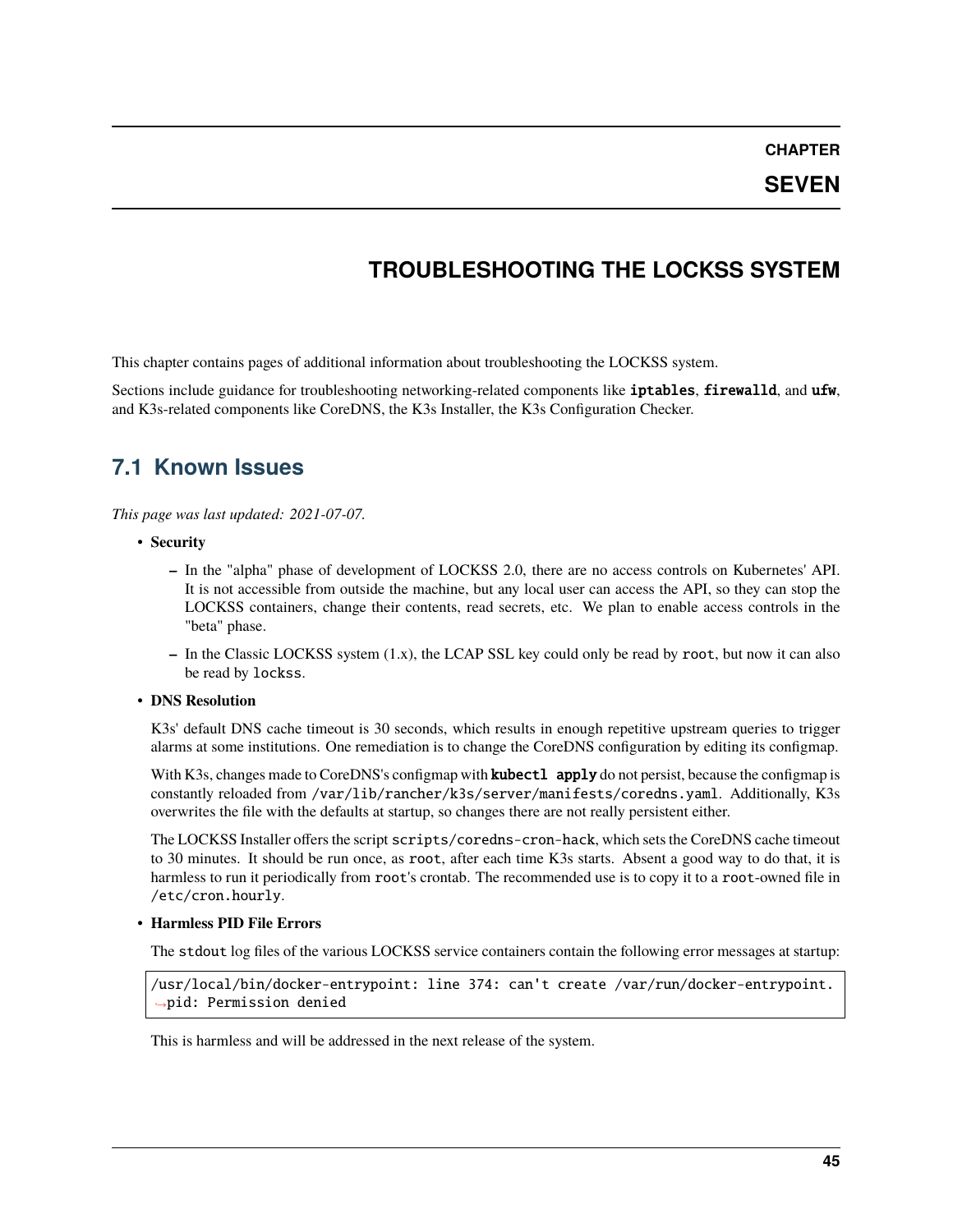## <span id="page-49-2"></span>**7.2 Troubleshooting** iptables

This section provides troubleshooting information for the *[Configuring iptables for K3s](#page-15-0)* phase of *[Running the LOCKSS](#page-14-0) [Installer](#page-14-0)*.

## **7.2.1 Switch iptables to legacy mode via Alternatives**

K3s 1.21.5+k3s1 (the version used by LOCKSS 2.0-alpha5) does not always work with **iptables** version 1.8.0-[1](#page-49-0).8.3 when run via Alternatives but not in legacy mode, for instance in some Debian or Ubuntu systems<sup>1</sup>. If **install-lockss** detects this situation, you will see a warning message and the following prompt<sup>[2](#page-49-1)</sup>:

*Switch iptables to legacy mode via Alternatives?*

Enter Y to accept the proposed iptables configuration. **If you bypass the proposed configuration, K3s may malfunction.**

The remediation attempted by **install-lockss** is equivalent to:

```
# Required only if ufw is active
ufw disable
# Required
update-alternatives --set iptables /usr/sbin/iptables-legacy
# Required
update-alternatives --set ip6tables /usr/sbin/ip6tables-legacy
# Optional
update-alternatives --set arptables /usr/sbin/arptables-legacy
# Optional
update-alternatives --set ebtables /usr/sbin/ebtables-legacy
# Required only if ufw was active
ufw enable
```
<span id="page-49-0"></span><sup>1</sup> References:

- <https://rancher.com/docs/k3s/latest/en/known-issues/>
- <https://github.com/kubernetes/kubernetes/issues/71305>
- <https://github.com/k3s-io/k3s/issues/116>
	- **–** <https://github.com/k3s-io/k3s/issues/116#issuecomment-624770403>
- <https://github.com/k3s-io/k3s/issues/703>

<span id="page-49-1"></span><sup>2</sup> See *[Configuring iptables for K3s](#page-15-0)*.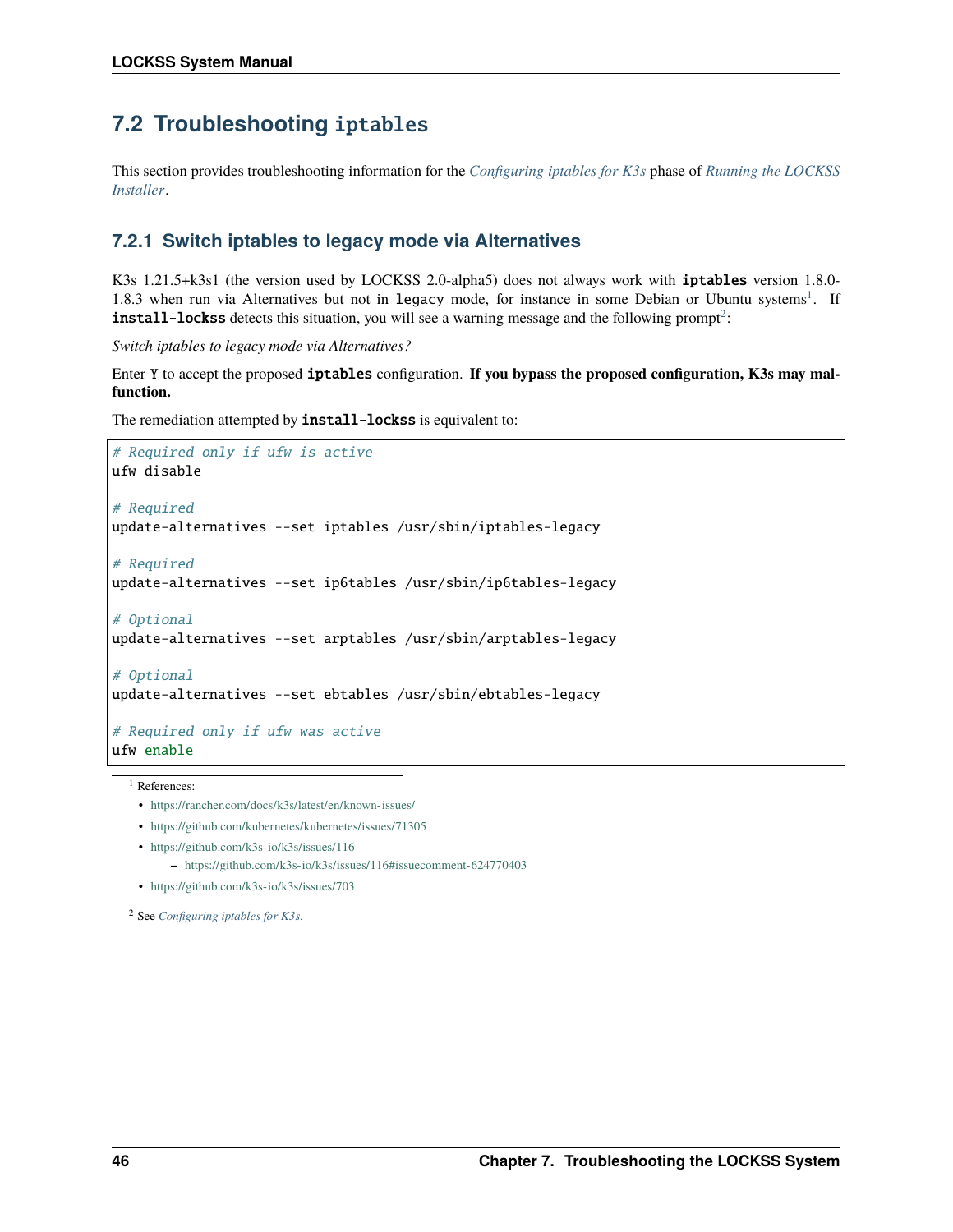## **7.2.2 Post-Installation Changes to** iptables

If your system did not initially need an adjustment for iptables at the time K3s was installed, but later does (for example because **iptables** is upgraded from a pre-1.8.0 version to version 1.8.0 or later), run this command (relative to the *[LOCKSS Installer Directory](#page-13-0)*) as a privileged user who can become root via sudo<sup>[3](#page-50-0)</sup>:

scripts/install-lockss --configure-iptables

This will run only the *[Configuring iptables for K3s](#page-15-0)* phase of install-lockss.

## **7.3 Troubleshooting** firewalld

This section provides troubleshooting information for the *[Configuring firewalld for K3s](#page-17-0)* phase of *[Running the LOCKSS](#page-14-0) [Installer](#page-14-0)*.

### **7.3.1 Add 10.42.0.0/16 and 10.43.0.0/16 to firewalld's trusted zone**

If your system is running the  ${\rm firewall}$ d firewall, it is necessary to add K3s' pod and service subnets $^1$  $^1$  to  ${\rm firewall}$ d's trusted zone for K3s to work properly<sup>[2](#page-50-2)</sup>. If **install-lockss** detects this situation, you will see a warning message and the following prompt<sup>[3](#page-50-3)</sup>:

*Add 10.42.0.0/16 and 10.43.0.0/16 to firewalld's trusted zone?*

Enter Y to accept the proposed firewalld configuration. **If you bypass the proposed configuration, K3s may malfunction.**

The firewalld configuration attempted by install-lockss is equivalent to  $^{\text{!}}$  :

```
firewall-cmd --permanent --zone=trusted --add-source=10.42.0.0/16
firewall-cmd --permanent --zone=trusted --add-source=10.43.0.0/16
firewall-cmd --reload
```
• <https://github.com/k3s-io/k3s/issues/1556>

**–** <https://github.com/k3s-io/k3s/issues/1556#issuecomment-604112415>

<span id="page-50-3"></span><sup>3</sup> See *[Configuring firewalld for K3s](#page-17-0)*.

<span id="page-50-0"></span><sup>3</sup> See *[Running Commands as a Privileged User](#page-59-1)*.

<span id="page-50-4"></span><span id="page-50-1"></span><sup>1</sup> By default, K3s' pod subnet is 10.42.0.0/16 and service subnet is 10.43.0.0/16.

<span id="page-50-2"></span><sup>&</sup>lt;sup>2</sup> For operating systems in the RHEL family (CentOS, Rocky Linux, AlmaLinux...), the action recommended by the K3s manual is to disable firewalld entirely (see [https://rancher.com/docs/k3s/latest/en/advanced/#additional-preparation-for-red-hat-centos-enterprise-linux\)](https://rancher.com/docs/k3s/latest/en/advanced/#additional-preparation-for-red-hat-centos-enterprise-linux), but install-lockss takes a lighter approach commonly used in the K3s community. References: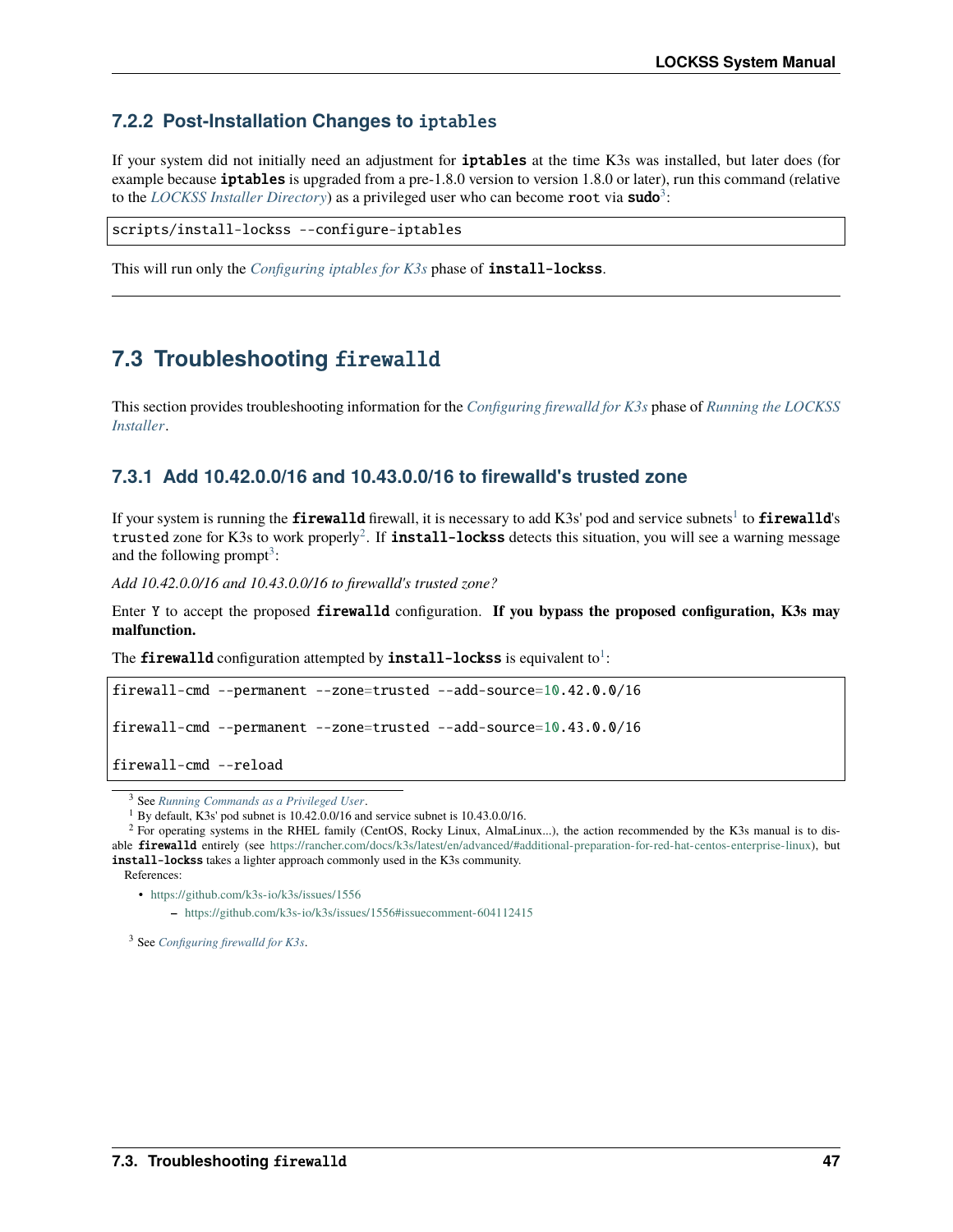### **7.3.2 Post-Installation Changes to** firewalld

If your system did not initially use **firewalld** at the time K3s was installed, but later does (for example because firewalld becomes enabled), run this command (relative to the *[LOCKSS Installer Directory](#page-13-0)*) as a privileged user who can become root via sudo<sup>[4](#page-51-0)</sup>:

scripts/install-lockss --configure-firewalld

This will run only the *[Configuring firewalld for K3s](#page-17-0)* phase of install-lockss.

## **7.4 Troubleshooting** ufw

This section provides troubleshooting information for the *[Configuring ufw for K3s](#page-18-0)* phase of *[Running the LOCKSS](#page-14-0) [Installer](#page-14-0)*.

### **7.4.1 Allow traffic from 10.42.0.0/16 and 10.43.0.0/16 via ufw**

If your system is running the **ufw** firewall, it is necessary to allow traffic from K3s' pod and service subnets<sup>[1](#page-51-1)</sup> via **ufw** for K3s to work properly<sup>[2](#page-51-2)</sup>. If **install-lockss** detects this situation, you will see a warning message and the following  $prompt<sup>3</sup>$  $prompt<sup>3</sup>$  $prompt<sup>3</sup>$ :

*Allow traffic from 10.42.0.0/16 and 10.43.0.0/16 via ufw?*

Enter Y to accept the proposed ufw configuration. **If you bypass the proposed configuration, K3s may malfunction.**

The firewalld configuration attempted by install-lockss is equivalent to  $l$ :

ufw allow from 10.42.0.0/16 to any

ufw allow from 10.43.0.0/16 to any

ufw reload

### **7.4.2 Post-Installation Changes to** ufw

If your system did not initially use ufw at the time K3s was installed, but later does (for example because ufw becomes enabled), run this command (which is relative to the *[LOCKSS Installer Directory](#page-13-0)*) as a privileged user who can become root via **sudo**<sup>[4](#page-51-5)</sup>:

scripts/install-lockss --configure-ufw

This will run only the *[Configuring ufw for K3s](#page-18-0)* phase of install-lockss.

<span id="page-51-2"></span><sup>2</sup> References:

<span id="page-51-0"></span><sup>4</sup> See *[Running Commands as a Privileged User](#page-59-1)*.

<span id="page-51-4"></span><span id="page-51-1"></span><sup>1</sup> By default, K3s' pod subnet is 10.42.0.0/16 and service subnet is 10.43.0.0/16.

<sup>•</sup> <https://github.com/k3s-io/k3s/issues/1280>

**<sup>–</sup>** <https://github.com/k3s-io/k3s/issues/1280#issuecomment-663269728>

<span id="page-51-3"></span><sup>3</sup> See *[Configuring ufw for K3s](#page-18-0)*.

<span id="page-51-5"></span><sup>4</sup> See *[Running Commands as a Privileged User](#page-59-1)*.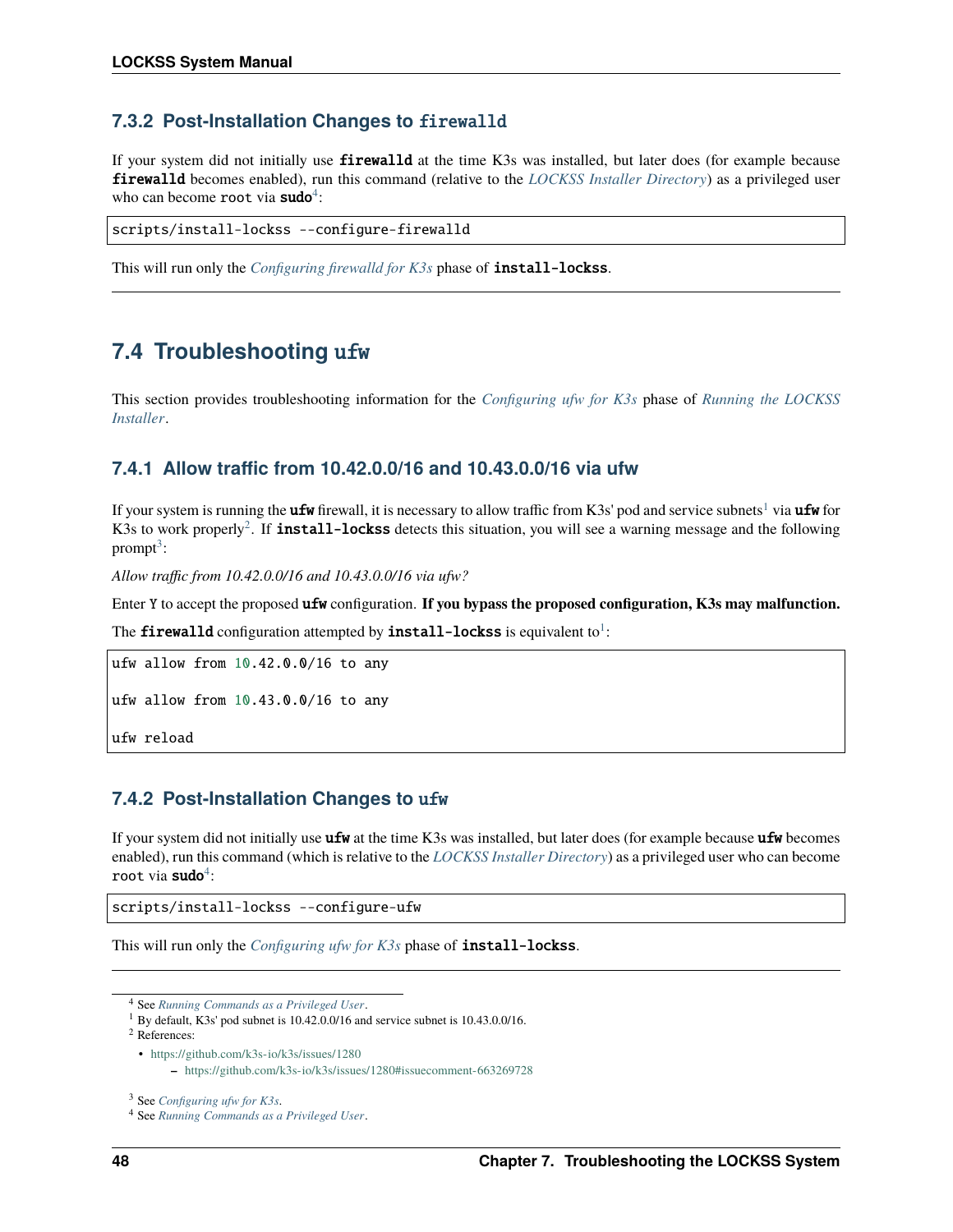## **7.5 Troubleshooting CoreDNS**

This section provides troubleshooting information for the *[Configuring CoreDNS for K3s](#page-19-0)* phase of *[Running the LOCKSS](#page-14-0) [Installer](#page-14-0)*.

## **7.5.1 CoreDNS does not allow a loopback address to be given to Kubernetes pods as an upstream DNS server**

If both /etc/resolv.conf and /run/systemd/resolve/resolv.conf (files used to list the IP address of DNS servers) contain loopback addresses, CoreDNS (a component of the K3s Kubernetes cluster that handles DNS resolution) will not work properly<sup>[1](#page-52-0)</sup>. If **install-lockss** detects this situation, you will see a warning message including CoreDNS does not allow a loopback address to be given to Kubernetes pods as an upstream DNS server, and the following prompt $^2$  $^2$ :

*IP address(es) of DNS resolvers, separated by ';'*

Enter a semicolon-separated list of DNS server IP addresses that are *not* loopback addresses or hit Enter to accept the proposed value.

### **7.5.2 Post-Installation Changes to DNS**

If the DNS settings of your system change after K3s is initially installed (for example if DNS servers are added or removed), run this command (which is relative to the *[LOCKSS Installer Directory](#page-13-0)*) as a privileged user who can become root via **sudo**<sup>[3](#page-52-2)</sup>:

scripts/install-lockss --configure-coredns

This will run only the *[Configuring CoreDNS for K3s](#page-19-0)* phase of install-lockss.

## **7.6 Troubleshooting the K3s Installer**

This section provides troubleshooting information for the *[Installing K3s](#page-21-0)* phase of *[Running the LOCKSS Installer](#page-14-0)*.

The LOCKSS Installer's <code>install-lockss</code> script installs K3s by executing Rancher's official K3s Installer $^2$  $^2$  from <code>[https:](https://get.k3s.io/)</code> [//get.k3s.io/](https://get.k3s.io/) after making sure various firewall and DNS issues are addressed<sup>[3](#page-52-4)[4](#page-52-5)[5](#page-52-6)[6](#page-52-7)</sup>. However, the installer can still run into issues and fail. Some of the error messages you might encounter are documented below, but you may need to refer to the official [K3s documentation](https://rancher.com/docs/k3s/latest/en/) or use a search engine to look up the specific error message.

<span id="page-52-0"></span><sup>1</sup> References:

<sup>•</sup> <https://coredns.io/plugins/loop/#troubleshooting-loops-in-kubernetes-clusters>

<span id="page-52-1"></span><sup>2</sup> See *[Configuring CoreDNS for K3s](#page-19-0)*.

<span id="page-52-2"></span><sup>3</sup> See *[Running Commands as a Privileged User](#page-59-1)*.

<span id="page-52-3"></span><sup>2</sup> See *[Installing K3s](#page-21-0)*.

<span id="page-52-4"></span><sup>3</sup> See *[Configuring iptables for K3s](#page-15-0)*.

<span id="page-52-5"></span><sup>4</sup> See *[Configuring firewalld for K3s](#page-17-0)*.

<span id="page-52-6"></span><sup>5</sup> See *[Configuring ufw for K3s](#page-18-0)*.

<span id="page-52-7"></span><sup>6</sup> See *[Configuring CoreDNS for K3s](#page-19-0)*.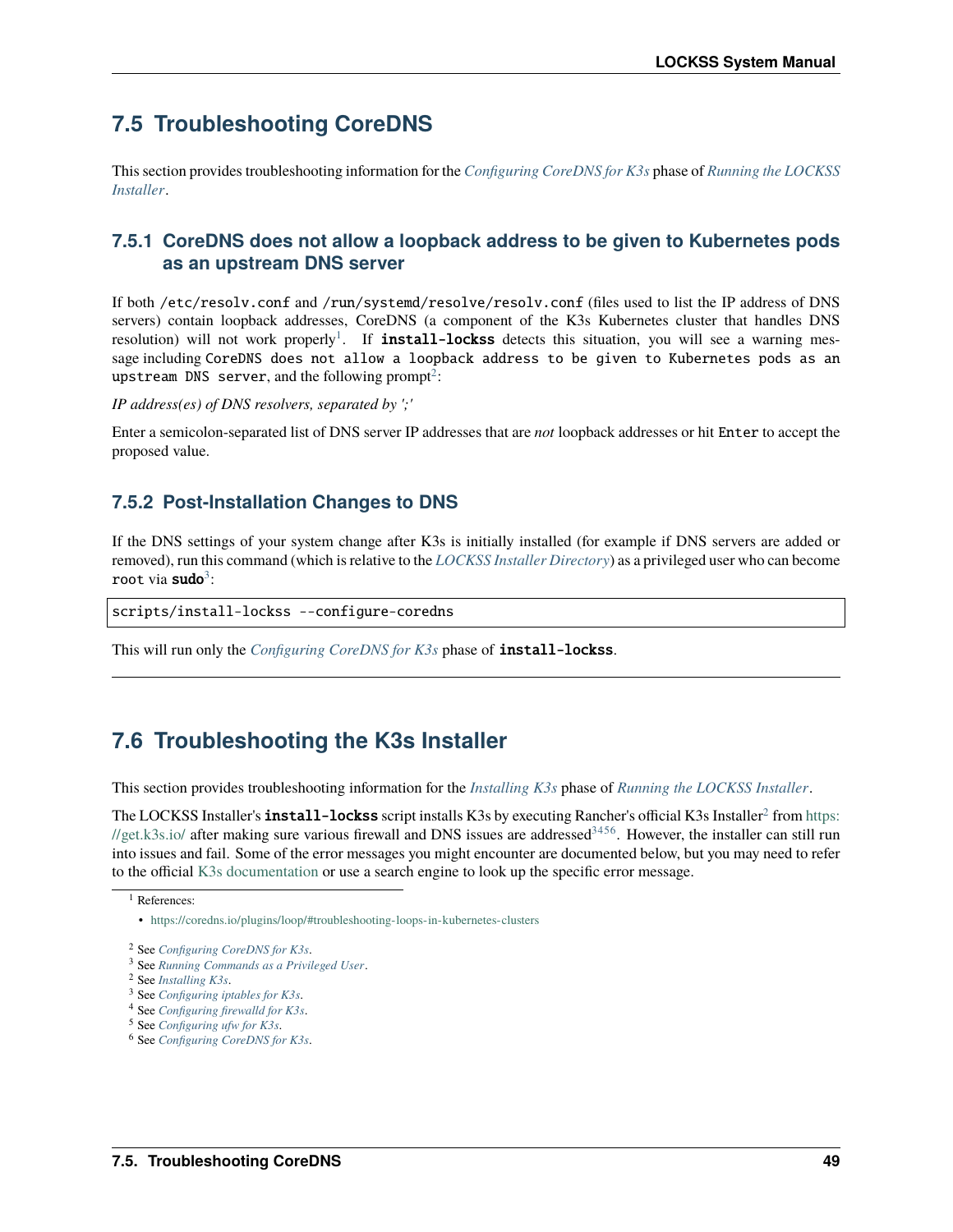### **7.6.1 Failed to apply container\_runtime\_exec\_t to /usr/local/bin/k3s**

In some Fedora systems, the K3s installer may fail with an error message similar to the following:

```
[ERROR] Failed to apply container_runtime_exec_t to /usr/local/bin/k3s, please install:
   yum install -y container-selinux selinux-policy-base
   yum install -y https://rpm.rancher.io/k3s/stable/common/centos/8/noarch/k3s-selinux-
˓→0.3-0.el8.noarch.rpm
```
The specific commands and version numbers may vary from the example above.

To resolve this problem:

- 1. Run the recommended commands as  $\text{root}^7$  $\text{root}^7$ .
- 2. Re-run  $\boldsymbol{\text{install}-\text{locks}}^1$  $\boldsymbol{\text{install}-\text{locks}}^1$ .

### **7.6.2 k3s-selinux requires container-selinux**

In some Oracle Linux 7 systems, you may see an error message similar to the following:

```
Error: Package: k3s-selinux-0.3-0.el7.noarch (rancher-k3s-common-stable)
          Requires: container-selinux >= 2.107-3
You could try using --skip-broken to work around the problem
You could try running: rpm -Va --nofiles --nodigest
```
The specific commands and version numbers may vary from the example above.

This can occur in environments where the Oracle Linux 7 Addons Yum repository is not enabled by default, so Rancher's official K3s installer is unable to install the package container-selinux automatically.

To resolve this problem:

1. Run the following command as root? :

```
yum-config-manager --enable ol7_addons
```
2. Re-run  $\>$ install-lockss $^1.$  $^1.$  $^1.$ 

## **7.7 Troubleshooting the K3s Configuration Checker**

This section provides troubleshooting information for the optional *[Checking the K3s Configuration](#page-25-0)* phase of *[Running](#page-14-0) [the LOCKSS Installer](#page-14-0)*.

After installing K3s<sup>[2](#page-53-3)</sup>, you may optionally run the K[3](#page-53-4)s configuration checker **k3s** check-config<sup>3</sup>. This configuration checker runs through a more extensive series of tests, covering "required", "generally necessary", and "optional" system aspects needed by K3s.

Some failures, especially in "optional" aspects, may not actually prevent the cluster from working normally, in the limited ways the LOCKSS system uses Kubernetes. Some of the error messages you might encounter are documented

<span id="page-53-0"></span><sup>7</sup> See *[Running Commands as root](#page-58-0)*.

<span id="page-53-2"></span><span id="page-53-1"></span><sup>1</sup> See *[Running the LOCKSS Installer](#page-14-0)*.

<span id="page-53-3"></span><sup>2</sup> See *[Installing K3s](#page-21-0)*.

<span id="page-53-4"></span><sup>3</sup> See *[Checking the K3s Configuration](#page-25-0)*.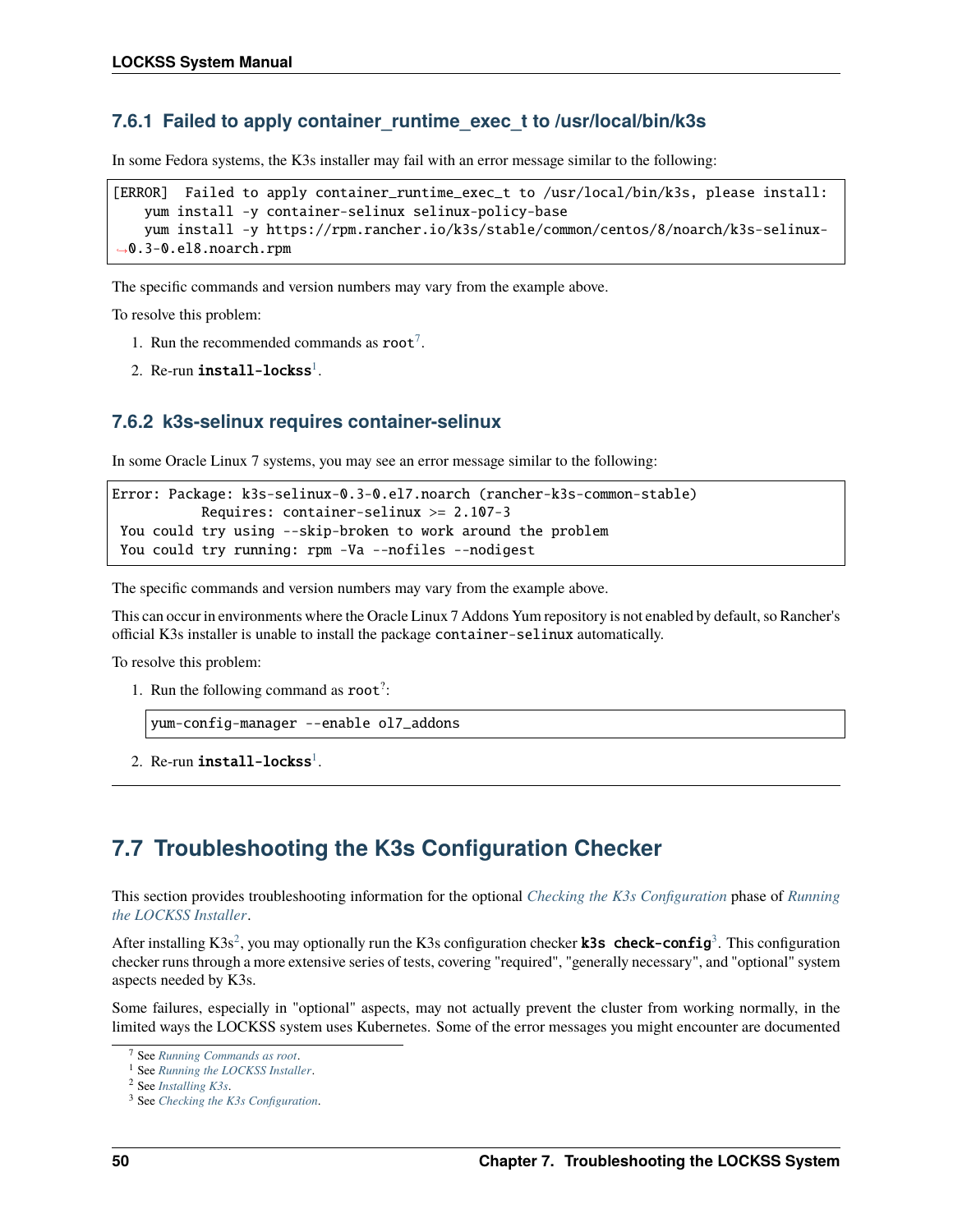below, but you may need to refer to the official [K3s documentation](https://rancher.com/docs/k3s/latest/en/) or use a search engine to look up the specific error message.

### **7.7.1 iptables should be older than v1.8.0, newer than v1.8.3, or in legacy mode**

In some instances, you may encounter an error message similar to the following:

/usr/sbin iptables v1.8.2 (nf\_tables): should be older than v1.8.0, newer than v1.8.3, ˓<sup>→</sup>or in legacy mode (fail)

In previous versions of K3s, this error message was also sometimes phrased as should be older than v1.8.0 or in legacy mode.

The **install-lockss** script should detect this situation and offer to switch **iptables** to legacy mode via Alternatives (see *[Troubleshooting iptables](#page-49-2)*). If the error above occurs:

- Verify that the *[Configuring iptables for K3s](#page-15-0)* phase of **install-lockss** was not skipped.
- Verify that, if applicable, the proposed iptables configuration changes in the *[Configuring iptables for K3s](#page-15-0)* phase of install-lockss were not bypassed.
- Using the *[Troubleshooting iptables](#page-49-2)* section as reference, verify that the remediation attempted by install-lockss has taken effect.
- Search the [K3s issues database](https://github.com/k3s-io/k3s/issues) for issues related to **k3s** check-config, iptables and your operating system.

#### **7.7.2 User namespaces disabled**

In the RHEL 7 family of operating systems (CentOS 7, EuroLinux 7, Scientific Linux 7...), you may receive the following error message:

```
RHEL7/CentOS7: User namespaces disabled; add 'user_namespace.enable=1' to boot command␣
˓→line (fail)
```
To resolve this issue<sup>[5](#page-54-0)</sup>:

- 1. Edit the file /etc/default/grub as  $root^7$  $root^7$ .
	- 1. Look for the line beginning with GRUB\_CMDLINE\_LINUX=, for example:

GRUB\_CMDLINE\_LINUX="no\_timer\_check console=tty0 console=ttyS0,115200n8 net. ˓<sup>→</sup>ifnames=0 biosdevname=0 elevator=noop crashkernel=auto"

2. Add user\_namespace.enable=1 to the space-separated list of boot arguments, for instance:

GRUB\_CMDLINE\_LINUX="user\_namespace.enable=1 no\_timer\_check console=tty0␣ →console=ttyS0,115200n8 net.ifnames=0 biosdevname=0 elevator=noop ˓<sup>→</sup>crashkernel=auto"

2. Run the following command as root:

<span id="page-54-0"></span><sup>5</sup> References:

<sup>•</sup> <https://fortuitousengineer.com/installing-kubernetes-k3s-on-centos-rhel-hosts/>

<span id="page-54-2"></span><span id="page-54-1"></span><sup>7</sup> See *[Running Commands as root](#page-58-0)*.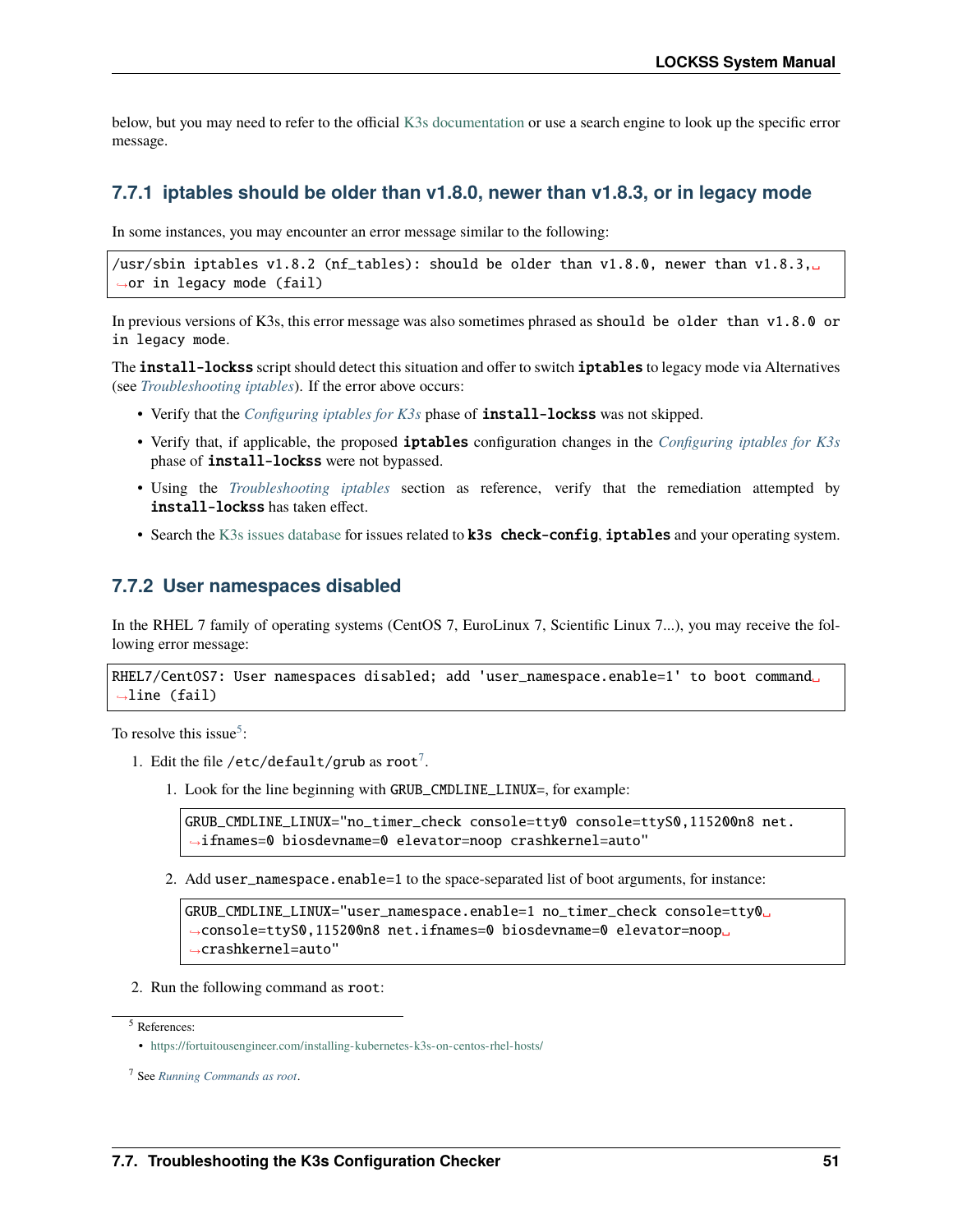grub2-mkconfig -o /boot/grub2/grub.cfg

- 3. Reboot the system.
- 4. Re-run  $k3s$  check-config<sup>?</sup>.

### **7.7.3 apparmor enabled but apparmor\_parser missing**

In some OpenSUSE systems, you may receive the following error:

```
apparmor: enabled, but apparmor_parser missing (fail)
```
This is because a common tool found in most Linux environments is not installed by default in some OpenSUSE versions.

To resolve this issue, run these **zypper** commands as  $root<sup>Page 51, 7</sup>$  $root<sup>Page 51, 7</sup>$  $root<sup>Page 51, 7</sup>$ :

zypper refresh

zypper --non-interactive install apparmor-parser

or equivalently:

zypper refresh

```
zypper -n install apparmor-parser
```
#### **7.7.4 cgroup hierarchy nonexistent**

In some Arch Linux, Debian and Fedora systems, you may see the following error message:

cgroup hierarchy: nonexistent?? (fail)

K3s supports cgroup2 but **k3s check-config** version 1.21.5+k3s1 (used in LOCKSS 2.0-alpha5) does not process this condition correctly. **This warning can be ignored.**

#### **7.7.5 links: aux/iptables should link to iptables-detect.sh**

In some Fedora and OpenSUSE systems, you may encounter six related error messages like the following:

```
links: aux/ip6tables should link to iptables-detect.sh (fail)
links: aux/ip6tables-restore should link to iptables-detect.sh (fail)
links: aux/ip6tables-save should link to iptables-detect.sh (fail)
links: aux/iptables should link to iptables-detect.sh (fail)
links: aux/iptables-restore should link to iptables-detect.sh (fail)
links: aux/iptables-save should link to iptables-detect.sh (fail)
```
This is due to a bug in **k3s** check-config<sup>[6](#page-55-0)</sup>, triggered in environments where there is no iptables system package installed. **This warning can be ignored.**

<span id="page-55-0"></span><sup>6</sup> Reference:

<sup>•</sup> <https://github.com/k3s-io/k3s/issues/4066>

**<sup>–</sup>** <https://github.com/k3s-io/k3s/issues/4066#issuecomment-925137706>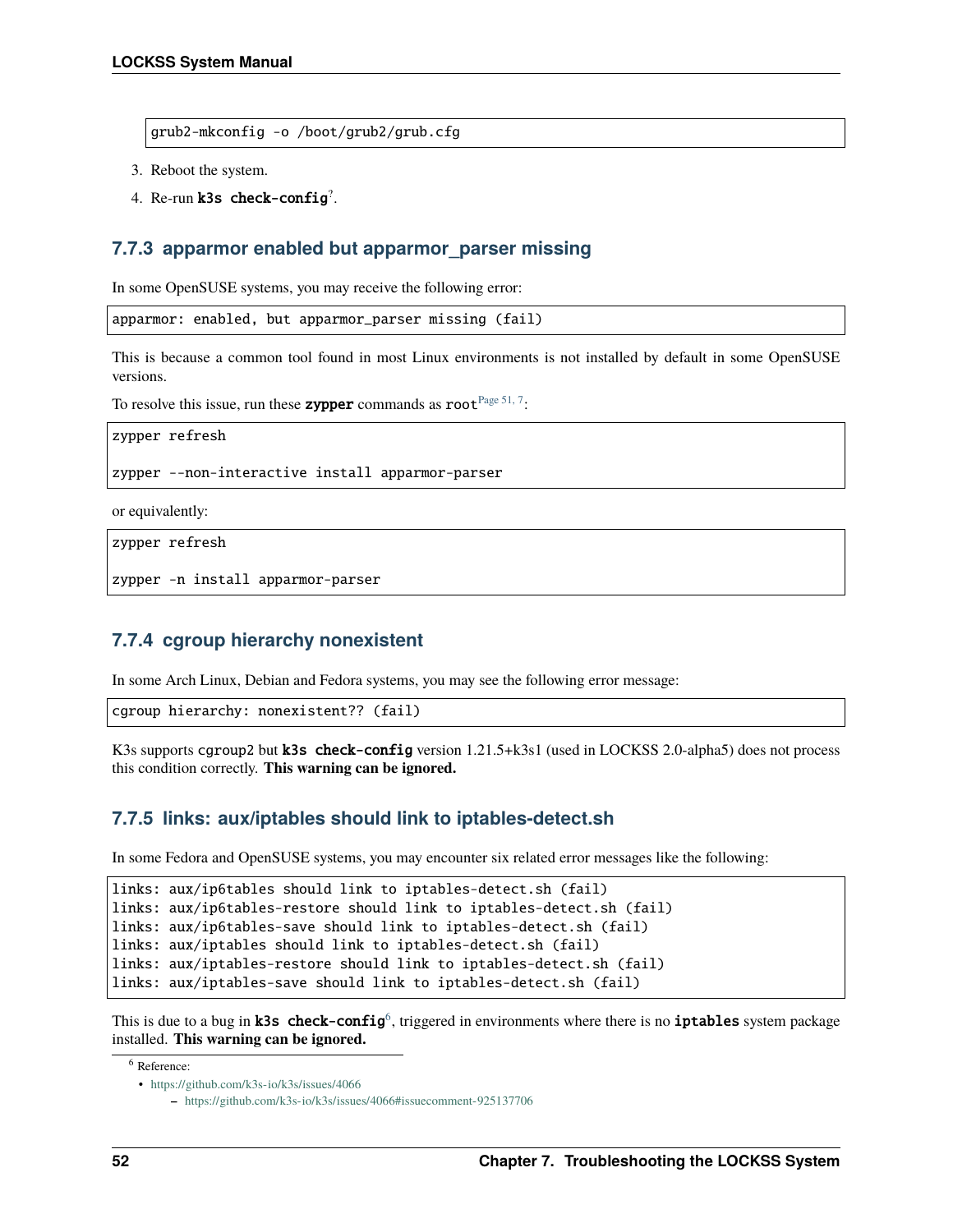## **7.7.6 swap should be disabled**

**This warning can be ignored:**

swap: should be disabled

## **7.7.7 CONFIG\_INET\_XFRM\_MODE\_TRANSPORT missing**

**This warning can be ignored:**

CONFIG\_INET\_XFRM\_MODE\_TRANSPORT: missing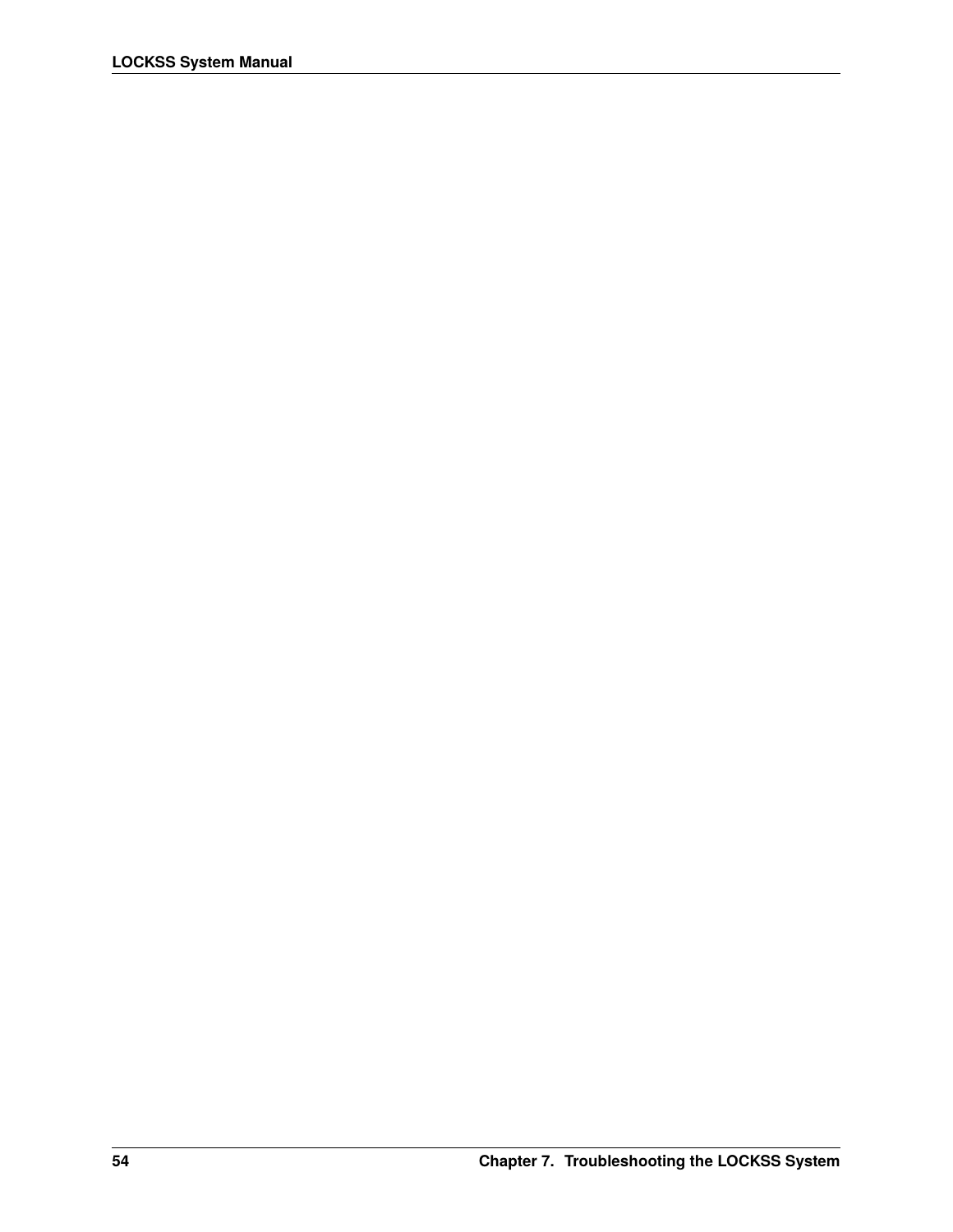**CHAPTER**

## **SYSTEM ADMINISTRATION TASKS**

This chapter covers some common system administration tasks related to running a LOCKSS system.

Sections include how to run commands as the root user, a privileged user who can become root via sudo, or the lockss user; how to update a Linux operating system; and how to install various system utilities like curl or wget.

## <span id="page-58-0"></span>**8.1 Running Commands as** root

Some commands or scripts in this manual are intended to be run as root. This section describes two methods for doing so.

### **8.1.1 Running Commands as** root **With** sudo

If you are logged in as a user who can run commands as root via sudo, simply add the following in front of the command listed in the manual<sup>[1](#page-58-1)</sup>:

#### sudo ...

For example, if the command listed in the manual is iptables -F, you would type sudo iptables -F.

### **8.1.2 Running Commands Directly as** root

If you are logged in as root directly, you can simply run the command as listed in the manual, for example iptables  $-F.$ 

#### **See Also**

- *[Running Commands as a Privileged User](#page-59-1)*
- *[Running Commands as the lockss User](#page-59-0)*

<span id="page-58-1"></span><sup>&</sup>lt;sup>1</sup> Depending on your system's **sudo** configuration, you may be prompted for the user's **sudo** password.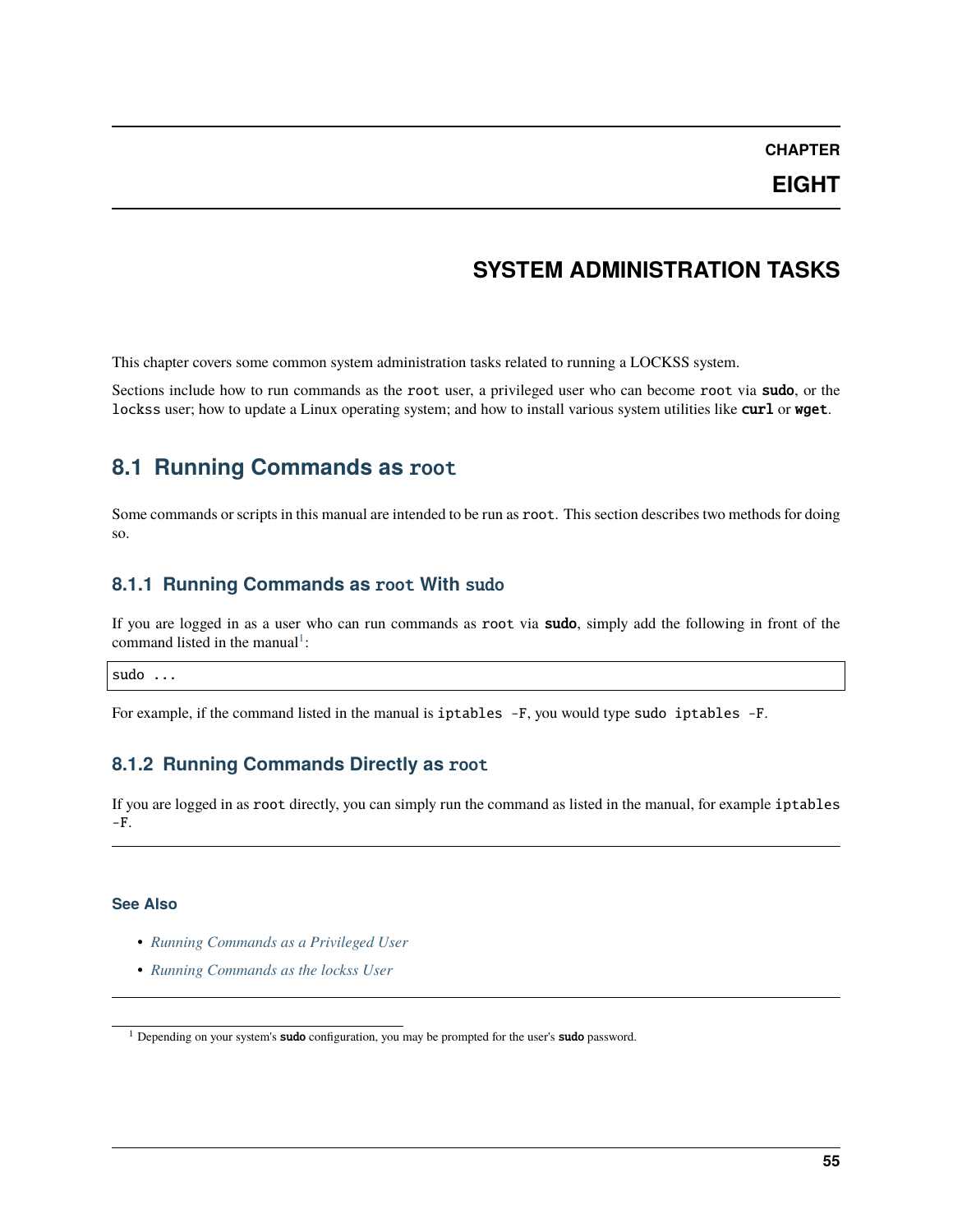## <span id="page-59-1"></span>**8.2 Running Commands as a Privileged User**

Some commands or scripts in this manual are intended to be run as a privileged user who can become root via sudo. Compared to running an entire command or script directly as root (see *[Running Commands as root](#page-58-0)*), this approach has the security advantage of being granular -- only those portions of the command or script that require root privileges will have root privileges.

To run a command in this context, simply type the command listed in the manual. Depending on your system's **sudo** configuration, you may be prompted for the user's sudo password.

#### **See Also**

- *[Running Commands as root](#page-58-0)*
- *[Running Commands as the lockss User](#page-59-0)*

## <span id="page-59-0"></span>**8.3 Running Commands as the** lockss **User**

Unless otherwise noted, most commands in this manual are intended to be run as the lockss user (oftentimes in the lockss user's lockss-installer directory). This section describes two methods for doing so.

### **8.3.1 Running Commands as** lockss **With** sudo

If you are logged in as a user who can run commands as lockss via sudo:

- You can start a Bash shell session as the lockss user and run any number of commands in it:
	- [1](#page-59-2). Run this command<sup>1</sup>:

sudo -i -u lockss

**Tip:** You can also use the slightly shorter version sudo -iu lockss.

- 2. Run commands as they are listed in the manual, for example scripts/start-lockss --wait.
- 3. When you are done, exit the lockss shell session by typing exit or logout or hitting  $Ctrl + D$ .
- Alternatively, you can use sudo to run a single command as the lockss user.

Add the following in front of the command listed in the manual<sup>[1](#page-59-3)</sup>:

sudo -u lockss ...

For example, if the command listed in the manual is scripts/start-lockss --wait, you would type sudo -u lockss scripts/start-lockss --wait.

<span id="page-59-3"></span><span id="page-59-2"></span><sup>&</sup>lt;sup>1</sup> Depending on your system's **sudo** configuration, you may be prompted for the user's **sudo** password.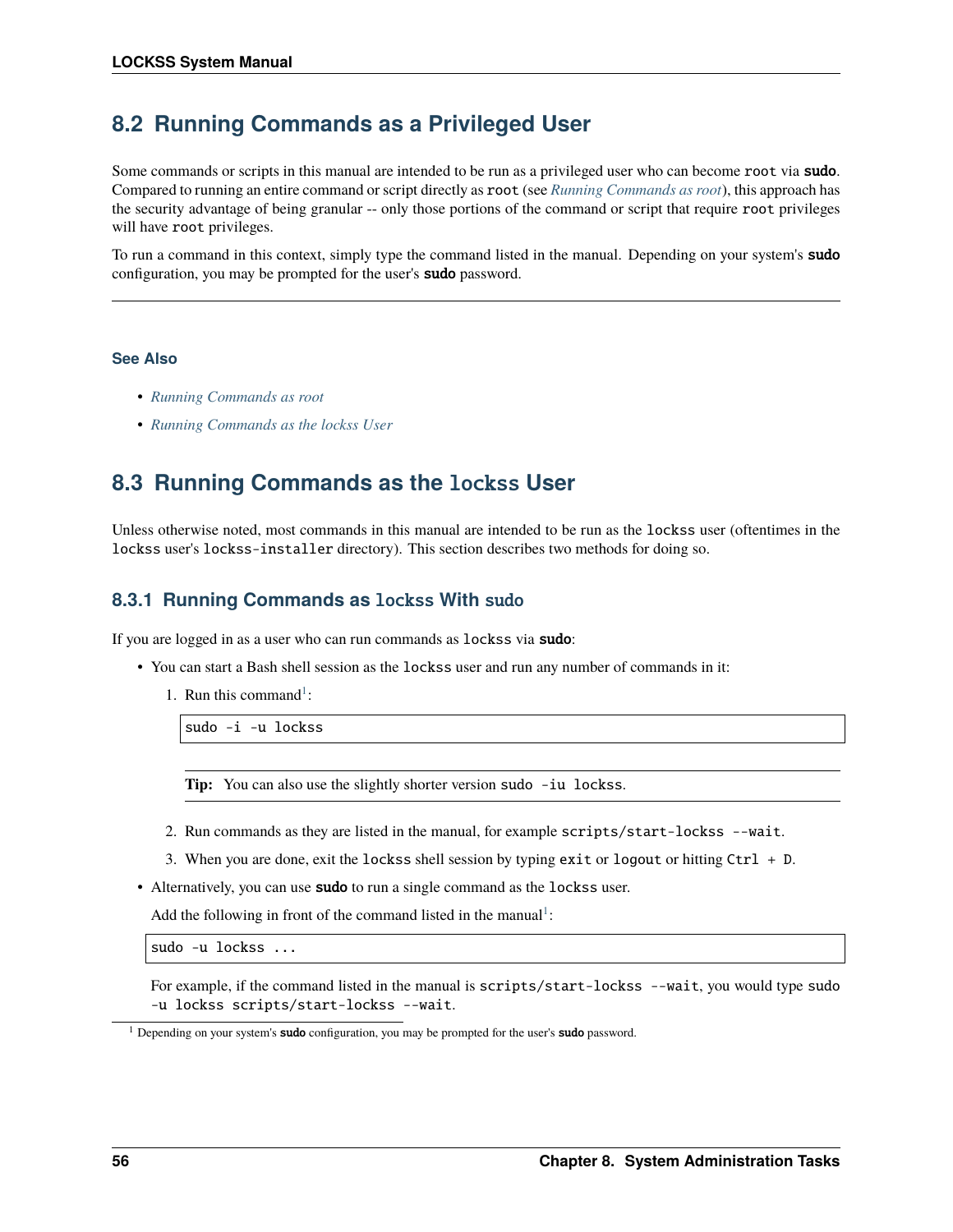### **8.3.2 Running Commands as** lockss **With** su

If you are logged in as root but your system does not have sudo (or does not let root use sudo), you can use su instead:

- You can use su to start a Bash shell session as the locks user and run any number of commands in it:
	- 1. Type this command:

su lockss

- 2. Run commands as they are listed in the manual, for example scripts/start-lockss --wait.
- 3. When you are done, exit the lockss shell session by typing exit or logout or hitting Ctrl + D.
- Alternatively, you can use su to run a single command as the lockss user:

Put the command listed in the manual in quotation marks in the following way:

```
su -c '...' lockss
```
For example, if the command to be run as the lockss user is scripts/start-lockss --wait, you would type su -c 'scripts/start-lockss --wait' lockss.

**Caution:** You will need to take care if the command itself contains quotation marks<sup>[2](#page-60-0)</sup>.

#### **See Also**

- *[Running Commands as root](#page-58-0)*
- *[Running Commands as a Privileged User](#page-59-1)*

## **8.4 Operating System Updates**

You will want to update your Linux operating system at different times:

- Before *[Upgrading From LOCKSS 2.0-alpha4](#page-10-0)*.
- Before *[Installing the LOCKSS System](#page-12-0)* for the first time.
- When security-related updates are released for the Linux kernel (which requires rebooting the machine) or other installed software packages.

Your system may be set up for automatic updates or your system administrator may have policies for which packages can be udpated and when.

If you wish to update software packages manually, select your operating system below and follow the instructions as  $\mathop{\mathtt{root}}\nolimits^1$  $\mathop{\mathtt{root}}\nolimits^1$  :

AlmaLinux

<span id="page-60-0"></span><sup>&</sup>lt;sup>2</sup> If the command contains quotation marks, use  $-c \dots$  instead of  $-c \dots$ , and add a backslash in front of each double quotation mark in the command  $(\nabla^{\mathbf{m}})$  instead of  $\mathbf{m}$ ; single quotation marks in the command are unchanged.

<span id="page-60-1"></span><sup>1</sup> See *[Running Commands as root](#page-58-0)*.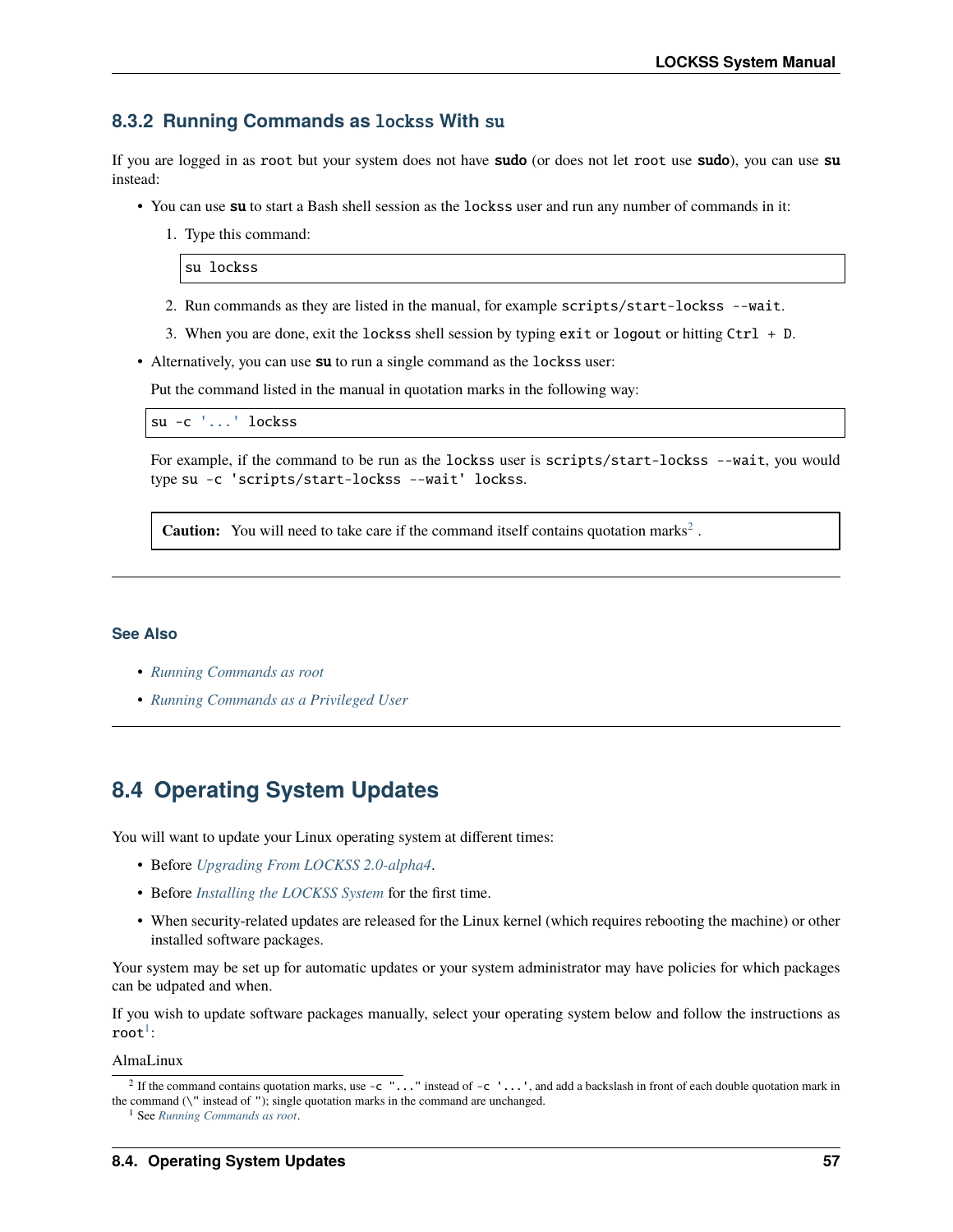Arch Linux **CentOS** Debian EuroLinux

Fedora

Linux Mint

OpenSUSE

Oracle Linux

RHEL

Rocky Linux

Scientific Linux

Ubuntu

To manually update software packages, run this **dnf** command as root:

dnf update

To manually update software packages, run this **pacman** command as root:

pacman --sync --refresh --sysupgrade

or equivalently:

pacman -Syu

CentOS 7

CentOS 8

CentOS Stream

To manually update software packages, run this yum command as root:

yum update

To manually update software packages, run this **dnf** command as root:

dnf update

To manually update software packages, run this **dnf** command as root:

dnf update

To manually update software packages, run these apt commands as root:

apt update

apt upgrade

EuroLinux 7

EuroLinux 8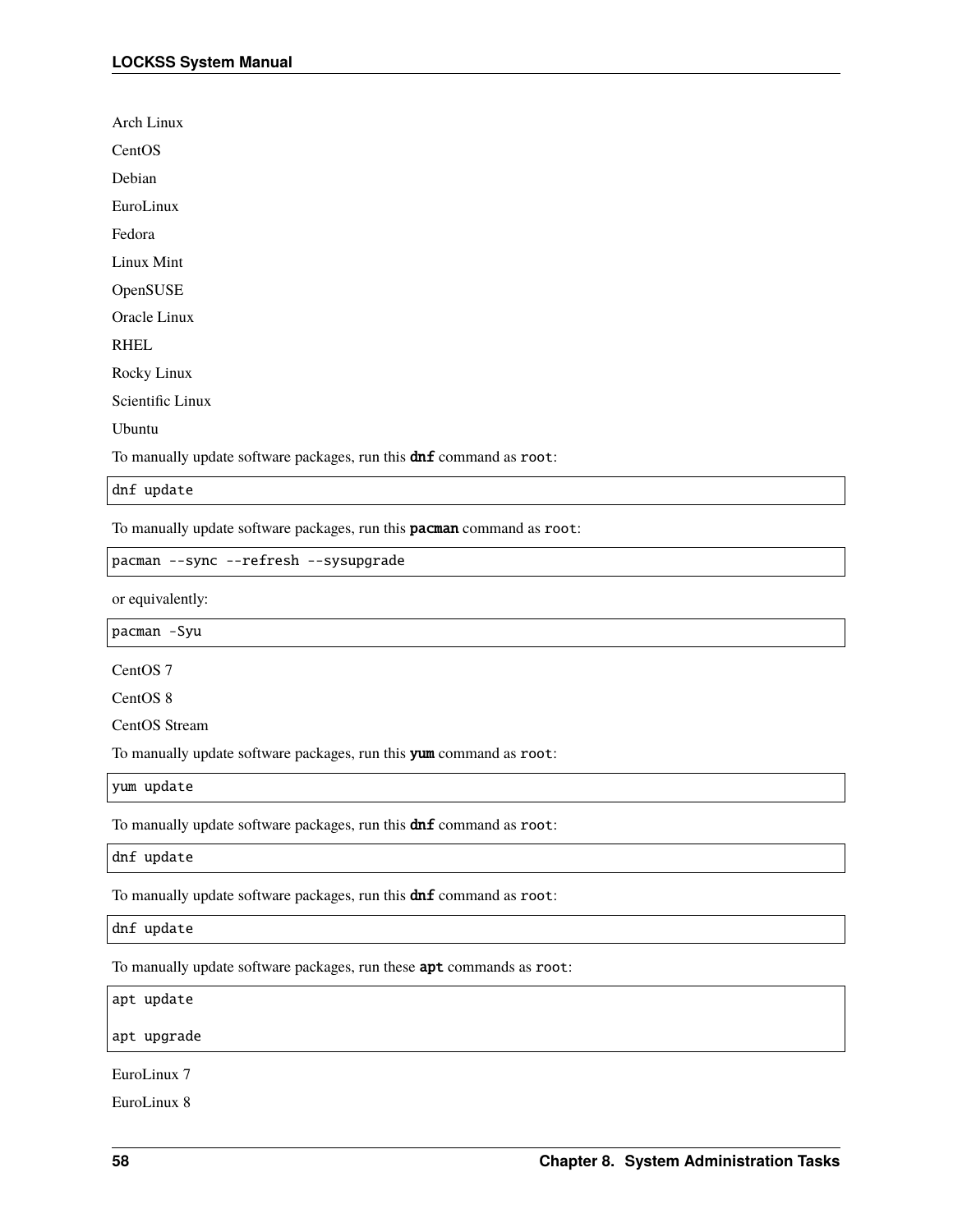To manually update software packages, run this yum command as root:

yum update

To manually update software packages, run this **dnf** command as root:

dnf update

To manually update software packages, run this  $dnf$  command as root:

dnf update

To manually update software packages, run these **apt** commands as root:

apt update

apt upgrade

OpenSUSE Leap 15

OpenSUSE Tumbleweed

To manually update software packages, run these **zypper** commands as root:

zypper refresh

zypper update

To manually update software packages, run these zypper commands as root:

zypper refresh

zypper update

Oracle Linux 7

Oracle Linux 8

To manually update software packages, run this yum command as root:

yum update

To manually update software packages, run this **dnf** command as root:

dnf update

RHEL 7

RHEL 8

To manually update software packages, run this yum command as root:

yum update

To manually update software packages, run this **dnf** command as root:

dnf update

To manually update software packages, run this **dnf** command as root: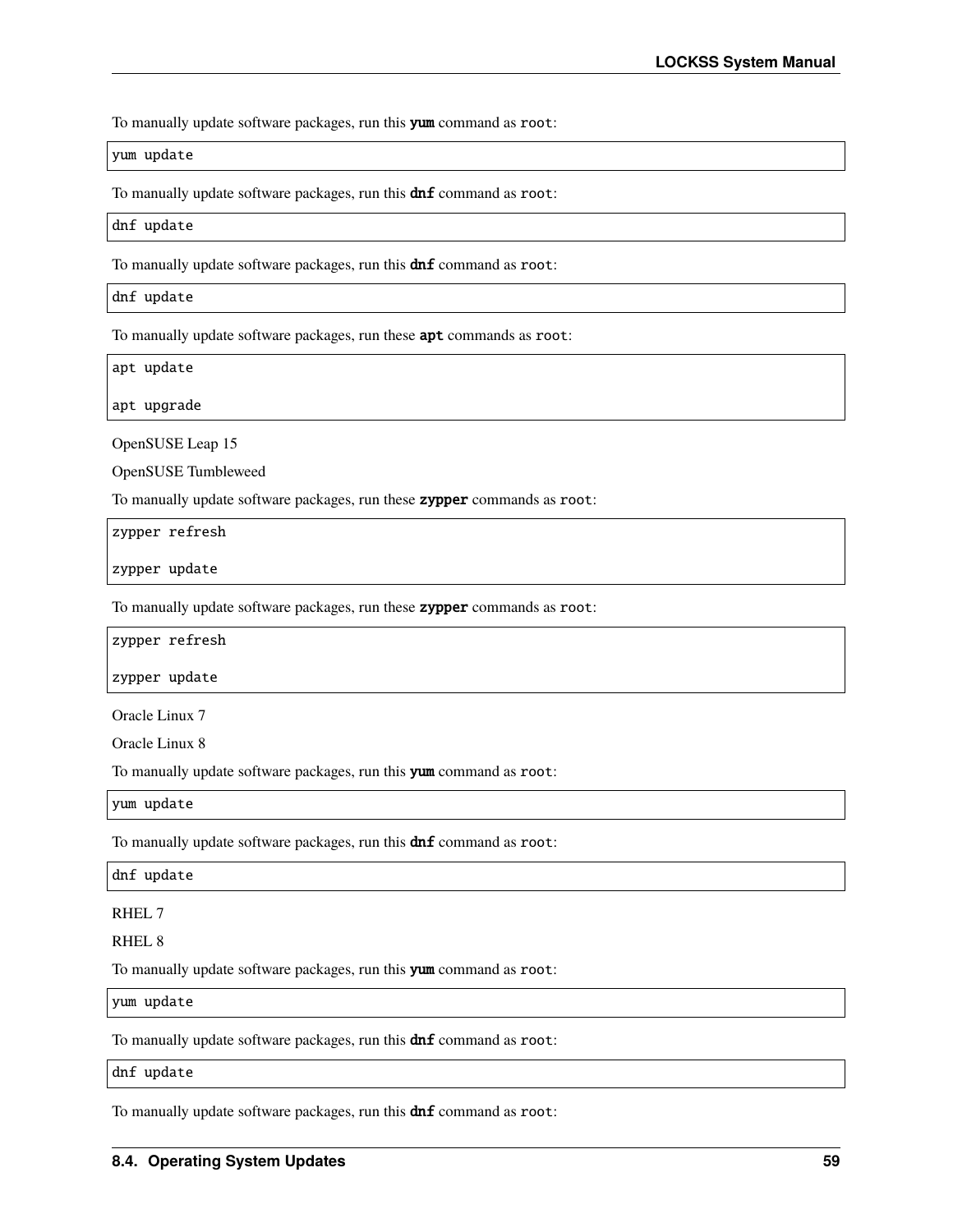#### dnf update

To manually update software packages, run this yum command as root:

#### yum update

To manually update software packages, run these **apt** commands as root:

apt update

apt upgrade

## <span id="page-63-1"></span>**8.5 Installing** curl

Downloading and running the LOCKSS Installer requires either curl or wget. Most typical Linux systems have at least one installed by default. You can check by typing curl --version or wget --version and verifying that the output is not an error message. This section describes how to install curl if necessary. (If you prefer to install wget, see *[Installing wget](#page-67-0)*.)

Select your operating system below and follow the instructions as root<sup>[1](#page-63-0)</sup>:

AlmaLinux

Arch Linux

**CentOS** 

Debian

EuroLinux

Fedora

Linux Mint

OpenSUSE

Oracle Linux

RHEL

Rocky Linux

Scientific Linux

Ubuntu

To install  $curl$ , run this  $dnf$  command (as root):

dnf --assumeyes install curl

or equivalently:

dnf -y install curl

To install **curl**, run this **pacman** command (as root):

<span id="page-63-0"></span><sup>1</sup> See *[Running Commands as root](#page-58-0)*.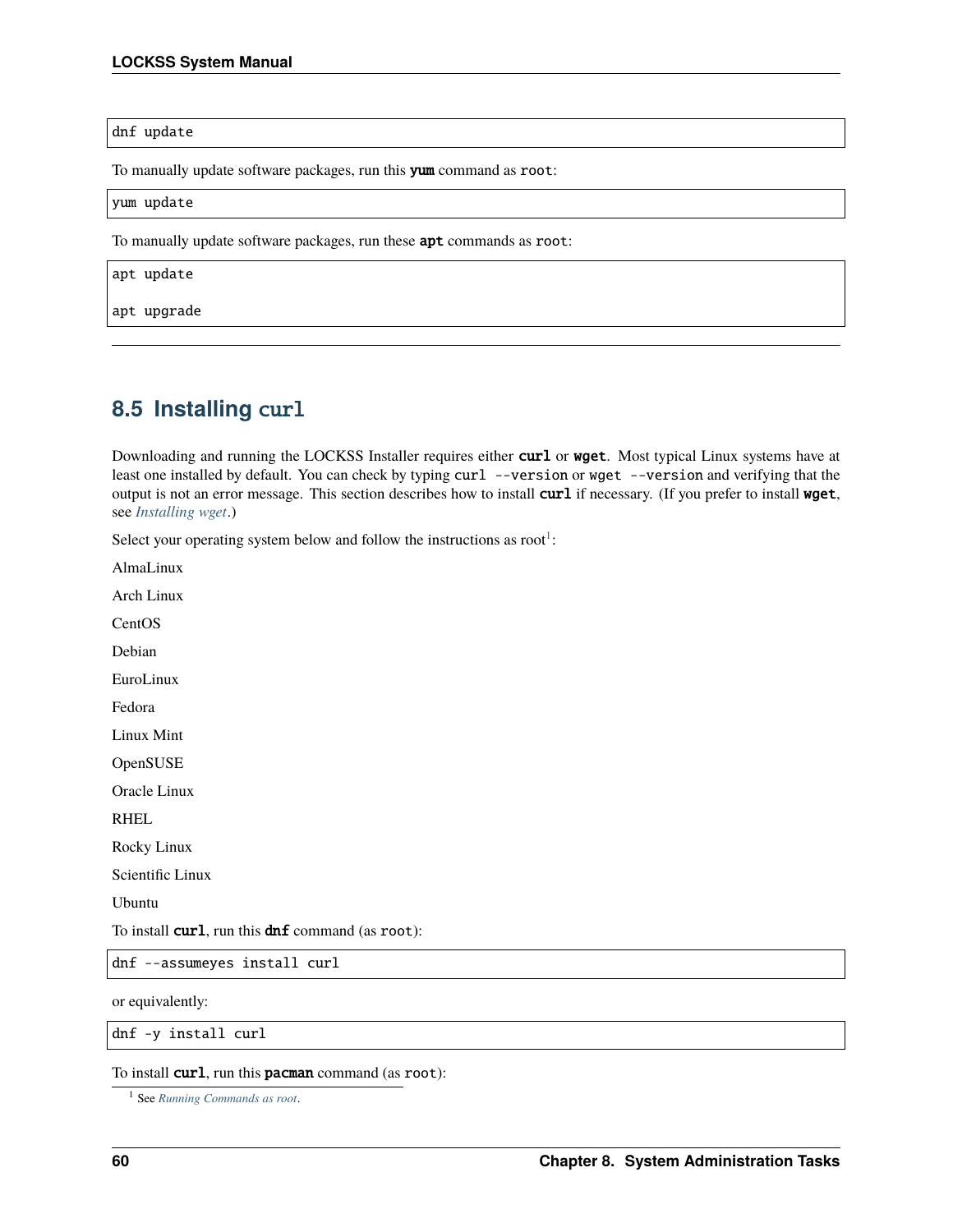pacman --sync --noconfirm curl

or equivalently:

pacman -S --noconfirm curl

CentOS 7

CentOS 8

CentOS Stream

To install curl, run this yum command (as root):

yum --assumeyes install curl

or equivalently:

yum -y install curl

To install  $curl$ , run this  $dnf$  command (as root):

dnf --assumeyes install curl

or equivalently:

dnf -y install curl

To install curl, run this dnf command (as root):

dnf --assumeyes install curl

or equivalently:

dnf -y install curl

To install **curl**, follow these instructions (as root):

1. Run this apt command:

apt update

2. Run this apt command:

apt install --assume-yes curl

or equivalently:

apt -y install curl

EuroLinux 7

EuroLinux 8

To install **curl**, run this **yum** command (as root):

yum --assumeyes install curl

or equivalently: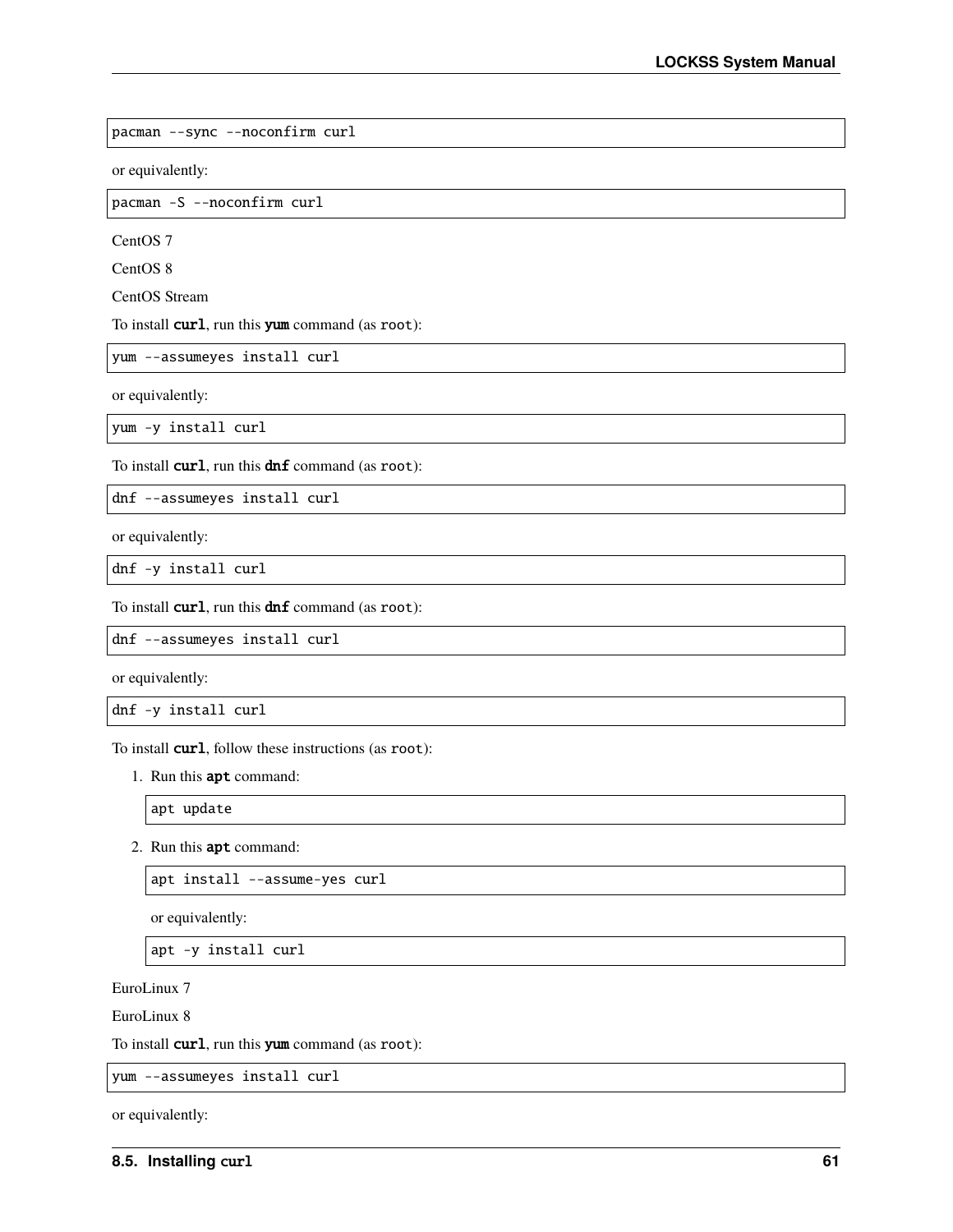yum -y install curl

To install **curl**, run this **dnf** command (as root):

dnf --assumeyes install curl

or equivalently:

dnf -y install curl

To install **curl**, run this **dnf** command (as root):

dnf --assumeyes install curl

or equivalently:

dnf -y install curl

To install **curl**, follow these instructions (as root):

1. Run this apt command:

apt update

2. Run this apt command:

apt install --assume-yes curl

or equivalently:

apt -y install curl

OpenSUSE Leap 15

OpenSUSE Tumbleweed

To install **curl**, run these **zypper** (as root):

zypper refresh

zypper --non-interactive install curl

or equivalently:

zypper refresh

zypper -n install curl

To install **curl**, run these **zypper** (as root):

zypper refresh

zypper --non-interactive install curl

or equivalently: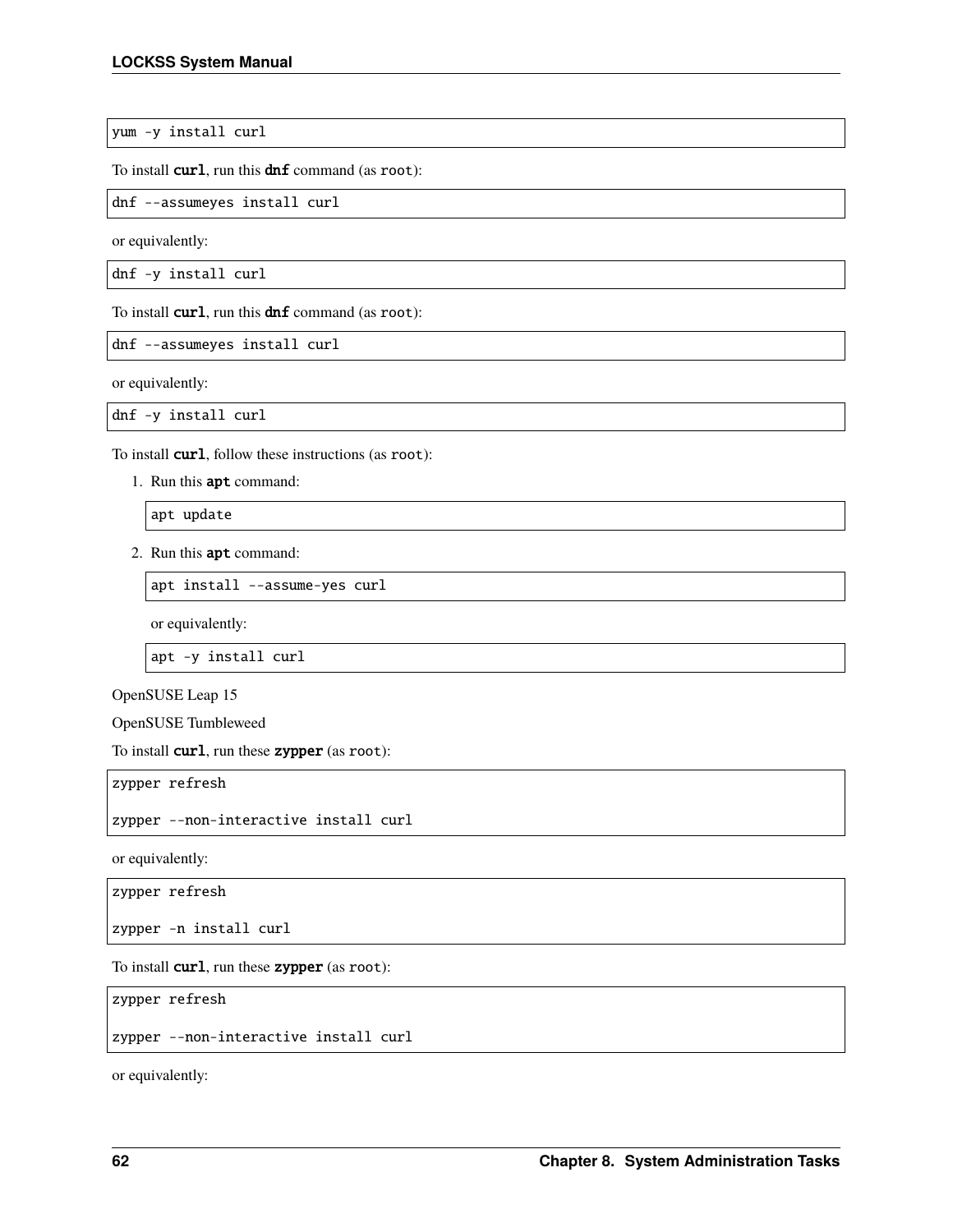zypper refresh

zypper -n install curl

Oracle Linux 7

Oracle Linux 8

To install **curl**, run this **yum** command (as root):

yum --assumeyes install curl

or equivalently:

yum -y install curl

To install  $curl$ , run this  $dnf$  command (as root):

dnf --assumeyes install curl

or equivalently:

dnf -y install curl

RHEL 7

RHEL 8

To install **curl**, run this **yum** command (as root):

yum --assumeyes install curl

or equivalently:

yum -y install curl

To install **curl**, run this **dnf** command (as root):

dnf --assumeyes install curl

or equivalently:

dnf -y install curl

To install  $curl$ , run this  $dnf$  command (as root):

dnf --assumeyes install curl

or equivalently:

dnf -y install curl

To install **curl**, run this **yum** command (as root):

yum --assumeyes install curl

or equivalently: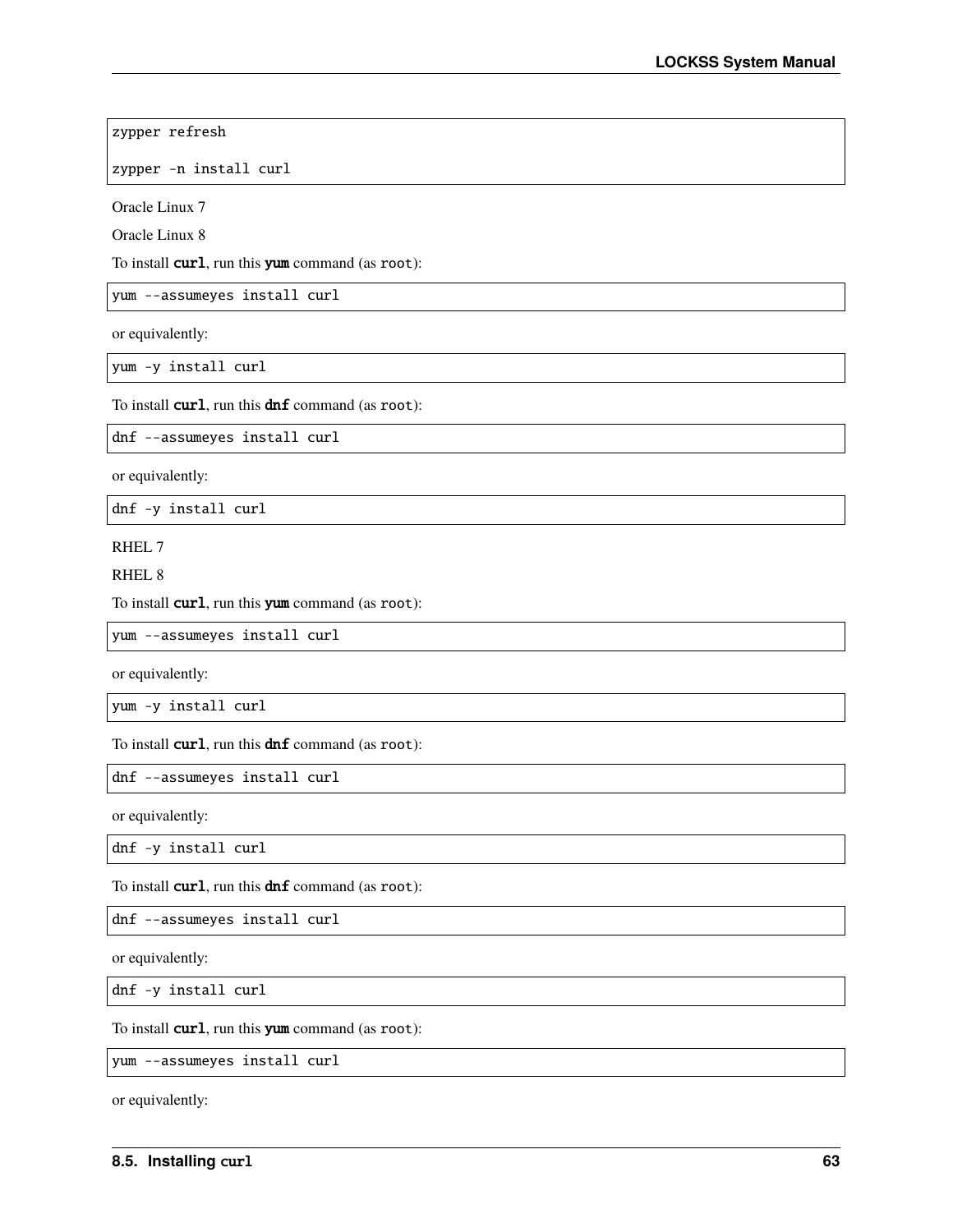yum -y install curl

To install **curl**, follow these instructions (as root):

1. Run this apt command:

apt update

2. Run this apt command:

apt install --assume-yes curl

or equivalently:

apt -y install curl

## <span id="page-67-0"></span>**8.6 Installing** wget

Downloading and running the LOCKSS Installer requires either curl or wget. Most typical Linux systems have at least one installed by default. You can check by typing curl --version or wget --version and verifying that the output is not an error message. This section describes how to install wget if necessary. (If you prefer to install curl, see *[Installing curl](#page-63-1)*.)

Select your operating system below and follow the instructions as root<sup>[1](#page-67-1)</sup>:

AlmaLinux

Arch Linux

**CentOS** 

Debian

EuroLinux

Fedora

Linux Mint

**OpenSUSE** 

Oracle Linux

RHEL

Rocky Linux

Scientific Linux

Ubuntu

To install **wget**, run this **dnf** command (as root):

dnf --assumeyes install wget

or equivalently:

<span id="page-67-1"></span><sup>1</sup> See *[Running Commands as root](#page-58-0)*.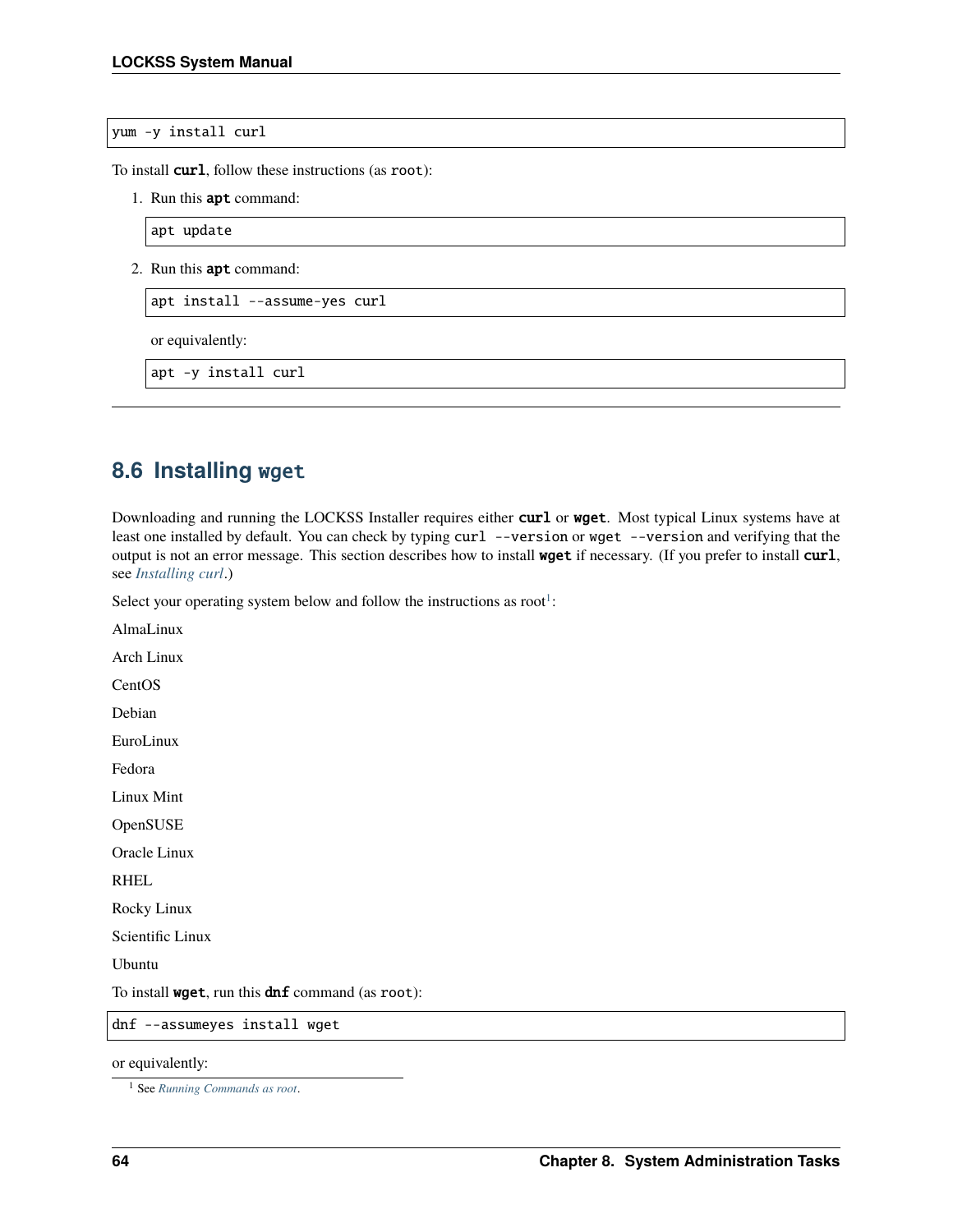dnf -y install wget

To install wget, run this pacman command (as root):

pacman --sync --noconfirm wget

or equivalently:

pacman -S --noconfirm wget

CentOS 7

CentOS 8

CentOS Stream

To install wget, run this yum command (as root):

yum --assumeyes install wget

or equivalently:

yum -y install wget

To install **wget**, run this  $\text{dnf}$  command (as root):

dnf --assumeyes install wget

or equivalently:

dnf -y install wget

To install **wget**, run this  $\text{dnf}$  command (as root):

dnf --assumeyes install wget

or equivalently:

dnf -y install wget

To install wget, follow these instructions (as root):

1. Run this apt command:

apt update

2. Run this apt command:

apt install --assume-yes wget

or equivalently:

apt -y install wget

EuroLinux 7

EuroLinux 8

To install wget, run this yum command (as root):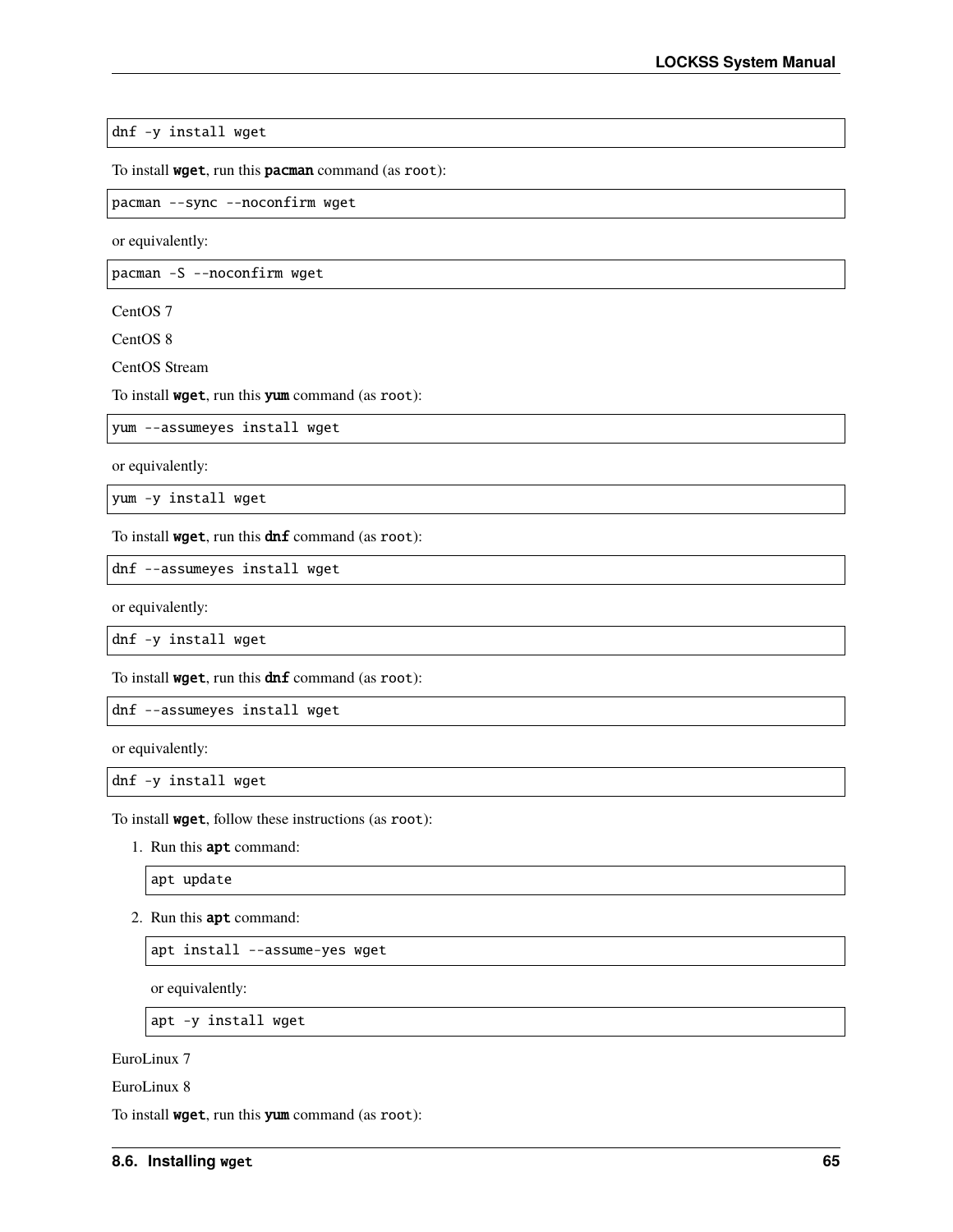yum --assumeyes install wget

or equivalently:

yum -y install wget

To install **wget**, run this **dnf** command (as root):

dnf --assumeyes install wget

or equivalently:

dnf -y install wget

To install **wget**, run this  $\text{dnf}$  command (as root):

dnf --assumeyes install wget

or equivalently:

dnf -y install wget

To install wget, follow these instructions (as root):

1. Run this apt command:

apt update

2. Run this apt command:

apt install --assume-yes wget

or equivalently:

apt -y install wget

OpenSUSE Leap 15

OpenSUSE Tumbleweed

To install wget, run these zypper (as root):

zypper refresh

zypper --non-interactive install wget

or equivalently:

zypper refresh

zypper -n install wget

To install wget, run these zypper (as root):

zypper refresh

zypper --non-interactive install wget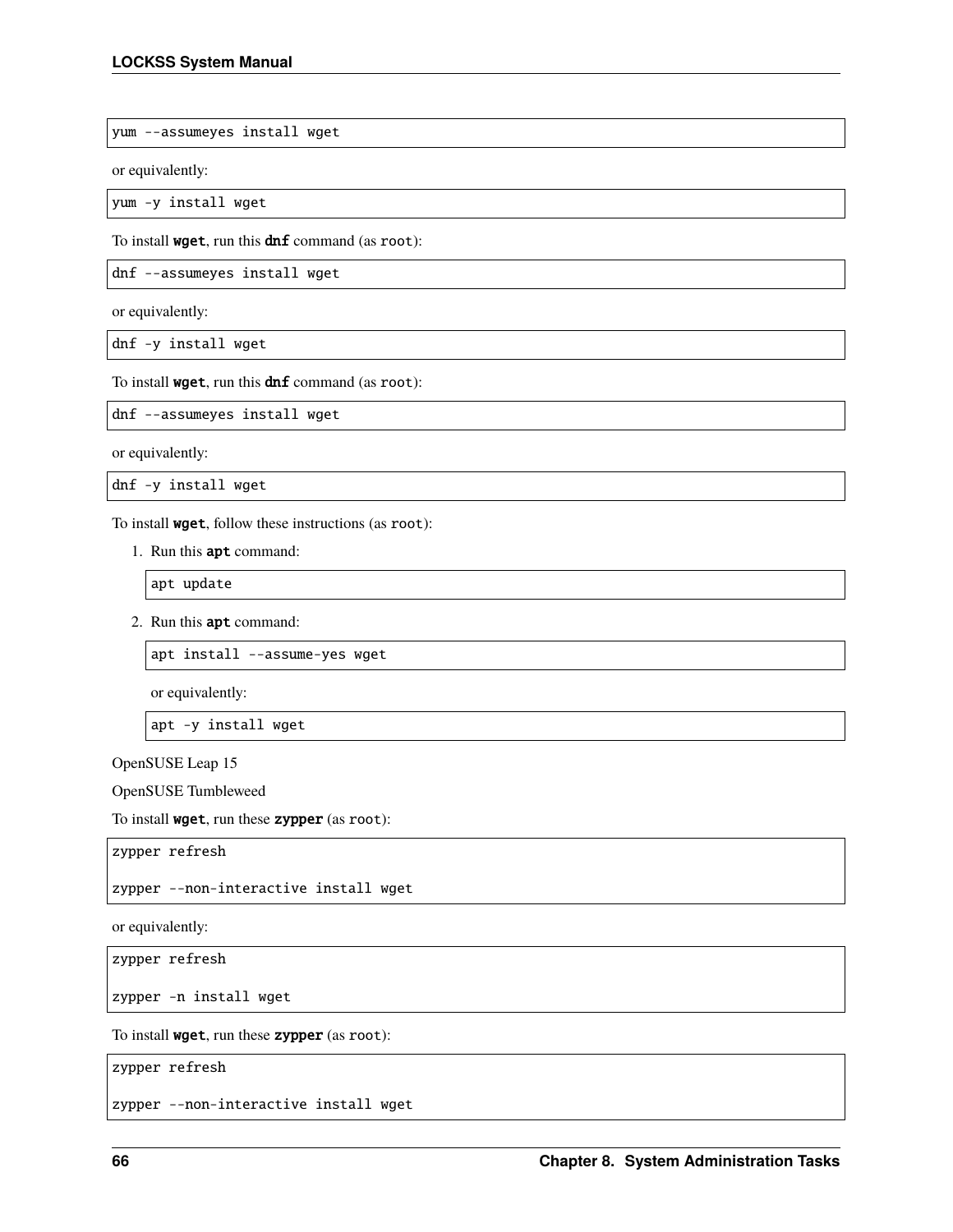or equivalently:

zypper refresh

zypper -n install wget

Oracle Linux 7

Oracle Linux 8

To install wget, run this yum command (as root):

yum --assumeyes install wget

or equivalently:

yum -y install wget

To install **wget**, run this **dnf** command (as root):

dnf --assumeyes install wget

or equivalently:

dnf -y install wget

RHEL 7

RHEL 8

To install wget, run this yum command (as root):

yum --assumeyes install wget

or equivalently:

yum -y install wget

To install **wget**, run this **dnf** command (as root):

dnf --assumeyes install wget

or equivalently:

dnf -y install wget

To install **wget**, run this **dnf** command (as root):

dnf --assumeyes install wget

or equivalently:

dnf -y install wget

To install wget, run this yum command (as root):

yum --assumeyes install wget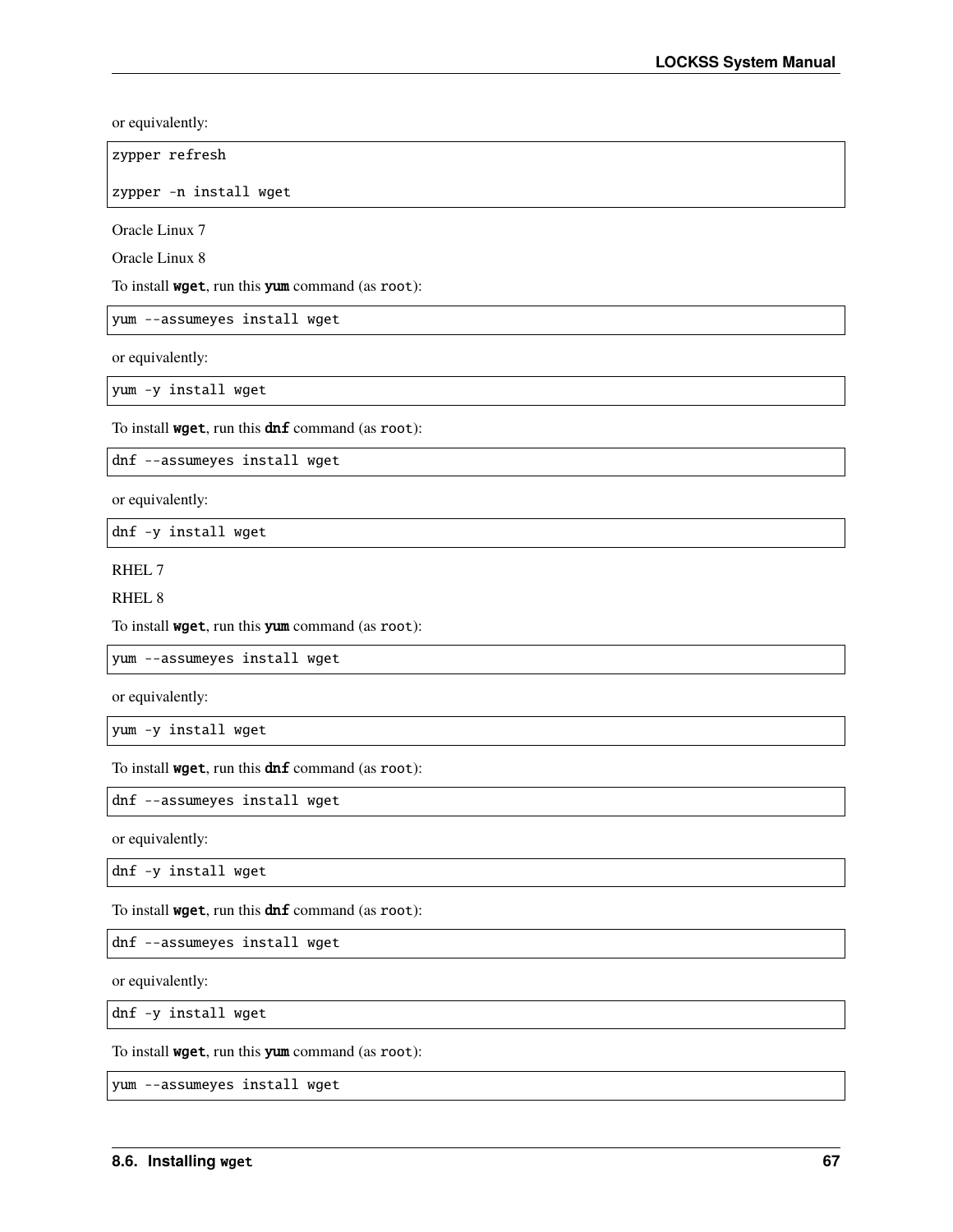or equivalently:

yum -y install wget

To install wget, follow these instructions (as root):

1. Run this apt command:

apt update

2. Run this apt command:

apt install --assume-yes wget

or equivalently:

apt -y install wget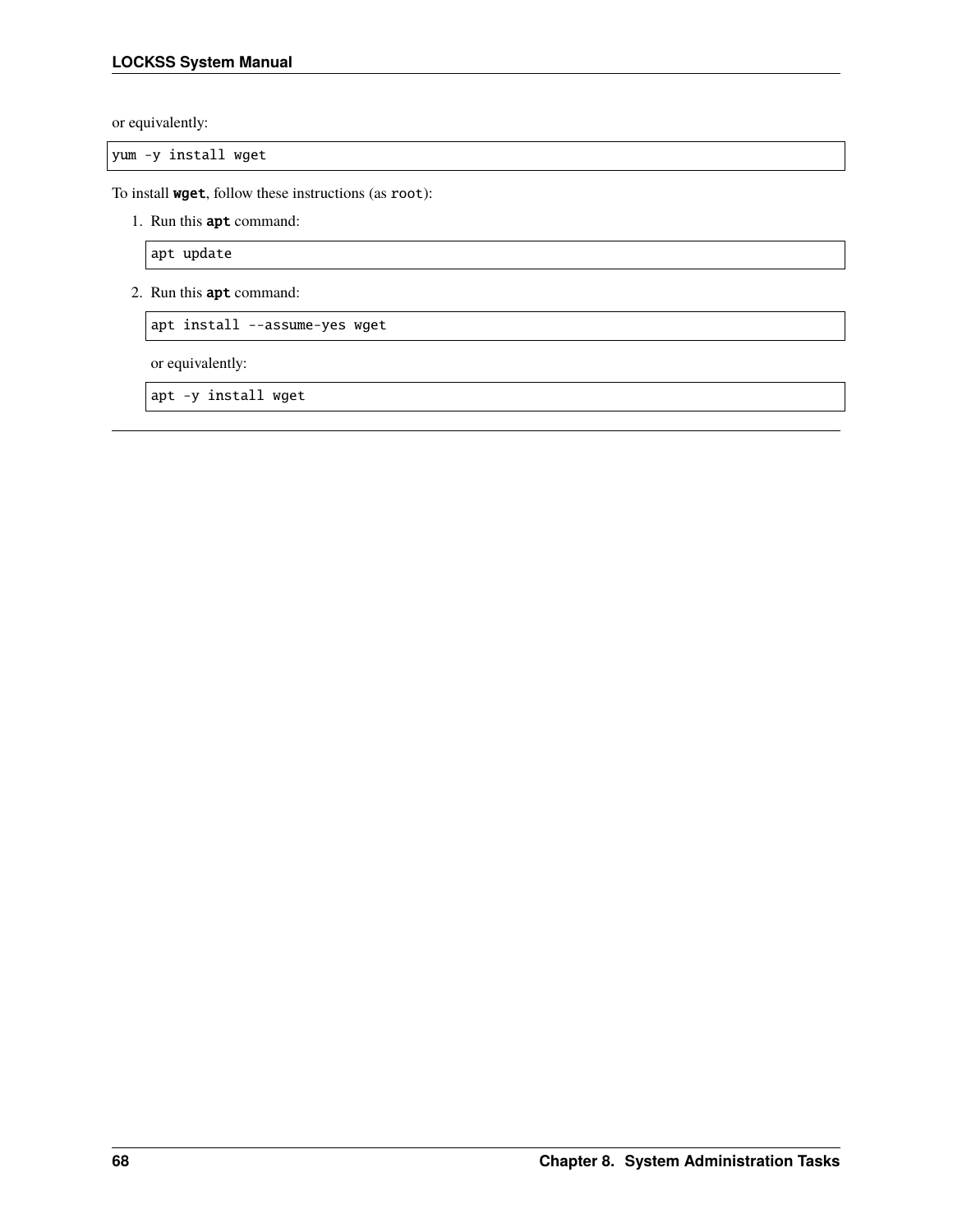### **CHAPTER**

**NINE**

## **APPENDIX**

This appendix contains pages of additional information about the LOCKSS system.

Sections including security advisories; reference information such as list of ports or component versions; and advanced topics like running the LCAP polling and repair protocol over SSL, working with PostgreSQL, or running the LOCKSS Installer from Git.

## <span id="page-72-1"></span>**9.1 Security Advisories**

## <span id="page-72-0"></span>**9.1.1 CVE-2021-45105 and CVE-2021-44832**

*First published: 2021-01-02*

**Attention: The LOCKSS 2.x system up to and including version 2.0-alpha5 (originally released 2021-12- 17), and the custom Solr and OpenWayback containers it includes, are affected by CVE-2021-45105 and CVE-2021-44832.**

**The recommended remediation is to upgrade LOCKSS 2.x version 2.0-alpha5 (originally released 2021-12- 17) or earlier to LOCKSS 2.0-alpha5b.**

See [CVE-2021-45105 and CVE-2021-44832](https://lockss.readthedocs.io/en/latest/security/cve-2021-45105.html) in the LOCKSS Documentation Portal's [Security](https://lockss.readthedocs.io/en/latest/security/index.html) pages.

## **9.2 Software License**

Unless otherwise noted, LOCKSS software is made available under the 3-Clause BSD License.

```
Copyright (c) 2000-2022, Board of Trustees of Leland Stanford Jr. University
Redistribution and use in source and binary forms, with or without
modification, are permitted provided that the following conditions are met:
1. Redistributions of source code must retain the above copyright notice,
this list of conditions and the following disclaimer.
2. Redistributions in binary form must reproduce the above copyright notice,
this list of conditions and the following disclaimer in the documentation
```
(continues on next page)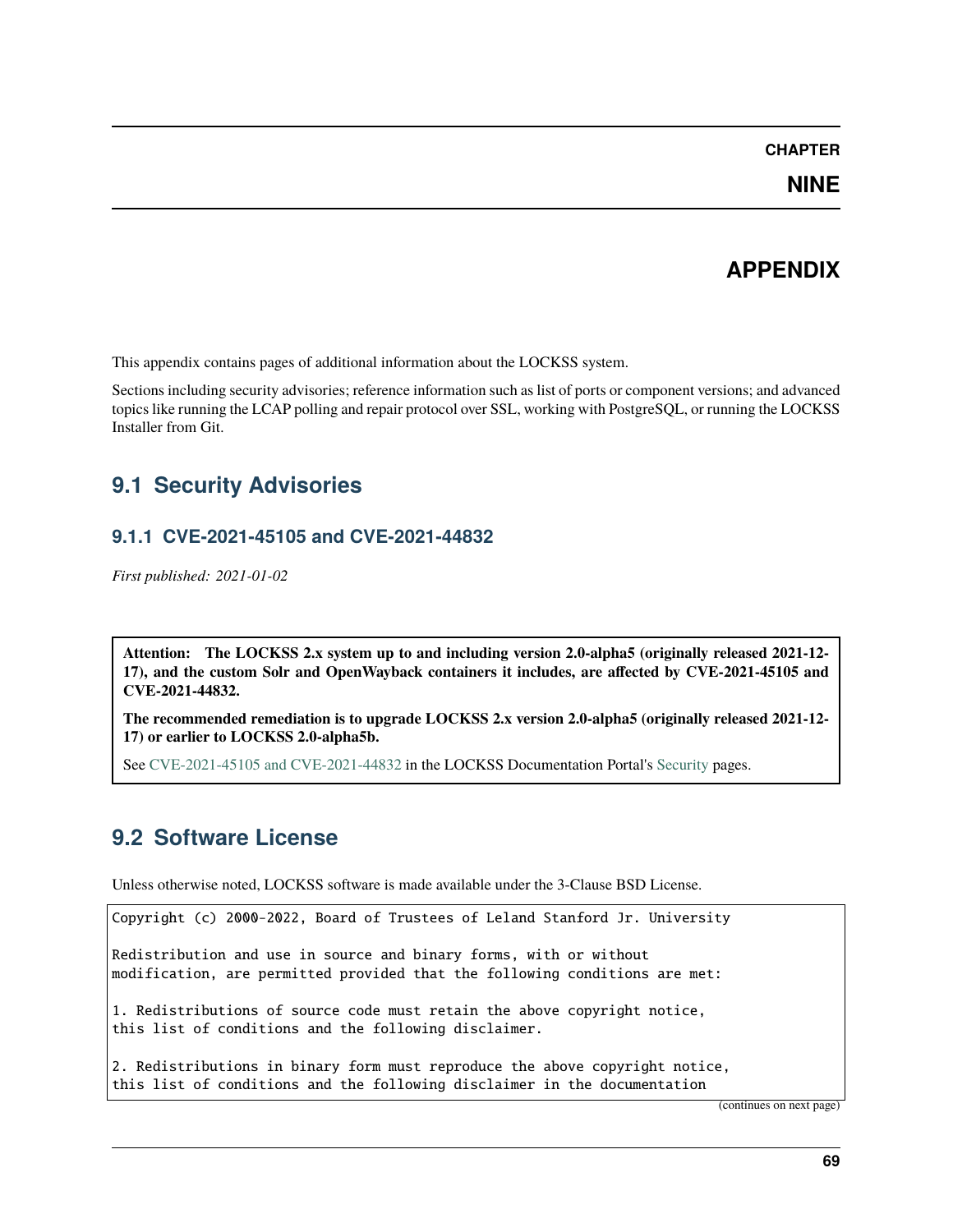(continued from previous page)

and/or other materials provided with the distribution.

3. Neither the name of the copyright holder nor the names of its contributors may be used to endorse or promote products derived from this software without specific prior written permission.

THIS SOFTWARE IS PROVIDED BY THE COPYRIGHT HOLDERS AND CONTRIBUTORS "AS IS" AND ANY EXPRESS OR IMPLIED WARRANTIES, INCLUDING, BUT NOT LIMITED TO, THE IMPLIED WARRANTIES OF MERCHANTABILITY AND FITNESS FOR A PARTICULAR PURPOSE ARE DISCLAIMED. IN NO EVENT SHALL THE COPYRIGHT HOLDER OR CONTRIBUTORS BE LIABLE FOR ANY DIRECT, INDIRECT, INCIDENTAL, SPECIAL, EXEMPLARY, OR CONSEQUENTIAL DAMAGES (INCLUDING, BUT NOT LIMITED TO, PROCUREMENT OF SUBSTITUTE GOODS OR SERVICES; LOSS OF USE, DATA, OR PROFITS; OR BUSINESS INTERRUPTION) HOWEVER CAUSED AND ON ANY THEORY OF LIABILITY, WHETHER IN CONTRACT, STRICT LIABILITY, OR TORT (INCLUDING NEGLIGENCE OR OTHERWISE) ARISING IN ANY WAY OUT OF THE USE OF THIS SOFTWARE, EVEN IF ADVISED OF THE POSSIBILITY OF SUCH DAMAGE.

For more information, visit the [License](https://lockss.readthedocs.io/en/latest/license.html) page in the LOCKSS Documentation Portal.

# **9.3 Network Ports**

This section describes the default network ports used by the LOCKSS system.

Unless otherwise noted, all ports are **TCP**.

All ports in the 24600-24699 range should be considered reserved. The LCAP (LOCKSS polling and repair) port retains its historical value of 9729.

- 8080: OpenWayback replay engine<sup>[1](#page-73-0)</sup>
- 9729: LCAP (LOCKSS polling and repair)
- 24600: *reserved*
- 24602: PostgreSQL
- 24603: Solr
- 24606: ActiveMQ
- 24610: LOCKSS Repository Service REST port
- 24619: *reserved* (HDFS FS port)
- 24620: LOCKSS Configuration Service REST port
- 24621: LOCKSS Configuration Service UI port
- 24630: LOCKSS Poller Service REST port
- 24631: LOCKSS Poller Service UI port
- 24640: LOCKSS Metadata Extraction Service REST port
- 24641: LOCKSS Metadata Extraction Service UI port
- 24650: LOCKSS Metadata Service REST port

<span id="page-73-1"></span><span id="page-73-0"></span><sup>&</sup>lt;sup>1</sup> This is a known issue. In a future version of the system, the intended port will be 24682.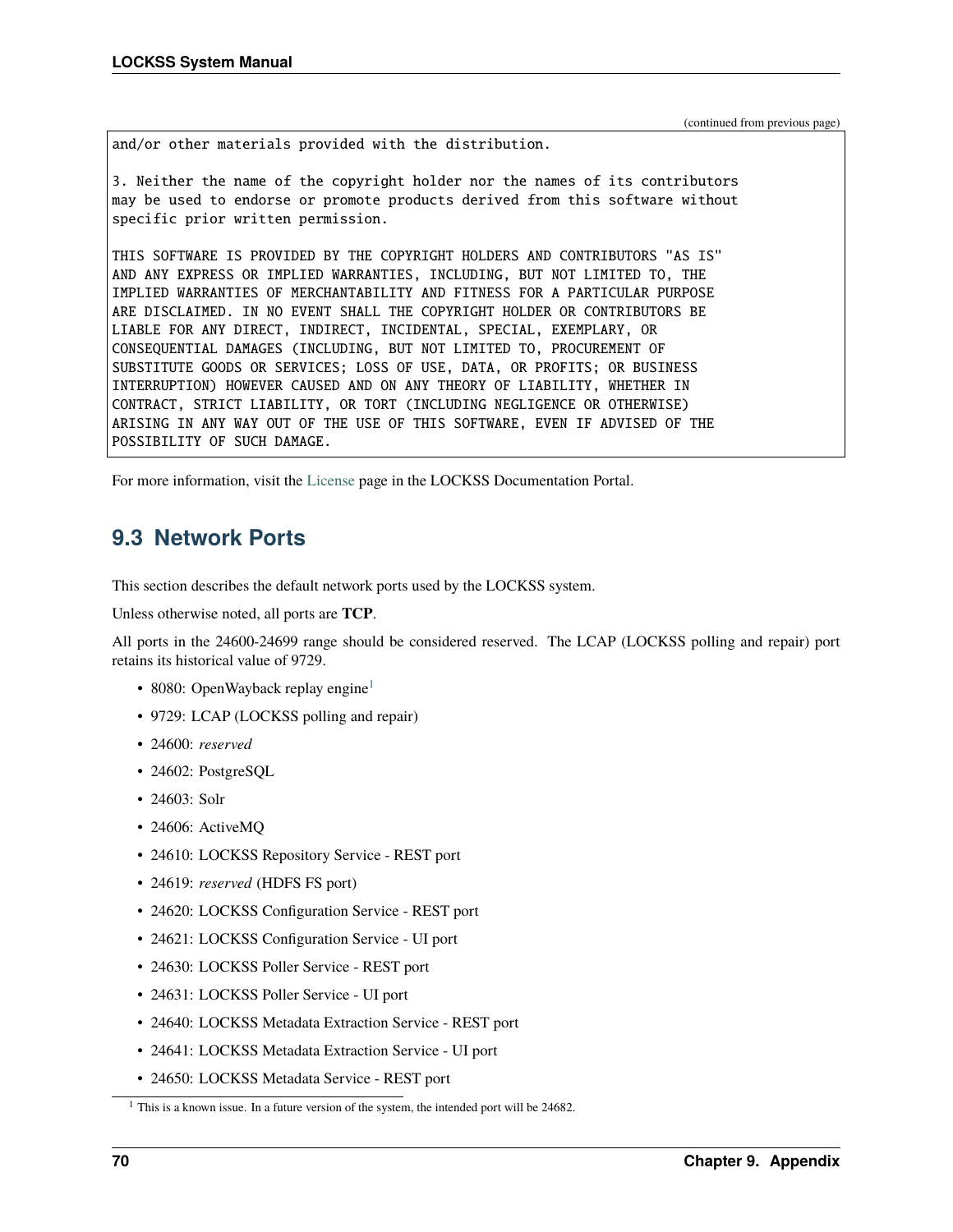- 24651: LOCKSS Metadata Service UI port
- 24670: LOCKSS Proxy
- 24671: *reserved*
- 24672: LOCKSS Audit Proxy
- 24673: *reserved*
- 24674: ICP server **(UDP)**
- 24680: LOCKSS Content Server (ServeContent)
- 24681: Pywb replay engine
- 24682: *reserved*[Page 70, 1](#page-73-1)

## **9.4 Versions**

### **9.4.1 LOCKSS 2.0-alpha5d**

The LOCKSS 2.0-alpha5d system was released on 2022-01-27, to address a bug in the LOCKSS Installer. It is the most recent release of the LOCKSS 2.x system.

It consists of a configurable set of the following components:

- [LOCKSS Installer](https://github.com/lockss/lockss-installer) version 2.0-alpha5d
- [LOCKSS Repository Service](https://github.com/lockss/laaws-repository-service) version 2.12.3
- [LOCKSS Configuration Service](https://github.com/lockss/laaws-configservice) version 2.6.2
- [LOCKSS Metadata Extraction Service](https://github.com/lockss/laaws-metadataextractor) version 2.5.2
- [LOCKSS Metadata Service](https://github.com/lockss/laaws-metadataservice) version 2.4.2
- [LOCKSS Poller Service](https://github.com/lockss/laaws-poller) version 2.4.2
- [PostgreSQL](https://www.postgresql.org/) version 9.6.12
- [Apache Solr](https://lucene.apache.org/solr/) version 8.9.0 (custom version 8.9.0-slim-2)
- [Pywb](https://github.com/webrecorder/pywb) version 2.4.2 (custom version 2.4.2-2)
- [OpenWayback](https://github.com/iipc/openwayback) version 2.4.0 (custom version 2.4.0-4)

### **9.4.2 LOCKSS 2.0-alpha5c**

The LOCKSS 2.0-alpha5c system was released on 2022-01-24, to address a bug in the LOCKSS Repository Service.

It consists of a configurable set of the following components:

- [LOCKSS Installer](https://github.com/lockss/lockss-installer) version 2.0-alpha5c
- [LOCKSS Repository Service](https://github.com/lockss/laaws-repository-service) version 2.12.3
- [LOCKSS Configuration Service](https://github.com/lockss/laaws-configservice) version 2.6.2
- [LOCKSS Metadata Extraction Service](https://github.com/lockss/laaws-metadataextractor) version 2.5.2
- [LOCKSS Metadata Service](https://github.com/lockss/laaws-metadataservice) version 2.4.2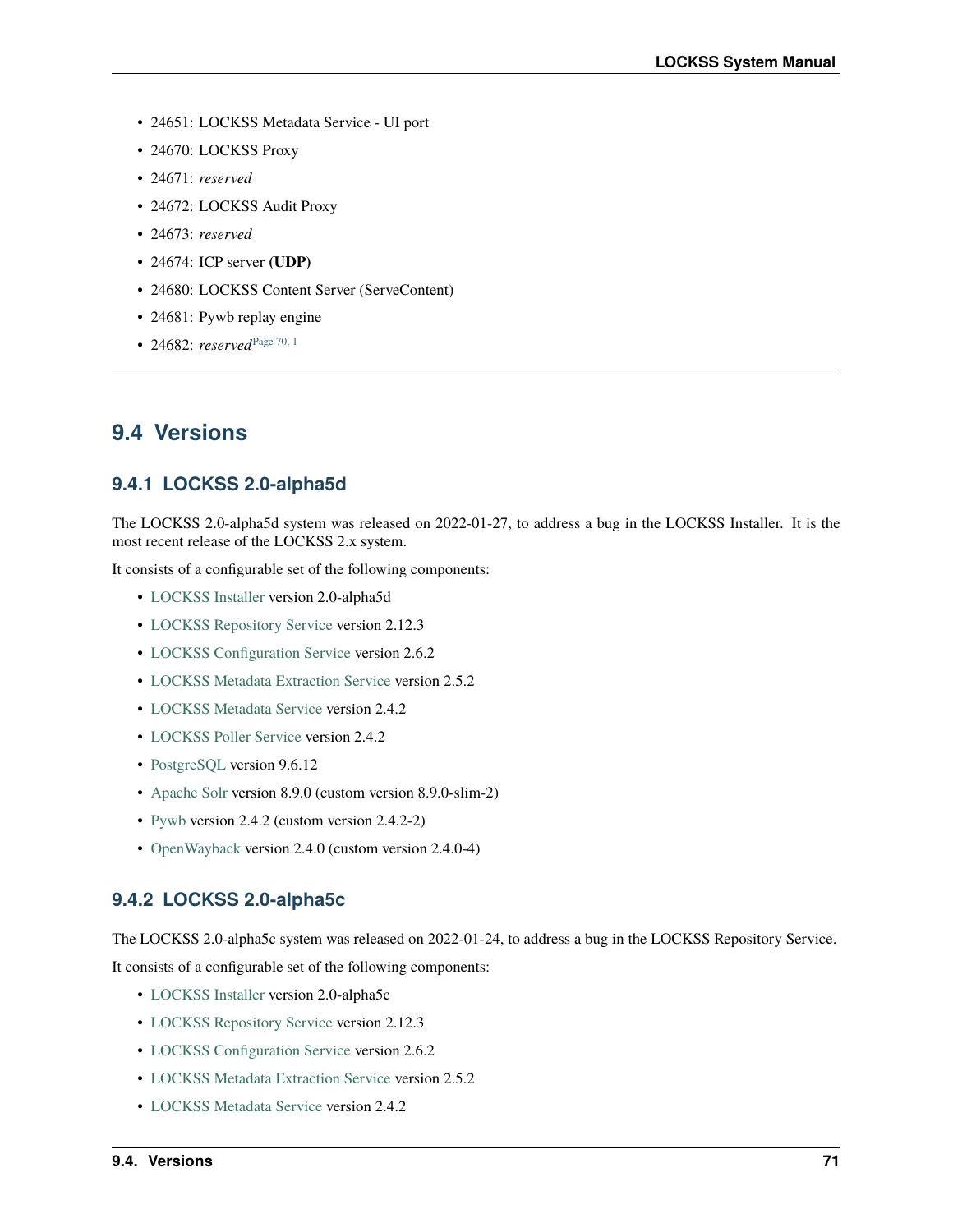- [LOCKSS Poller Service](https://github.com/lockss/laaws-poller) version 2.4.2
- [PostgreSQL](https://www.postgresql.org/) version 9.6.12
- [Apache Solr](https://lucene.apache.org/solr/) version 8.9.0 (custom version 8.9.0-slim-2)
- [Pywb](https://github.com/webrecorder/pywb) version 2.4.2 (custom version 2.4.2-2)
- [OpenWayback](https://github.com/iipc/openwayback) version 2.4.0 (custom version 2.4.0-4)

## **9.4.3 LOCKSS 2.0-alpha5b**

The LOCKSS 2.0-alpha5b system was released on 2022-01-02, to address security vulnerabilities in Apache Log4j 2.x. See *[CVE-2021-45105 and CVE-2021-44832](#page-72-0)* in our *[Security Advisories](#page-72-1)*.

It consists of a configurable set of the following components:

- [LOCKSS Installer](https://github.com/lockss/lockss-installer) version 2.0-alpha5b
- [LOCKSS Repository Service](https://github.com/lockss/laaws-repository-service) version 2.12.2
- [LOCKSS Configuration Service](https://github.com/lockss/laaws-configservice) version 2.6.2
- [LOCKSS Metadata Extraction Service](https://github.com/lockss/laaws-metadataextractor) version 2.5.2
- [LOCKSS Metadata Service](https://github.com/lockss/laaws-metadataservice) version 2.4.2
- [LOCKSS Poller Service](https://github.com/lockss/laaws-poller) version 2.4.2
- [PostgreSQL](https://www.postgresql.org/) version 9.6.12
- [Apache Solr](https://lucene.apache.org/solr/) version 8.9.0 (custom version 8.9.0-slim-2)
- [Pywb](https://github.com/webrecorder/pywb) version 2.4.2 (custom version 2.4.2-2)
- [OpenWayback](https://github.com/iipc/openwayback) version 2.4.0 (custom version 2.4.0-4)

## **9.4.4 LOCKSS 2.0-alpha5**

The LOCKSS 2.0-alpha5 system was released on 2021-12-17.

It consists of a configurable set of the following components:

- [LOCKSS Installer](https://github.com/lockss/lockss-installer) version 2.0-alpha5
- [LOCKSS Repository Service](https://github.com/lockss/laaws-repository-service) version 2.12.0
- [LOCKSS Configuration Service](https://github.com/lockss/laaws-configservice) version 2.6.0
- [LOCKSS Metadata Extraction Service](https://github.com/lockss/laaws-metadataextractor) version 2.5.0
- [LOCKSS Metadata Service](https://github.com/lockss/laaws-metadataservice) version 2.4.0
- [LOCKSS Poller Service](https://github.com/lockss/laaws-poller) version 2.4.0
- [PostgreSQL](https://www.postgresql.org/) version 9.6.12
- [Apache Solr](https://lucene.apache.org/solr/) version 8.9.0 (custom version 8.9.0-slim)
- [Pywb](https://github.com/webrecorder/pywb) version 2.4.2 (custom version 2.4.2-2)
- [OpenWayback](https://github.com/iipc/openwayback) version 2.4.0 (custom version 2.4.0-3)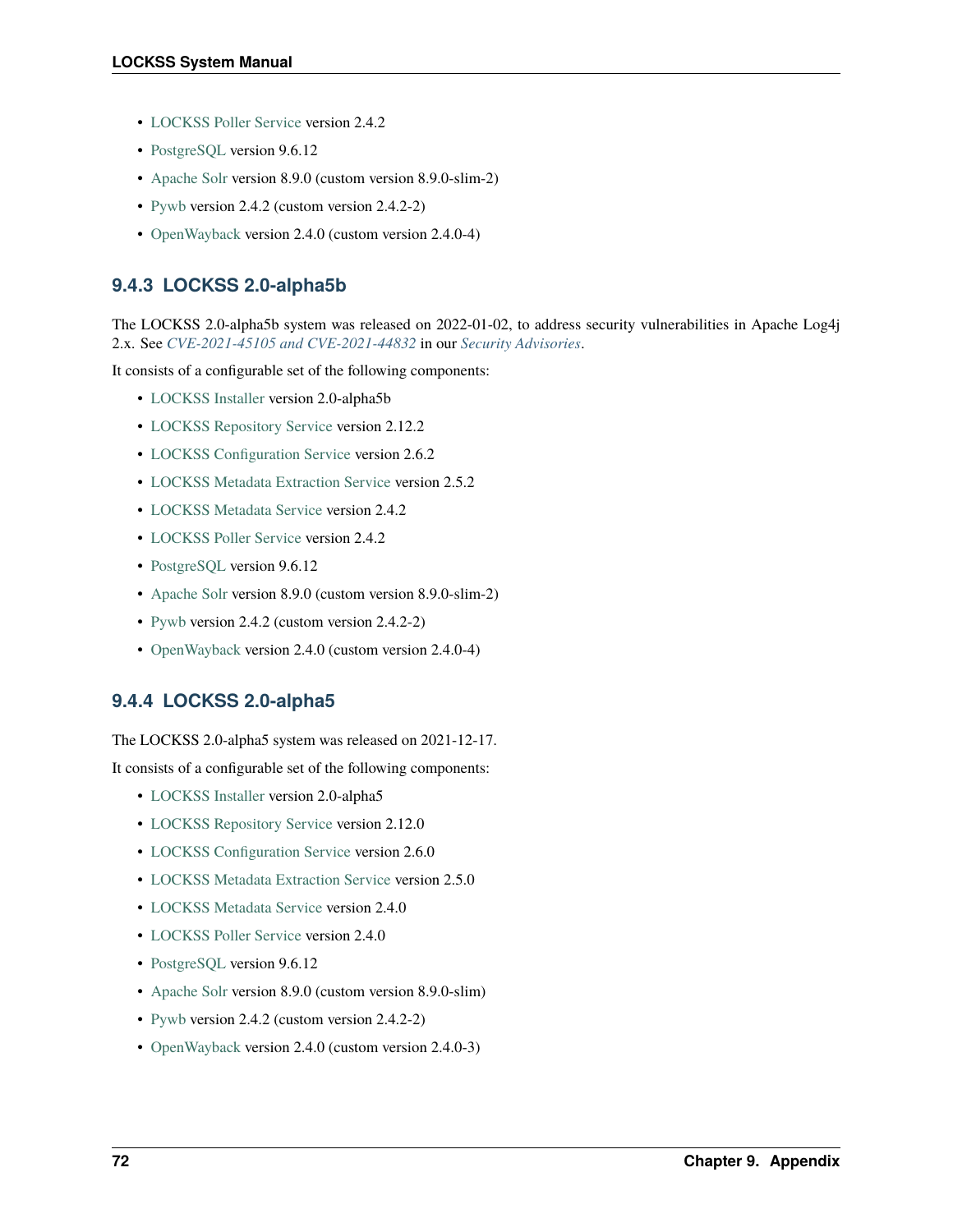## **9.5 Past Versions**

- [2.0-alpha4](/projects/manual/en/2.0-alpha4) (2021-06-28)
- [2.0-alpha3](/projects/manual/en/2.0-alpha3) (2020-10-29)
- [2.0-alpha2](/projects/manual/en/2.0-alpha2) (2020-02-06)
- [2.0-alpha1](/projects/manual/en/2.0-alpha1) (2019-05-13)
- [2.0-alpha Technology Preview](/projects/manual/en/2.0-alpha1) (2019-04-05)

# **9.6 Downloading the LOCKSS Installer using** git

**Warning: The official way to download the LOCKSS Installer is now through the LOCKSS Downloader, rather than cloning the LOCKSS Installer as a Git project as in previous releases.**

Follow the instructions in *[Installing the LOCKSS System](#page-12-0)* to use the LOCKSS Downloader.

**Tip:** Follow the instructions in /appendix/git to install **git**, if it is not yet available on your system.

Follow these instructions as the lockss user<sup>[1](#page-76-0)</sup>:

1. If you have not previously cloned the LOCKSS Installer, run this command to clone it from GitHub:

git clone https://github.com/lockss/lockss-installer

#### **Troubleshooting**

On early CentOS 7 systems (for example CentOS 7.1), you may receive the error message fatal: unable to access 'https://github.com/lockss/lockss-installer/': Peer reports incompatible or unsupported protocol version. This is due to outdated network security libraries. Run the command yum update -y curl nss nss-util nspr as root to update them, and retry the git clone command.

**Tip:** To avoid a harmless Git warning when updating the LOCKSS Installer from GitHub in the future, run this command within the lockss-installer directory created by the git clone command:

git config --local pull.rebase true

2. Checkout the 2.0-alpha5 branch of the LOCKSS Installer by running this command within the lockss-installer directory created by the git clone command earlier:

git checkout 2.0-alpha5

<span id="page-76-0"></span><sup>1</sup> See *[Running Commands as the lockss User](#page-59-0)*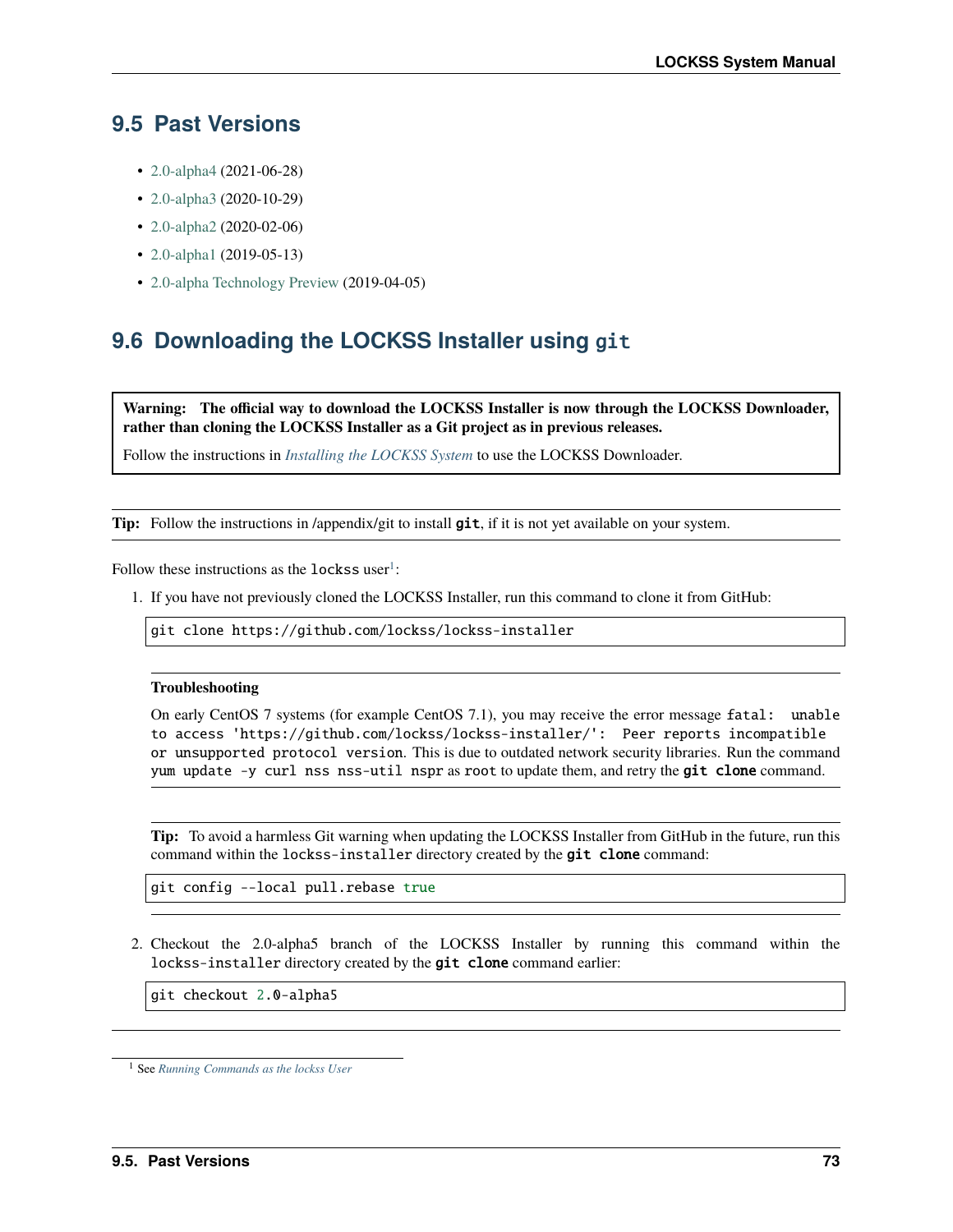# **9.7 Working with PostgreSQL**

This section of the appendix documents administrative tasks for the embedded PostgreSQL database configured by the LOCKSS 2.x system.

### **9.7.1 Changing the PostgreSQL Database Password**

To change the password of the embedded PostgreSQL database, perform the following steps as the  $1$ ockss user $^1$  in the lockss user's lockss-installer directory:

1. Ensure the Kubernetes service definitions reflect the current state of the LOCKSS configuration by running:

scripts/assemble-lockss

2. Start the PostgreSQL database container by running:

```
k3s kubectl apply -n lockss --filename=config/configs/lockss-stack/svcs/lockss-
˓→postgres-service.yaml
```
3. Run the following command to store the name of the PostgreSQL database container into the variable postgres\_pod:

```
postgres_pod=$(k3s kubectl get pod -n lockss --selector=io.kompose.service=lockss-
˓→postgres-service --output=jsonpath="{.items[0].metadata.name}")
```
4. Run the following command to store the IP of the PostgreSQL database container into the variable postgres\_ip:

```
postgres_ip=$(k3s kubectl get pod -n lockss --selector=io.kompose.service=lockss-
˓→postgres-service --output=jsonpath="{.items[0].status.podIP}")
```
5. Execute the following command to alter the LOCKSS database user's password, taking care to replace newpassword with your new embedded PostgreSQL database password:

echo "ALTER USER \"LOCKSS\" WITH PASSWORD 'newpassword'" | k3s kubectl exec ˓<sup>→</sup>\$postgres\_pod -n lockss -i -- psql --username=LOCKSS --dbname=postgres

Successful execution of the command results in the output ALTER ROLE.

6. To verify that the password change worked, run the following command:

```
k3s kubectl exec $postgres_pod -n lockss -it -- psql --username=LOCKSS --
→dbname=postgres --host=$postgres_ip
```
and enter newpassword at the *Password for user LOCKSS* prompt. If the password change was successful and you enter newpassword correctly, you will see a PostgreSQL prompt similar to:

```
psql (9.6.12)
Type "help" for help.
postgres=#
```
which you can exit by entering q or hitting Ctrl + D. If the password change was unsuccessful or you do not enter newpassword correctly, you will see output similar to:

<span id="page-77-0"></span><sup>1</sup> See *[Running Commands as the lockss User](#page-59-0)*.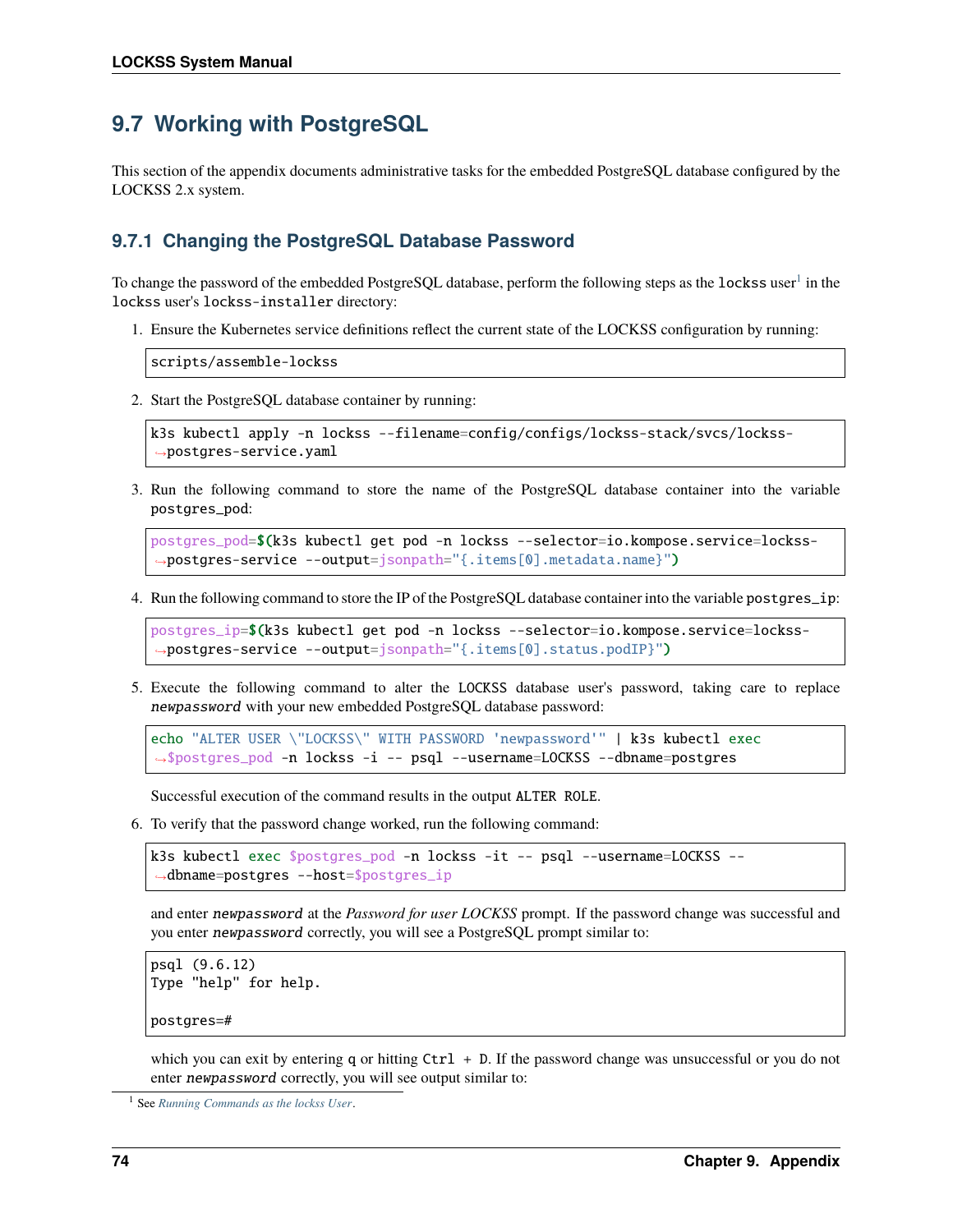psql: FATAL: password authentication failed for user "LOCKSS" command terminated with exit code 2

7. Stop the PostgreSQL database container by running this command:

```
k3s kubectl -n lockss delete service,deployment lockss-postgres-service &&
    k3s kubectl -n lockss wait --for=delete pod $postgres_pod --timeout=60s
```
8. Re-run configure-lockss so that you can record the new embedded PostgreSQL database password into the configuration of the LOCKSS stack:

scripts/configure-lockss

See the *[PostgreSQL](#page-32-0)* and *[Embedded PostgreSQL Database](#page-33-0)* sections of *[Configuring the LOCKSS System](#page-28-0)* for details.

## **9.8 LCAP Over SSL**

The section explains how to configure secure communication between LOCKSS boxes in a network.

Some LOCKSS networks, such as the Global LOCKSS Network (GLN), are open, in the sense that anyone may join and set up a LOCKSS box to participate in that network. The LOCKSS polling protocol (LCAP) includes several security measures to prevent rogue players from disrupting the network, but it is also possible to create a closed network, where only authorized nodes are allowed to participate. This document describes the steps needed to set up such a network.

In order to ensure that only authorized nodes may participate, each node is issued a private key, and all nodes are provided the set of corresponding public keys. This allows all inter-node communication to be both encrypted and authenticated, using SSL.

**Note:** The Classic LOCKSS system (version 1.x) does not support PKCS12, so if building keystores for a network that includes classic LOCKSS nodes, JCEKS should be selected.

### **9.8.1 Generating Keystores**

The authority in charge of the private LOCKSS network (PLN) must create and distribute Java keystores to all participants. Each box receives two keystores: one containing its own private key (along with a password file containing the secret password for the private key) and another containing the public certificates for each of the boxes in the network. There are two methods available to create these keystores:

- A *[Command Line Tool](#page-79-0)* run in the LOCKSS development environment.
- An *[Interactive Tool](#page-79-1)* invoked in a running LOCKSS node.

In both cases, the admin creating the keystores must know the complete set of hostnames of boxes in the network. More hosts can be added at any time, but a new public keystore must be created and distributed to each box.